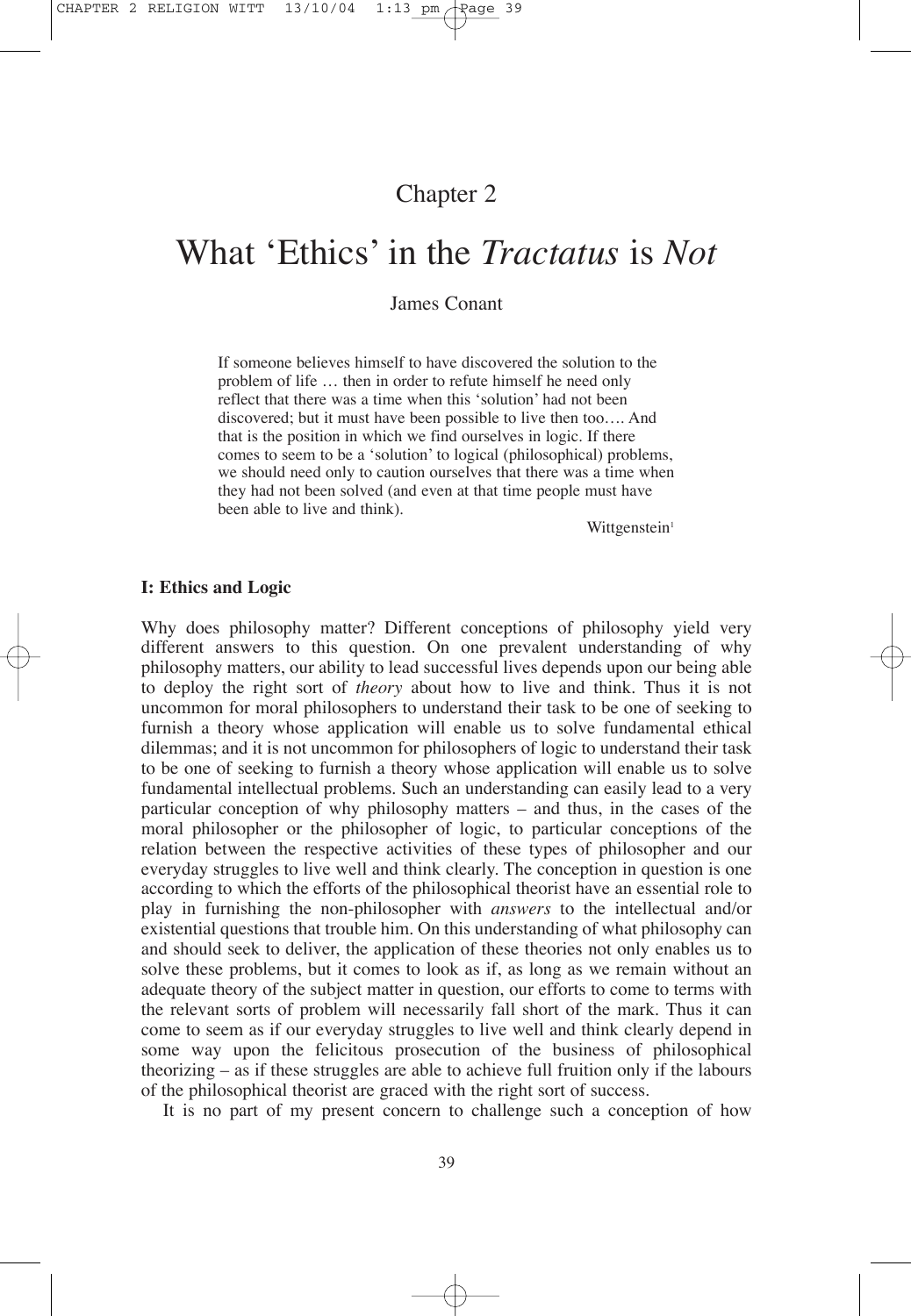philosophy matters. My present concern is only to observe that, if what one is trying to do is understand Wittgenstein's writings, one needs to see that this was *not* Wittgenstein's conception of how philosophy matters, and that one will make little progress in reading him, if one fails to appreciate how deeply opposed his own conception is to this one. As the epigraph to this paper makes evident, Wittgenstein took there to be a significant parallel between ethics and logic, and between the sorts of confusions philosophers tend to fall into when they take themselves to have discovered the aforementioned sorts of 'solution' to the problems of each. With regard to both of these sorts of 'problem', the author of the *Tractatus* seeks to show that 'the solution of the problem  $\ldots$  is seen in the vanishing of the problem'.<sup>2</sup> An interest in exploring a parallel of this kind with respect to these two sorts of 'problem' already characterizes Wittgenstein's earliest writings; and some appreciation of how the parallel is supposed to work would appear to be crucial to an understanding of the remarks that speak of 'the ethical' towards the conclusion of the *Tractatus*. 3

Indeed, despite the considerable convulsions it undergoes, some such idea as the following seems to remain in place throughout the several stages of Wittgenstein's philosophical development: as logic (or later: grammar) pervades all our thinking, so, too, ethics pervades all our living, and each impinges on the other, so that, just as forms of logical and philosophical unclarity (and dishonesty) are sources of ethical blindness (and evasion), so, too, forms of ethical unclarity (and dishonesty) are sources of logical and philosophical blindness (and evasion); hence a willingness to subject one's thinking to certain forms of logical clarification is a condition of winning one's way to clarity in one's relation to oneself and one's life, and a willingness to subject one's self and one's life to certain forms of ethical scrutiny is a condition of winning one's way to clarity in one's relation to the logical and philosophical problems that genuinely trouble one.<sup>4</sup>

What I have just allowed myself to call an 'idea' (that seems to remain in place throughout the several stages of Wittgenstein's philosophical development) is perhaps more aptly characterized as a *schema* for an idea, since Wittgenstein's own conception of just how this 'idea' ought to be understood – how this schema ought to be filled in – undergoes considerable evolution from its first inchoate form in the early *Notebooks*, to its first realization in the *Tractatus*, to its partial reconception in 'The Lecture on Ethics', and then on to its elusive subsequent re-emergences in his later writings.

The not inconsiderable differences in his own understanding of these matters at different stages in his philosophical career tend to pale, however, in comparison with the divergent ways in which various commentators (even when discussing only a single phase of Wittgenstein's philosophical development; say, the *Tractatus*) have tried to spell out wherein the parallel between ethics and logic is supposed to consist. Nevertheless, these divergences notwithstanding, there are some common tendencies that are to be discerned within much that is written about Wittgenstein's 'views' on this topic. Two of these will concern us particularly here. The first of these is the tendency to assume that Wittgenstein himself subscribes to (what I will call) *the departmental conception* of logic and of ethics respectively (or *departmentalism* for short) – that is, to the idea that the terms 'logic' and 'ethics', as they occur in his writings, are to be understood as naming self-standing 'departments' or 'areas' of philosophy, each characterized by its own proprietary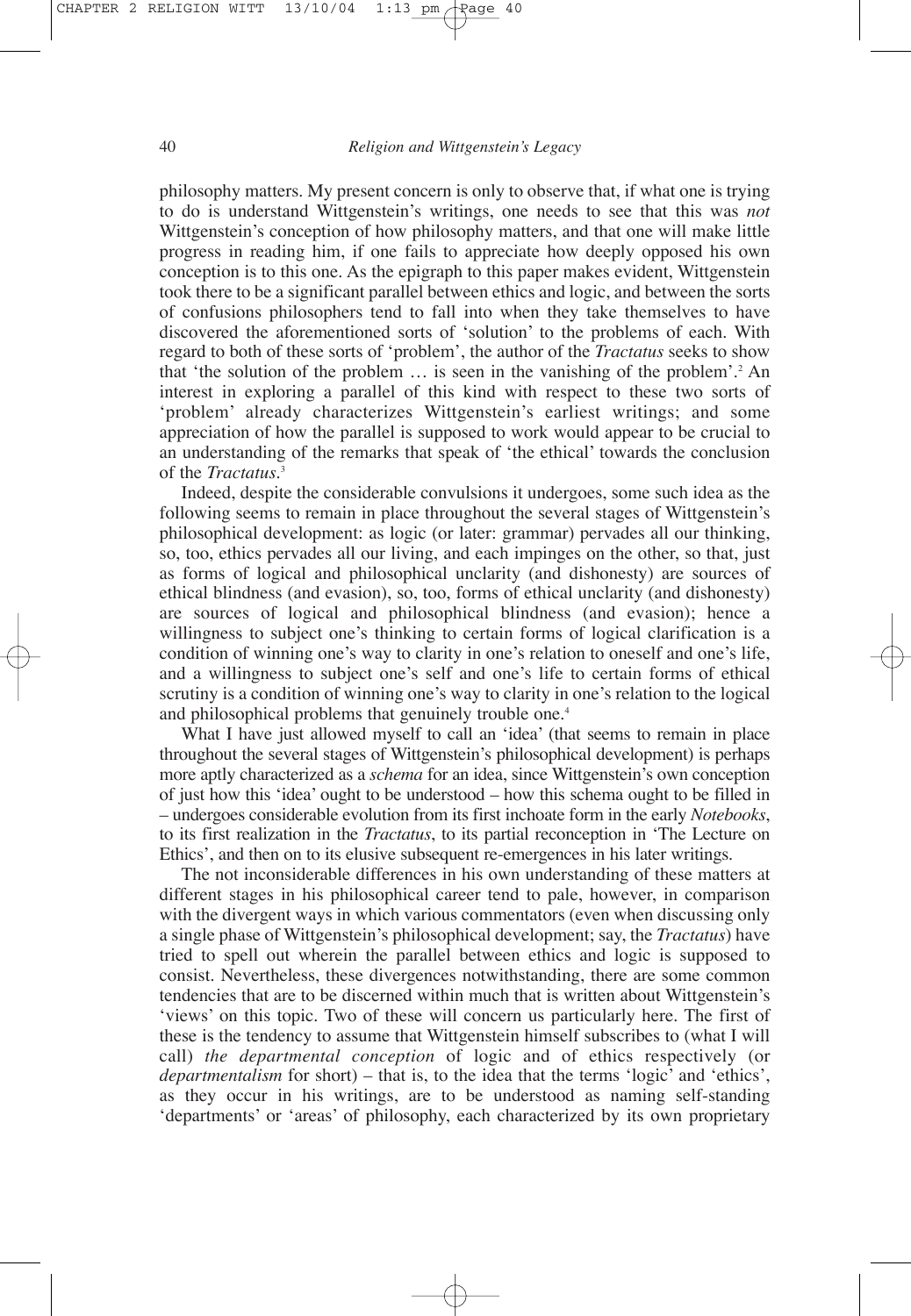subject matter. This is a tendency that one finds equally in the writings of many who think that Wittgenstein's 'remarks on ethics' are crucial to an understanding of the rest of his philosophy and in those of many who think that an understanding of these remarks is utterly irrelevant to an understanding of anything worthwhile that he accomplished in philosophy. A striking instance of the tendency in question can be found in the following exchange between Edward Kanterian and Peter Hacker:

- EK: So do you think that his ethical struggle is of essential importance for our understanding of Wittgenstein as a philosopher?
- PH: No, I don't. I think that Wittgenstein, as a human being, was intensely, passionately, concerned with moral questions, with how one should live, and with how he himself ought to live. But moral philosophy was a minor concern that preoccupied him only during one short phase of his philosophical career. Remember that he worked for seven long years on the *Tractatus*. Only for a few months out of those seven years was he concerned with ethical questions. During that phase, in 1916, the ethical involvement is indeed deep and sincere. But to pretend that this is the main theme of the book seems to me to be wrong. It is true that when he returned from the war he told von Ficker that the book consists of two parts, the one he wrote and the one that he didn't write – namely on absolute value – and that the second is the more important. I do not doubt his sincerity, but I am inclined to question his judgement about his own achievement. The main achievement of the *Tractatus* consists in its insights into the nature of logic and its criticisms of Frege and Russell – not in its remarks on ethics. After the *Tractatus* he wrote only one short piece on ethics, the 1929 lecture – which is not very good. The idea that moral philosophy was at the centre of his philosophical concerns seems to me nonsense. His later work was focused on four great themes: philosophy of logic and language, philosophy of mathematics, philosophy of psychology, and metaphilosophical concerns about the nature of philosophy itself. Moral philosophy was of no interest to him and he wrote nothing on the subject.<sup>5</sup>

The question here is whether his ethical struggle is of essential importance for our understanding of Wittgenstein as a philosopher. The reply assumes that any answer in the affirmative must reflect a willingness to accord a particular separable 'area' of philosophy – 'moral philosophy' – pride of place among those 'areas' of philosophy 'on' which Wittgenstein 'worked' as a philosopher. Many commentators on Wittgenstein's work will want to disagree with Hacker's conclusion here. But often their attempts to do so take a form that leaves in place the fundamental underlying assumption of Hacker's answer. Thus such commentators often find themselves embroiled in an attempt to tell a story that spells out wherein Wittgenstein's 'moral philosophy' consists (a story that usually draws upon the moral thought of some other thinker or thinkers whom one knows Wittgenstein admired – Tolstoy, Schopenhauer, Kierkegaard, Kraus, and so on – to make up for the absence of overt moral-philosophical details of the requisite sort in Wittgenstein's own writings).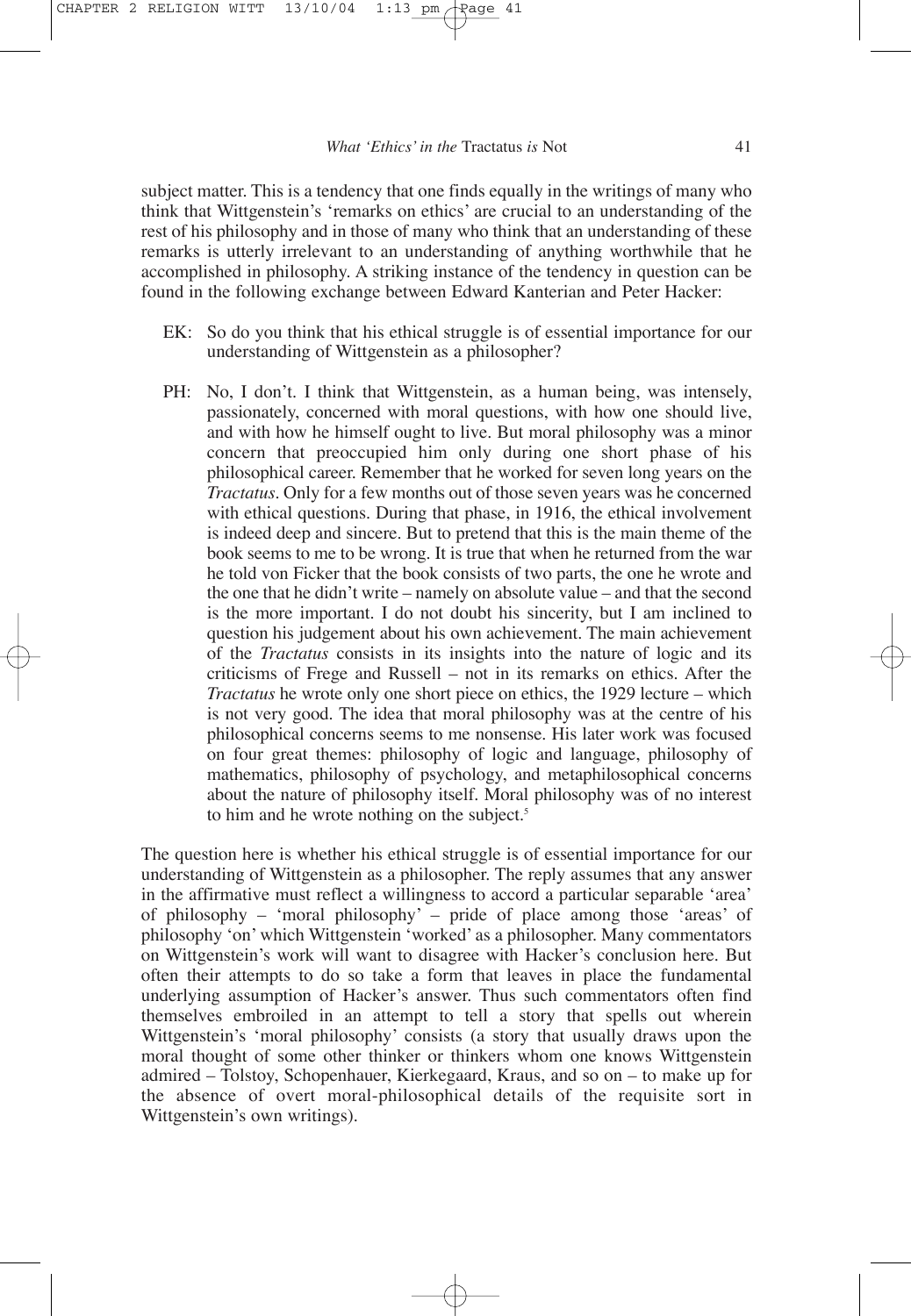As long as the relevant conception of what it is to 'work' 'on' 'ethics' remains in place, there is some reason to sympathize with Hacker's conclusion. Hacker says, 'after the *Tractatus* he wrote only one short piece on ethics, the 1929 lecture'. But it is difficult to rest happy with this conclusion. There are, after all, scattered everywhere throughout Wittgenstein's writings, numerous fervent remarks that bear witness to an ethical struggle accompanying the philosophical one. If one wants to hold to the sort of line that Hacker takes here, then one will be forced to conclude that the mode of accompaniment in question must be one of mere temporal coincidence,6 and that these apparently pressing ethical concerns are primarily of biographical rather than of philosophical importance to an understanding of Wittgenstein.<sup>7</sup> Though one can sympathize with what leads Hacker to such a conclusion (given what appears to him to be the only alternative option – to take Wittgenstein to be concerned with advancing a 'moral philosophy'), it is difficult for a sensitive reader of Wittgenstein not to feel that something has gone badly wrong here. For not only are there the numerous aforementioned remarks that testify to an ethical struggle, but many of them also plainly attest that Wittgenstein himself takes the relation between that struggle and the philosophical one waged throughout his writings to be an internal, and not merely an external, one – thus suggesting that there is a reason why such remarks recurrently crop up in the midst of sequences of remarks (that someone like Hacker would be happy to count as being) on ('merely' or 'strictly') logical or philosophical topics.<sup>8</sup> Hacker does not 'doubt [Wittgenstein's] sincerity' with regard to the importance he attaches to the ethical aspect of his work, but is 'inclined to question his judgement about his own achievement'. Many of those who are unable to go along with this dismissive posture, wishing to extend Wittgenstein the full benefit of the doubt here (on the grounds that he is not likely to have misunderstood himself so completely on such a fundamental point), while differing with Hacker's conclusion, continue to share his main premise. They thereby saddle themselves with the apparent obligation of having to say (if their aim is to show that he does have 'a moral philosophy' after all) what it is that Wittgenstein would have written, if only he could have written the ethical part of the book that he (thought he) had to leave unwritten.

The first thing to notice is that the reigning assumption here about how philosophy is best conceived (as thus divided up into discrete 'areas' of inquiry) that fuels this debate (about whether Wittgenstein has a moral philosophy) is quite foreign to Wittgenstein's own conception of philosophy,<sup>9</sup> as is, more particularly, the assumed conception of that particular department of philosophy that Hacker here refers to as 'moral philosophy', seeking thereby to refer to a separate philosophical discipline with its own specialized subject matter.<sup>10</sup> Such assumptions about how to cut philosophy at the joints admittedly underlie much of how philosophy is currently taught, written, published, and otherwise institutionalized. But that is simply one measure of how foreign Wittgenstein's thinking is to contemporary philosophy. As long as these assumptions remain in force, then one will, of course, be further inclined to assume that whatever the ethical point of Wittgenstein's early book is supposed to be, it must be the exclusive business of (what Hacker calls) 'its remarks on ethics' to enable that point to achieve expression, thereby assuming that the ethical concerns of the work come into play only where bits of overtly ethical vocabulary figure on the page. This is precisely as sound as assuming that the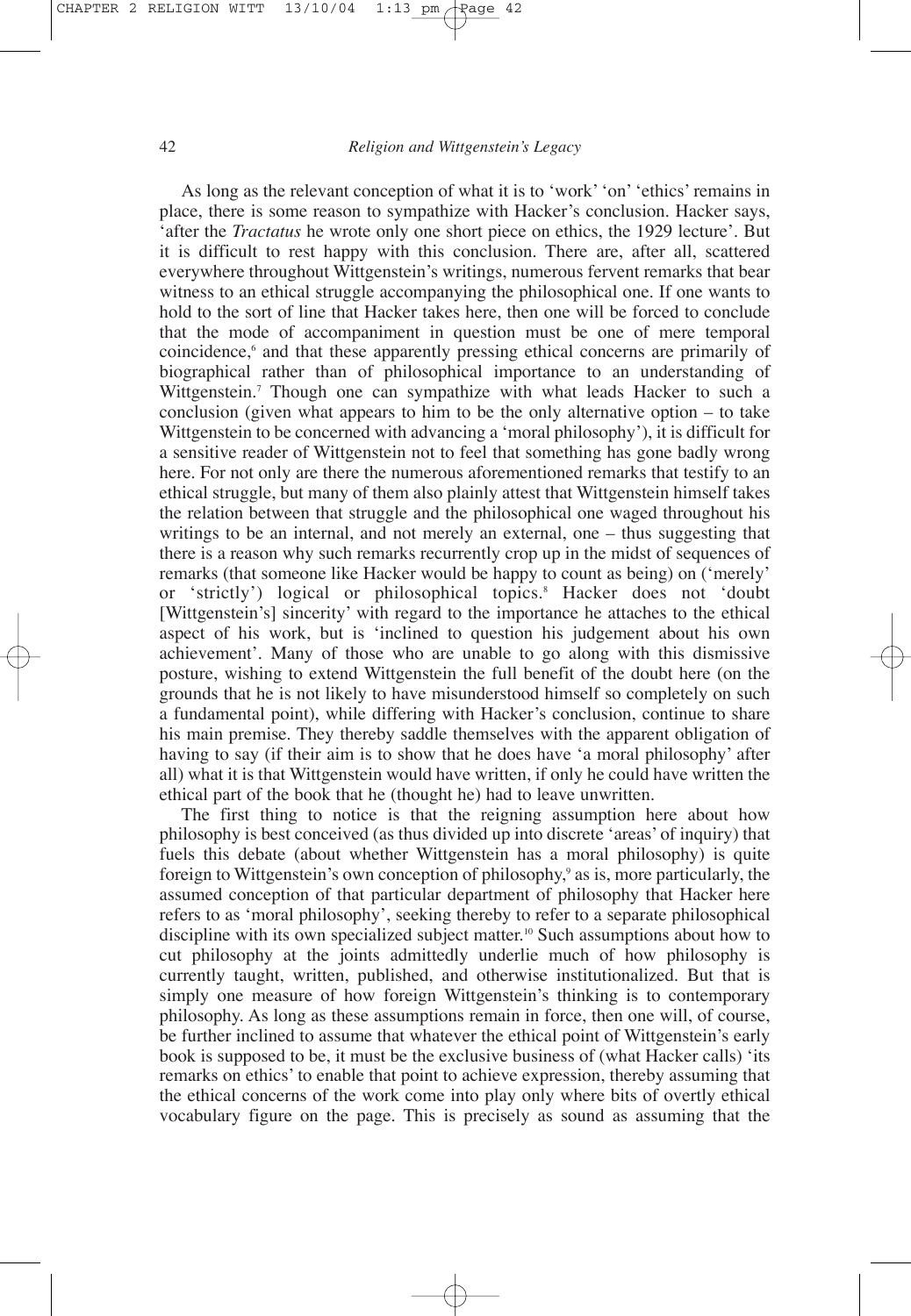logical concerns of the work come into play only where bits of overtly logical vocabulary figure on the page.11 And if one works with a thus restricted understanding of Wittgenstein's conception of the ethical, while continuing to cede wide scope to his conception of the logical, then there remains no possibility of ever properly coming to terms with the parallel touched on at the outset of this chapter. And then many of Wittgenstein's remarks about the significance of his own work – remarks that appear to insist upon that significance having an ethical dimension – are bound to remain very puzzling.

In this chapter, I will try to defend the following claim: one can make sense of the various remarks in Wittgenstein's corpus which touch upon the ethical (such as those in the letter to von Ficker which Hacker cites) only if one comes to appreciate that ethical and logical concerns equally pervade the whole of a work such as the *Tractatus*, from its first line to its last (neither of which, incidentally, contains any logical or ethical vocabulary, on any conventional contemporary understanding of how to delineate the subject matter of either ethics or logic). If this is right, then it is, in a sense, quite true to say of Wittgenstein (as Hacker says of him) that 'moral philosophy was of no interest to him and he wrote nothing on the subject'. But this merely shows that he had no use for a certain prevalent understanding of how philosophical reflection bears on the ethical life; it does not entail that he thought there was no internal relation between his ethical and philosophical struggles. Once such assumptions about how and when the ethical must come onto the scene are no longer in place, we are no longer obliged to question Wittgenstein's own understanding (as reflected, for example, in his remarks to von Ficker) of the ethical import of his work. We are free to assume not only that he meant what he said (regarding the ethical dimension of his philosophical efforts), but also that we might do well to try to understand what he thereby meant, if we ever wish to come fully to grips with his own understanding of what he sought to accomplish in philosophy and, in particular, of *how* he thought it is to be accomplished. This requires, among other things, coming to grips with the sort of (ethical) demand that he thought that any (honest) pursuit of the philosophical quest for (logical) clarity (necessarily) placed upon the individual philosophizing subject.12

#### **II: The Ethical Point of the** *Tractatus*

In what follows, in seeking further to explore how departmentalism and related interpretative assumptions about what *must* be at issue when Wittgenstein addresses himself to the 'ethical' obstruct our approach to Wittgenstein's early work, I will be taking my lead from Piergiorgio Donatelli's challenging chapter 'The Problem of 'The Higher' in Wittgenstein's Tractatus'.13 This chapter is one of the most searching meditations I know of regarding how the parallel between logic and ethics, especially as it figures in Wittgenstein's early work, ought to be unpacked,<sup>14</sup> and I will be able to do it only very scant justice here. Donatelli's topic is perhaps best put in the form of a guiding question: What does Wittgenstein mean when he says in his letter to von Ficker (in the same letter that Hacker cites) that the *Tractatus* has an ethical point?15 Or more generally: In what sense is the *Tractatus* an ethical work? The topic of the present chapter may seem to be considerably more narrow than this.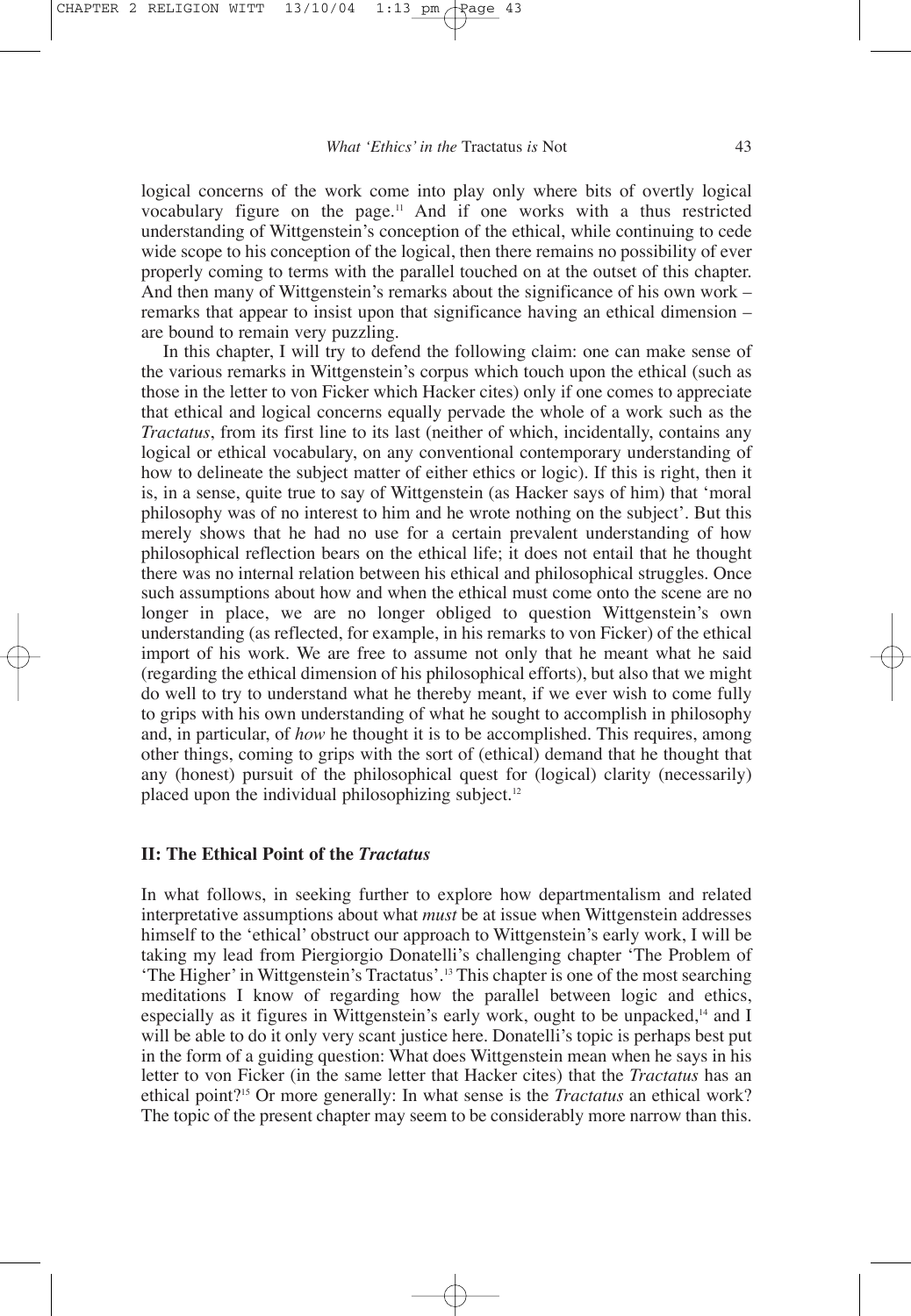It is one that is bound to seem merely preliminary to an exploration of this comparatively more fascinating topic: namely, how one ought *not* to fill in the schema mentioned above. This restriction of topic will, no doubt, strike some as an evasion. A subsidiary aim of this chapter is to bring out how such an approach to Wittgenstein's teaching, by working through what is confused in certain ways of thinking (for example, regarding how ethics and logic are to be conceived) is integral to his own conception of how clarity about philosophical matters (for example, regarding what ethics and logic are) *is* achieved.16

So, although I will here be exploring certain suggestions of Donatelli's, I shall mostly confine myself to a discussion of his suggestions concerning how we ought *not* to answer his guiding question.<sup>17</sup> Along the way, I shall discuss some of Donatelli's reasons for rejecting certain answers to this question and therewith for rejecting certain received readings of the *Tractatus* that go with them. But, before I do this, it will help, first, to make explicit some of the exegetical background assumptions that Donatelli and I share about how to approach the book as a whole.

One way to begin to see how questions about how to approach the book as a whole matter to the question of how to construe the ethical point of the work is to go back for a moment to Wittgenstein's letter (which Hacker cites above) to the publisher Ludwig von Ficker. It is a dense and fascinating document about which there is much to say. I will do no more than scratch its surface here, by simply registering how awkwardly what Wittgenstein says in that letter fits with the departmental conception of what it means to 'work on moral philosophy'. Wittgenstein not only says in that letter that the point of the work is an ethical one, but he makes it clear that it would be a mistake to think that any such point is contained in the book in virtue of its containing something like a body of 'ethical remarks' that sets forth its 'ethical views'. Wittgenstein says that he had considered including in the Preface to the book a sentence that he will now write out for von Ficker, in the hope that it might help him to appreciate the very particular way in which the book seeks to address the sort of concern that animates those authors whom he knows von Ficker admires (and sometimes publishes). He continues:

My work consists of two parts: the one presented here plus all that I have *not* written. And it is precisely this second part that is the important one. My book draws limits to the sphere of the ethical from the inside as it were, and I am convinced that this is the ONLY *rigorous* way of drawing those limits. In short, I believe that where *many* others today are just *gassing*, I have managed in my book to put everything firmly into place by being silent about it.<sup>18</sup>

We have here Wittgenstein's comment about the ethical part of the book to which Hacker alludes above. Notice that one need not  $-$  as Hacker invites us to  $-$  construe this as saying that the most important part of the book is the part about ethics and the less important part is the part about logic. (This is, no doubt, part of what Hacker means to question, in questioning Wittgenstein's judgement above. Seeing what is questionable in this does not require – as Hacker suggests – that we must reverse the terms thus prioritized and conclude that the important part of the book is the part about logic rather than the part about ethics.) It is possible to read the letter in such a way that what it says about the book's ethical point admits of there being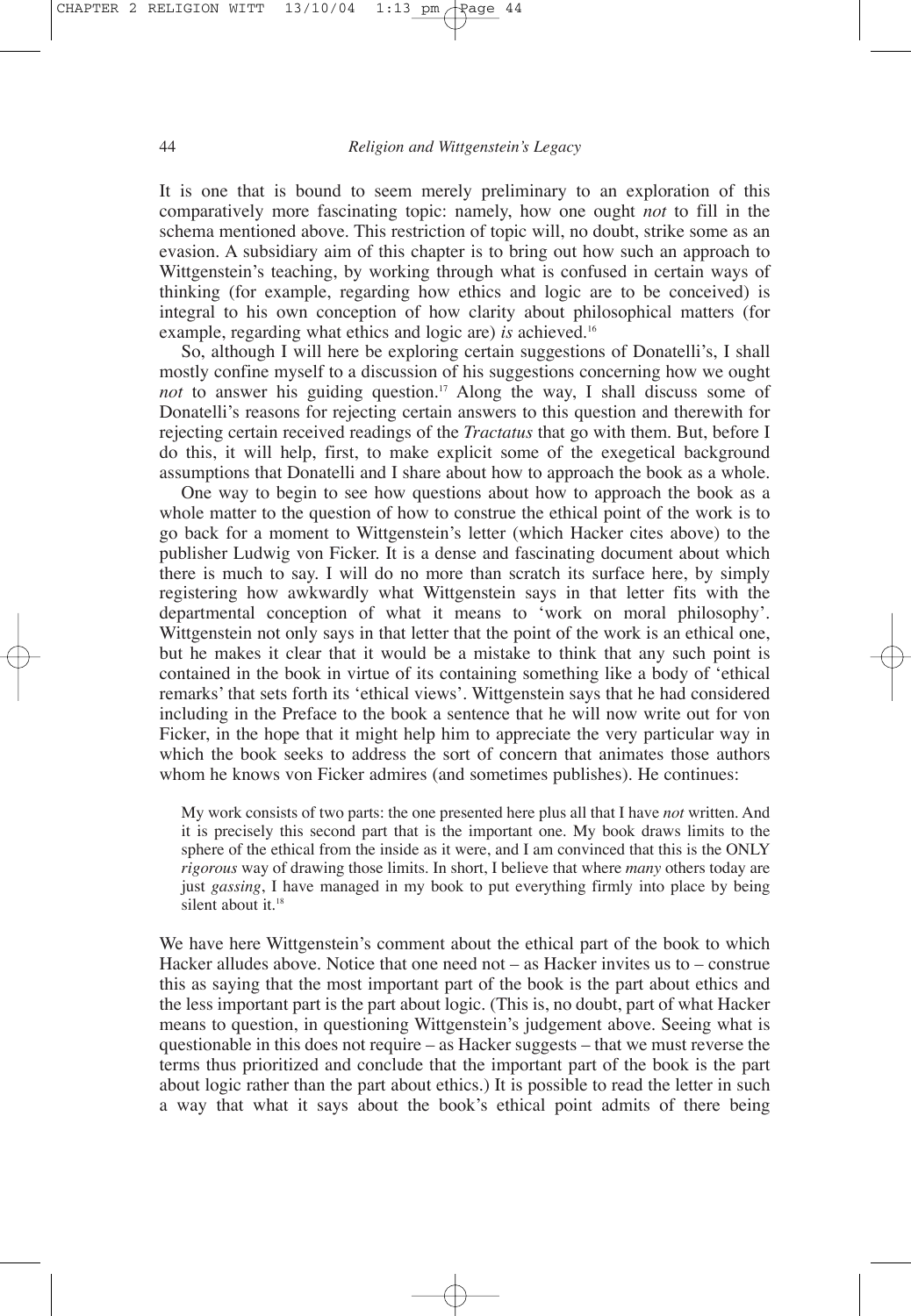something parallel to say about its logical point. Such a reading is, however, not available as long as one assumes that there must be some strong asymmetry between Wittgenstein's logical and ethical teachings of such a sort that the latter lies 'outside' what is contained within the frame of the book in a way the former does not. Wittgenstein's point here has to do with *der ethische Sinn* ('the ethical significance') of the work. But, if one is inclined to take the parallel between logic and ethics seriously, then one will be inclined to think that it matters that nothing he says here precludes one from reading the letter as saying something along the following lines: the important part of the book lies not in what is contained in what it *says* (either in those bits that purport to be about logic or in those that purport to be about ethics), but rather in its achievement of a certain sort of silence – and thus in the *absence* of what it says (about both logic and ethics).

More immediately to the point, Wittgenstein does not say here that the most important part of the book is the part contained in its 'ethical remarks'. On the contrary, he here, in effect, says that his book has nothing ethical in it. It is very hard to take him at his word on this point. To understand the character of this work's engagement with ethics requires that we come to understand how such an *absence* of ethics in the book could have an ethical point.19 For, as he says, the book is silent about ethics. What can we learn from a silence? It is natural to think the answer to this question is: Nothing – and therefore to think that Wittgenstein doesn't really quite mean what he says here. And, indeed, it has proven devilishly hard for Wittgenstein's commentators to take him at his word on this point. The tendency among commentators is to try to figure out what the work is saying, after all, about ethics. Only, in order to respect the letter of what Wittgenstein says, they will add: 'But it says it *indirectly* rather than directly'. Or: 'It communicates it by *attempting* to say what it cannot say, thereby allowing us to grasp what it wants to say, if only it could.' Thus the tendency is to construe the absence of what is said as the result of the author's running up against an obstacle that *prevents* him from being able to express what he wants to be able to express. We here come to the second, no less fateful, exegetical tendency with regard to Wittgenstein's early thought that Donatelli and I both wish to call into question. It turns on (what I will henceforth call) an *irresolute construal of the ethical* in the *Tractatus* (or *irresolution* for short). We will look at what it involves more closely in a moment.

Suffice it to say for now that Donatelli and I each wish to suggest that this is not the only available option for understanding how the author of this book might be seeking to clarify the character of the ethical through being silent about it – and thus for understanding how a reader might be helped to attain clarity about the ethical precisely by coming to appreciate what is *not* in the book. This essay, accordingly, is about what is not in the *Tractatus*. It seeks to trace some of the contours of this absence, in the hope that a sharper characterization of it may clear the way for an alternative option for understanding the role it is supposed to play in a reader's eventually coming to understand the author of the work. In this connection, it is worth noting which remarks Wittgenstein mentions, when he seeks to single out those parts of the book that most immediately express its ethical point. For he goes on, in his letter to von Ficker, to say that he should read the Preface and the Conclusion, because 'they contain the most direct expression of the point of the book'.20 We shall, accordingly, in the next part of this chapter, briefly look at some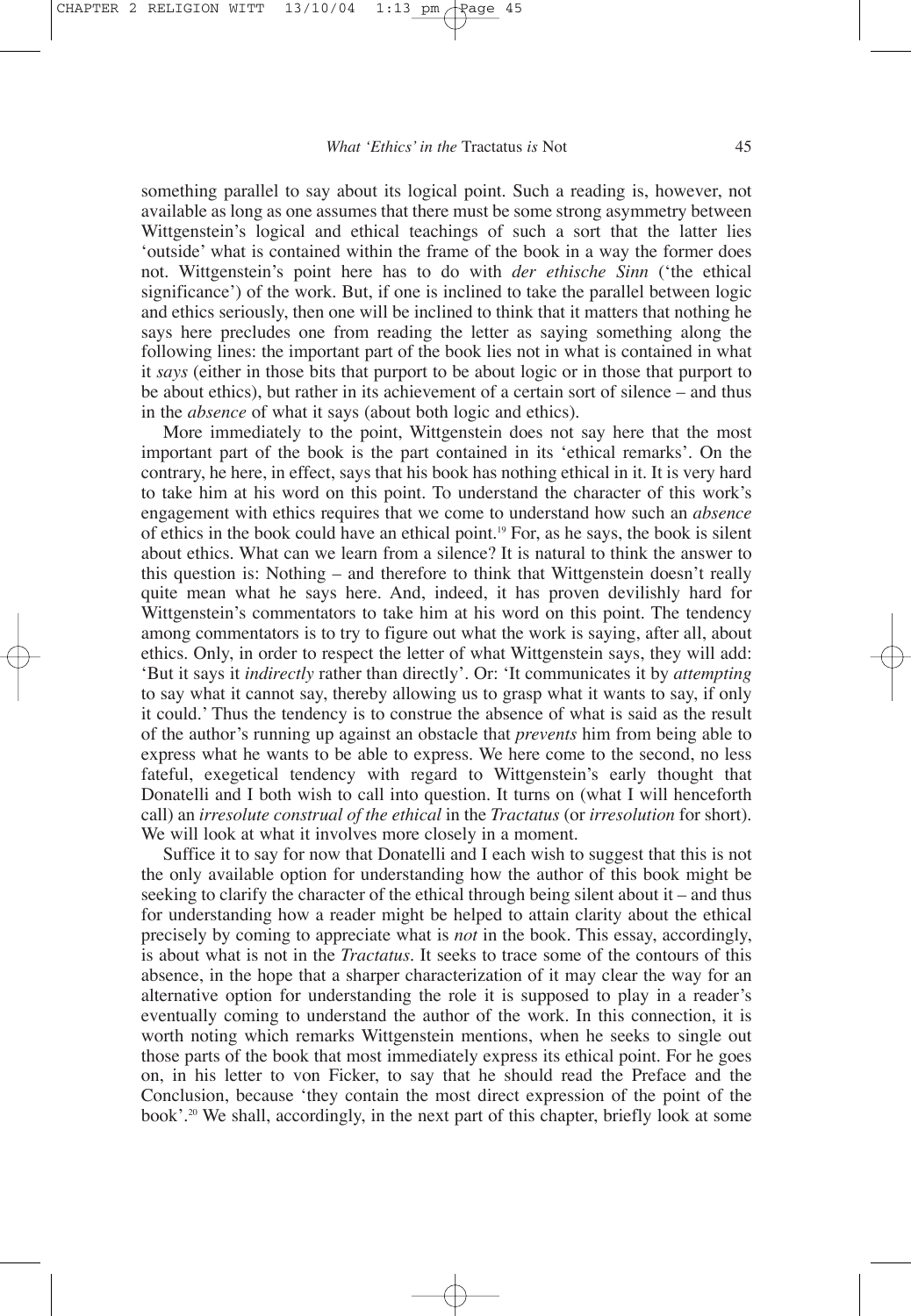options for how to understand the Preface and the concluding sections, in preparation for asking how these might be connected to the ethical point of the book.

Before we take up these difficult matters, it is worth pausing now over one thing Wittgenstein says in the Preface – since it would seem to bear directly on the issue of departmentalism. He says there that the book is not a *Lehrbuch*. This suggests that what one is to learn from his book is not a *Lehre*, a (philosophical or logical or ethical) doctrine. It suggests further that in order for the reader to be able to learn anything (philosophical or logical or ethical) from the book, the reader will first have to learn to overcome or transform her desire to be provided with such a doctrine. As we read on, we will see that there are grounds for also taking it that it is a central aim of the book to enable just such a transformation of its reader. This would mean that reaping the ethical teaching of the book would consist not in one's having learnt something from *what it says* about matters (about which one thinks one wants to learn), but rather in one's having allowed the work to transform one's conception of what it is that one really wants (from a book about philosophy or logic or ethics) – where this, in turn, requires a transformation of one's self. If so, then the ethical point of the book will lie not in what it wants to get you to believe (that you don't already believe), but in what it wants to get you to do (that you are inclined not to do) and thus in how it wants to enable you to change.<sup>21</sup> And, if this is right, then one comes to see the ethical point of the book – not by coming to grasp the unsayable things it abortively attempts to say, but rather – only by allowing oneself, and one's relation to one's desires, to be transformed through the character of one's engagement with the work.

#### **III: Reading the** *Tractatus* **Resolutely**

Opposed to an *irresolute construal of the ethical* is (what I will call) a *resolute* approach to the *Tractatus*. <sup>22</sup> There are two interrelated general features that suffice to make a reading of that work 'resolute', in the sense of that term that I am concerned with here. The first is that it does not take those propositions of the *Tractatus* about which Wittgenstein said, at §6.54, that they are to be recognized as 'nonsensical' to convey ineffable insights.23 The second feature is a rejection of the idea that what such recognition requires on the part of a reader of the *Tractatus* is the application of a theory that has been advanced in the body of the work – a theory that specifies the conditions under which a sentence makes sense and the conditions under which it does not. (Notice: both of these features of a resolute reading say something about how the book ought *not* to be read, thereby still leaving much undetermined about how the book ought to be read. $24$ ) Taken together, these features rule out two central interrelated features of a (standard) 'irresolute reading'. For, according to such a reading:

- 1 it is among the main aims of the book to advance a theory of sense that sets forth the conditions on what can and what cannot make sense; and
- 2 the sentences that attempt to express the truths comprising this theory (supposedly advanced in the body of the book) run foul of these very conditions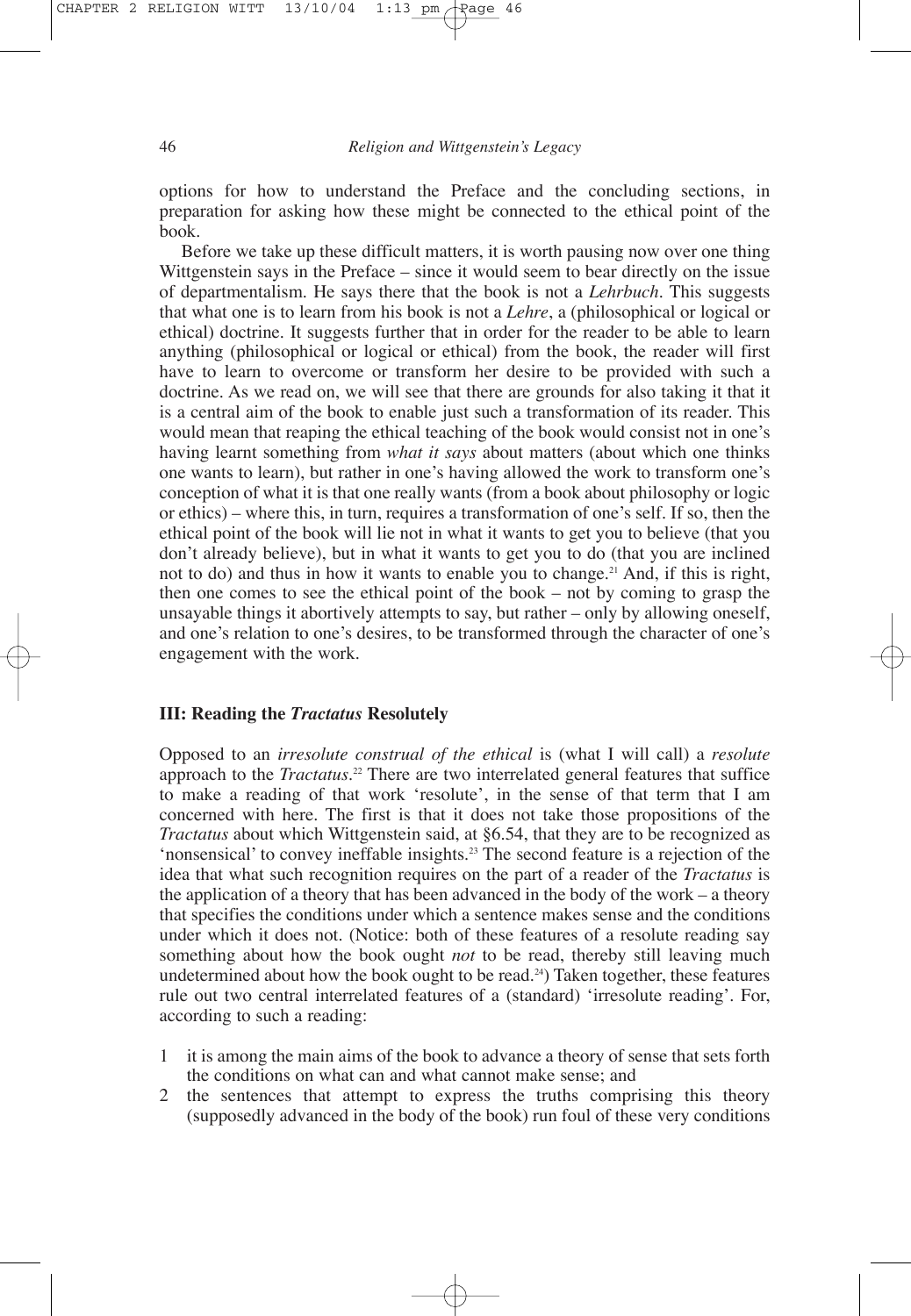but are no less 'true' for all that, comprising thereby a body of sentences that say nothing but nonetheless succeed in gesturing at a corresponding body of ineffable truths with which each of these sentences can be correlated.

The two exegetical tendencies mentioned above – departmentalism and irresolution – tend mutually to exacerbate one another. If one assumes an irresolute construal of the ethical, then one is saddled with the idea there must be 'something' which the nonsensical sentences of the work (which violate the strictures on meaningful discourse laid down by the supposed theory adumbrated in the work) are 'trying' to say. This, in turn, naturally leads one to the idea that there are extraordinary forms of subject matter that the logical structure of our language debars us from speaking of and which can only be gestured at through such, strictly speaking, logically illegitimate forms of language. And this, in turn, leads one to suppose that if 'ethics cannot be expressed' (§6.421), this must be because 'the ethical' constitutes just such a case of a special independent subject matter that thus transcends the bounds of logic. Conversely, if one begins by assuming the departmental conception, and with it the idea of a separable ethical subject matter, then one is easily inclined further to suppose that, if 'ethics cannot be expressed', despite the persistence of this substantial ethical subject matter (that ought to constitute the topic of ethical propositions), then this can only be because the ethical must somehow lie 'beyond' that which can be expressed. This, in turn, leads one to picture 'the expressible' as a limited sphere with an 'inside' and an 'outside'. This fuels the thought that the point of the supposed theory of sense adumbrated in the work must be to demarcate the limits of this sphere, in order to mark off and highlight this independently persisting ethical sphere, pictured now as lying outside these limits. So, beginning with departmentalism, one is led to irresolution: having, with one hand, let go of the idea that there are propositions that can express the ethical (thereby respecting the letter of the *Tractatus*25), one quickly grabs back on, with the other, to the idea of a body of quasi-propositions that 'attempt' to express those truths which ethical proposition would express, if only they could.

Such a construal of the ethical presupposes the idea of a special sort of ethical nonsense that differs from ordinary nonsense in virtue of its possessing distinctive logical characteristics or powers – in particular, the power to gesture at that which cannot be said. So it is worth highlighting the following point: it is a corollary of the second of the two aforementioned features of a resolute reading that it be committed to rejecting the idea that the *Tractatus* holds that there are two logically distinct kinds of nonsense: the garden-variety kind (cases of which we are able to identify prior to our initiation into the teachings of the *Tractatus*) and a logically more sophisticated kind (the nonsensicality of which is due to its logically internally flawed character). Resolute readings are committed to rejecting not only various previously fashionable accounts of the details of Wittgenstein's putative theory of why the sentences of philosophers are afflicted with a special sort of nonsensicality, but also any subsequent account that attributes to the author of the *Tractatus* an indefeasible commitment to a theory of this sort. From the vantage of a resolute reader, it makes little difference whether the account given of the supposed theory be one that rests on an appeal to verifiability, bipolarity, logical syntax, or some other putative respect in which 'philosophical propositions' are to be identified as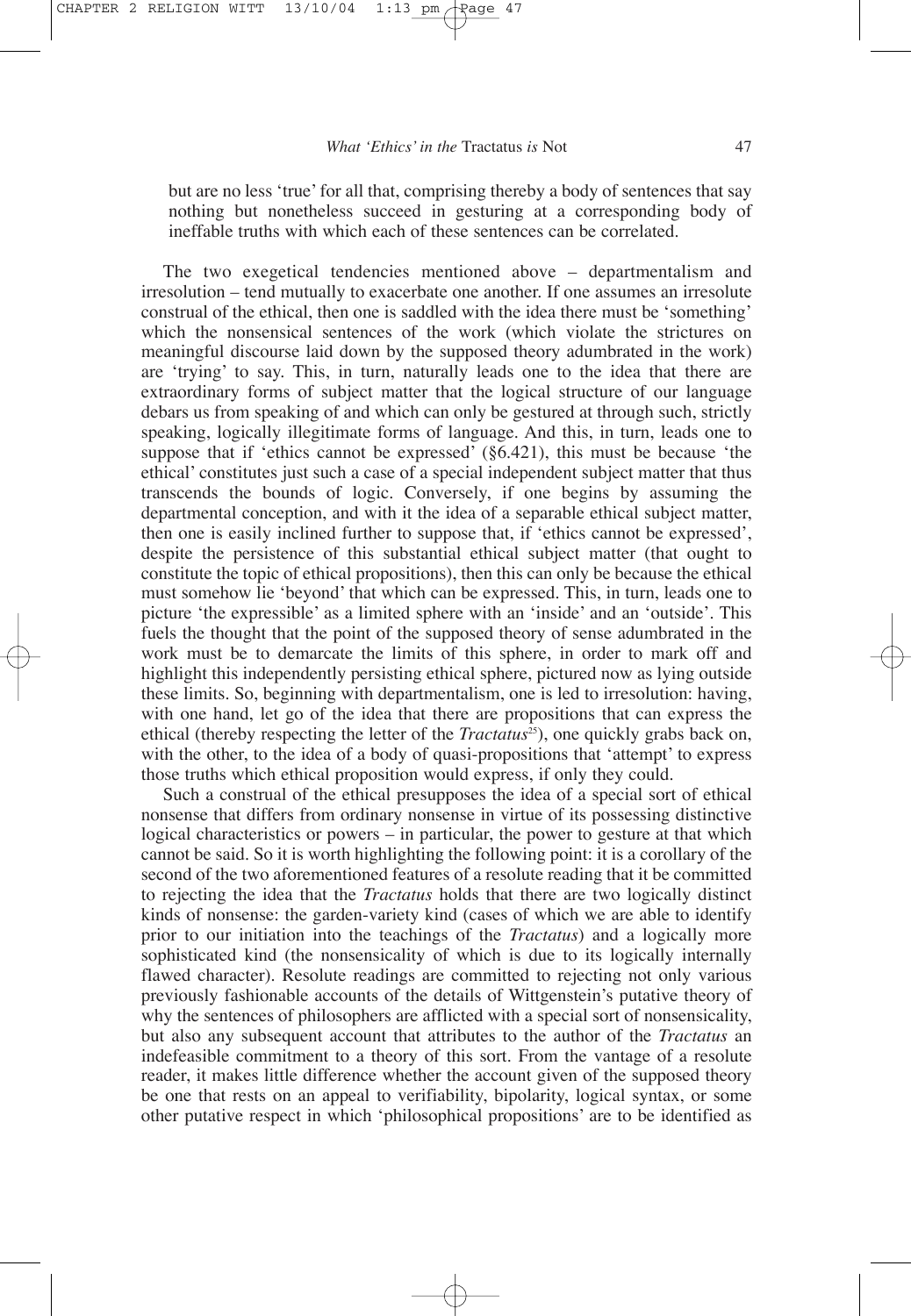nonsensical because of having been put together in some special kind of logically or conceptually illegitimate manner. All such accounts will qualify equally as instances of an irresolute reading, if they are committed to ascribing to the *Tractatus* a theory which its author must endorse and rely upon (if he is to be able to prosecute his programme of philosophical critique) and yet which he must also regard as nonsense (if he thinks through the commitments of his own theory).

This has consequences for how we are to understand the famous penultimate paragraph of the *Tractatus*:

My propositions serve as *elucidations* in the following way: anyone who understands me eventually recognizes them as *nonsensical*, when he has used them – as steps – to climb out through them, on them, over them. (He must, so to speak, throw away the ladder after he has climbed up it.)<sup>26</sup>

This passage tells a reader of the work what he must 'eventually recognize' in order to understand its author. No understanding of the *Tractatus* is possible apart from an understanding of what this passage asks of its reader – apart, that is, from an understanding of what the authorial strategy of the work as a whole is. We are told that the author's propositions serve as elucidations by *our* – that is, the reader – coming to *recognize* them as nonsensical. But how can the recognition that a proposition is *nonsense* ever elucidate – ever shed light on – anything? It is natural to think that the only way to answer this question is to suppose that the author of the work has a distinctive conception of nonsense – one which carves out a privileged space for a special class of nonsensical sentences: sentences that have the capacity to convey sorts of truth that neither perfectly meaningful nor merely nonsensical sentences are able to express.

This is what the *Tractatus* has to say about what is distinctive about its own conception of nonsense:

Frege says: Every legitimately constructed proposition must have a sense; and I say: Every possible proposition is legitimately constructed, and if it has no sense this can only be because we have given no *meaning* to some of its constituent parts.

(§5.4733)

What matters for our immediate concern is the presence of the word 'only' in this passage. Wittgenstein in this passage contrasts a formulation of Frege's<sup>27</sup> with one of his own. At first blush, it is hard to see how they differ. The critical difference between Frege's formulation and the one which the *Tractatus* endorses is that the former implicitly distinguishes between those propositions that are legitimately constructed and those that are not, while the latter rejects the idea that there is such a thing as a logically illegitimately constructed proposition: 'Every *possible* proposition is legitimately constructed.' The 'only' indicates that there is only one way for a proposition to fail to have a meaning where one might have thought that there were two. What does it mean to reject the idea that there could be logically illegitimately constructed propositions? Or, to put the same question differently: what does early Wittgenstein mean, when he says (in §5.4732) 'We cannot give a sign the wrong sense'?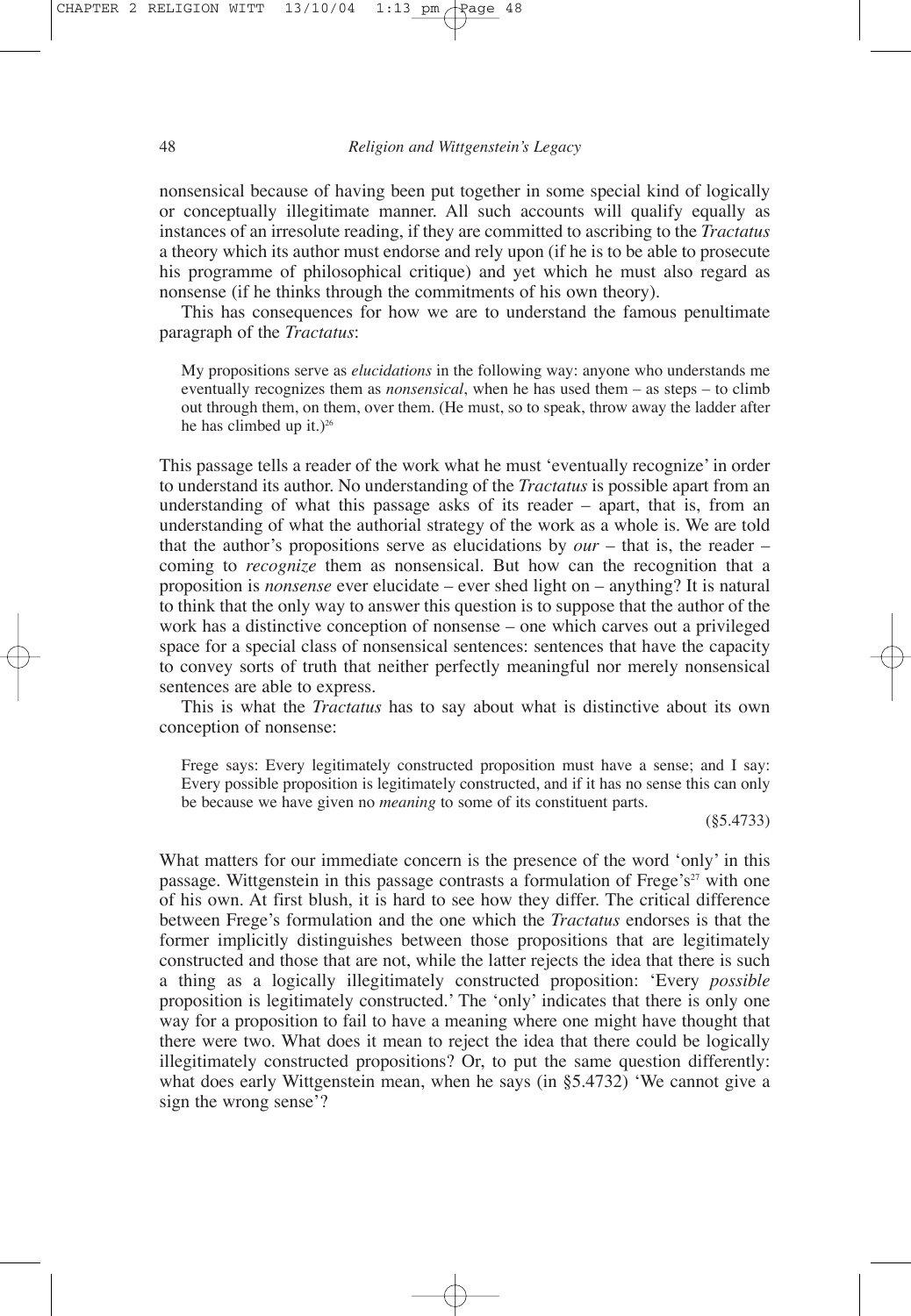Donatelli's answer to this question is indebted to several papers by Cora Diamond and by me – papers that he cites in his third footnote (p. 33 above). In one of those papers,28 I argue that Wittgenstein saw a tension in Frege's thought between two different conceptions of nonsense, which I call the *substantial conception* and the *austere conception* respectively. The substantial conception distinguishes between two different kinds of nonsense: mere nonsense and substantial nonsense. Mere nonsense is simply unintelligible – it expresses no thought. Substantial nonsense is composed of intelligible ingredients combined in an illegitimate way – it expresses a logically incoherent thought. According to the substantial conception, these two kinds of nonsense are logically distinct: the former is mere gibberish, whereas the latter involves (what commentators on the *Tractatus* are fond of calling) a 'violation of logical syntax'.29 The austere conception, on the other hand, holds that mere nonsense is, from a logical point of view, the only kind of nonsense there is. The *Tractatus* is standardly read as championing the substantial conception. This is, I argue, to mistake the bait for the hook – to mistake the target of the work for its doctrine. On the reading of the *Tractatus* I sketch in that paper, the *Tractatus* is to be seen as resolving the tension in Frege's thought between these two conceptions of nonsense in favour of the austere view.30 (The presence of the word 'only' in the above passage marks Wittgenstein's rejection of the substantial conception.) The strategy of the *Tractatus* is to short-circuit Frege's view from within, by bringing these two halves of Frege's thought into immediate proximity with each other.

I also point out in that paper that the substantial conception of nonsense represents the common ground between two otherwise apparently opposed interpretations – which I call the positivist and ineffability interpretations – of the *Tractatus*. This tiny patch of common ground can seem insignificant in comparison with the vehemence with which proponents of the ineffability interpretation lament the obtuseness of the positivist interpretation (epitomized by its failure to allow for the possibility of illuminating nonsense) and the equal vehemence with which positivist interpreters reject the mysticism of the ineffability interpretation (epitomized by its hankering after ineffable forms of insight $31$ ). In seeking to emphasize their differences from one another, proponents of these two interpretations tend to articulate the details of the substantial conception in apparently distinct ways. I therefore distinguish between two (apparently distinct) variants of the substantial conception. I term these the *positivist variant* and the *ineffability variant* (after the readings of the *Tractatus* in which they respectively figure).<sup>32</sup> According to the former variant, violations of logical syntax are a kind of *linguistic* phenomenon: identifying a violation of logical syntax is a matter of isolating a certain kind of (logically ill-formed) linguistic string. According to the latter variant, a violation of logical syntax is a kind of phenomenon that can only transpire in the medium of thought and necessarily eludes the medium of language. Though proponents of the ineffability variant hold that language is powerless to express such thoughts, they nonetheless deem language an indispensable tool for 'conveying' such thoughts. They hold that language can 'hint' at what it cannot say.

It is natural to think that an interpretation of the *Tractatus* founded on the positivist variant (in taking the book to advance a theory of sense that sets forth the conditions on what can and what cannot make sense) subscribes to only one of the two aforementioned features of an 'irresolute reading', whereas one founded on the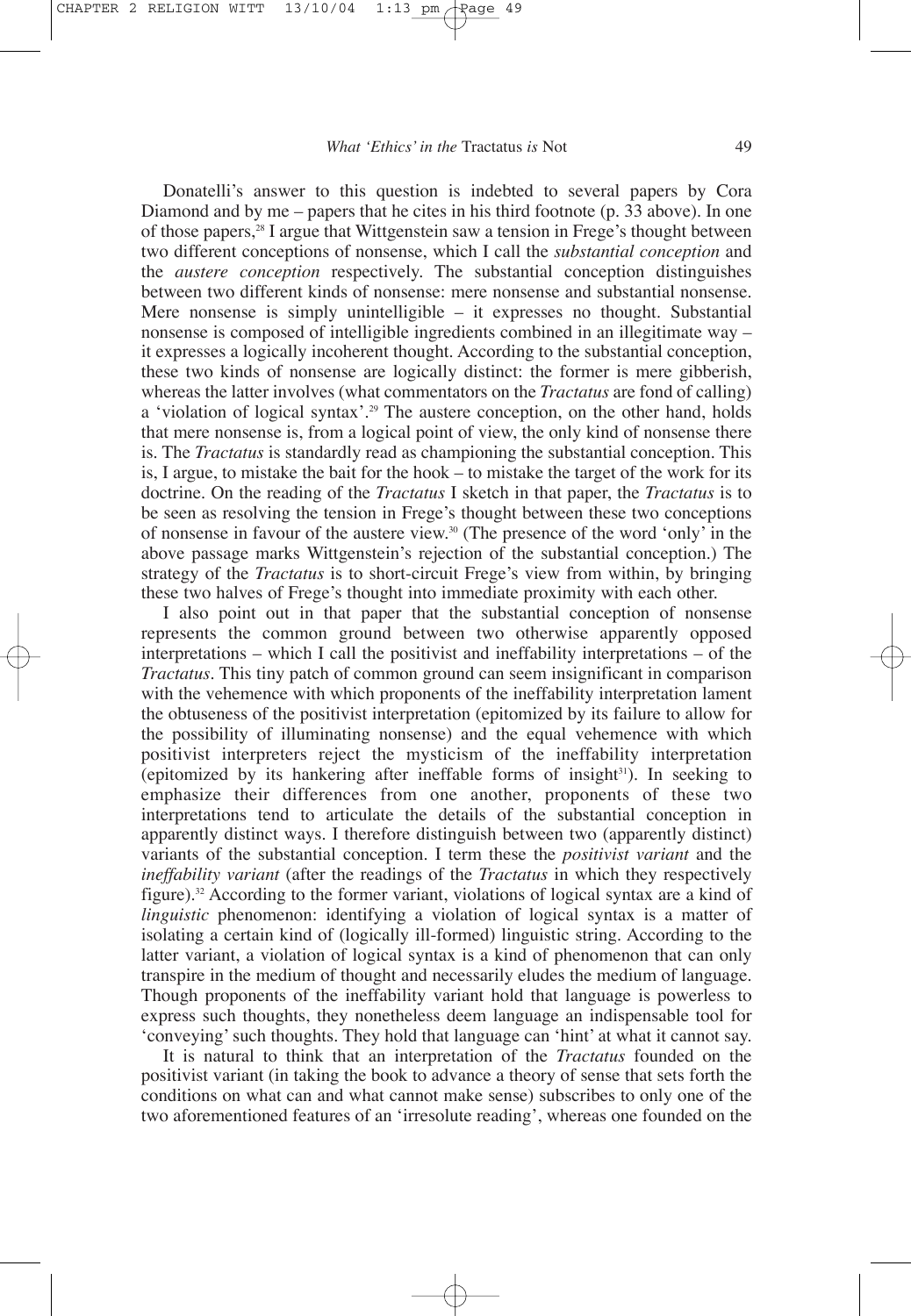ineffability variant (in also taking it that the truths comprising this theory are ineffable) subscribes to both. But I try to show in that paper that the distinction between these two variants is an inherently unstable one.33 Any attempt clearly to articulate the positivist variant will lead to its collapse either into the ineffability variant or into the austere conception. I argue that, contrary to interpretations founded on either of these variants, the *Tractatus* does not subscribe to any variant of the substantial conception – and thus that the aim of the work is not to show us that certain sequences of words possess an intrinsically flawed sense by persuading us of the truth of some theoretical (though perhaps unsayable) doctrine about where to locate 'the limits of sense'.

This also has consequences for how one reads the Preface to the book and, in particular, what the author there says about two different ways of seeking to draw limits to what can be said: from the outside and from the inside. A resolute reader will take the author here to be offering some indication of what one will go on to find in the book: namely, an attempt to exhibit (from within the sayable) what can be said through a demonstration of how a certain sort of attempt to draw the limit (from without) fails.34 Any theory which seeks to draw 'a limit to thinking' commits itself to being 'able to think both sides of the limit' and hence to being 'able to think what cannot be thought'. The Tractarian attack on substantial nonsense – on the idea that we can discern the determinately unthinkable thoughts certain pieces of nonsense are trying to say – is an attack on the coherence of any project which thus seeks to mark the bounds of sense. The *Tractatus* seeks to bring its reader to the point where he can recognize sentences within the body of the work as nonsensical, not by means of a theory which legislates certain sentences out of the realm of sense, but rather by bringing more clearly into view for the reader the life with language he already leads – by harnessing the capacities for distinguishing sense from nonsense implicit in the everyday practical mastery of language which the reader already possesses. As the Preface says: 'The limit … can only be drawn *in language* and what lies on the other side of the limit will be simply nonsense.' The 'simply' here is a consequence of the 'only' in §5.4733. That is to say: once we go 'outside' of language what we end up with are forms of words that are nonsense in (what this work aims to show is) the only way anything can be nonsense. Just as, according to the *Tractatus*, each propositional symbol – that is, each *sinnvoller Satz* – shows its sense (§4.022), so the *Tractatus* shows what it shows (that is, what it is to make sense) by *letting language show itself* – through allowing our 'sentences themselves to become clear' (through *das Klarwerden von Sätzen*, §4.112). According to resolute readers, the work seeks to do this, not by instructing us in how to identify determinate cases of nonsense, but by enabling us to see more clearly what it is we do with language when we succeed in achieving determinate forms of sense and what it is we fall short of doing when we fail to achieve such forms of sense, yet fall into the illusion that we are making (at least a kind of) sense.

It is easy to fail to see how radical a break such a reading seeks to make with the standard (irresolute) sort of reading.35 Standard readings of the *Tractatus* have at their heart the idea that Wittgenstein intended, in the *Tractatus*, to put forward a metaphysical conception of language and thought in relation to the possibilities of the world; and their commitment to this idea leads them to a particular understanding of what must be at issue when Wittgenstein declares the sentences in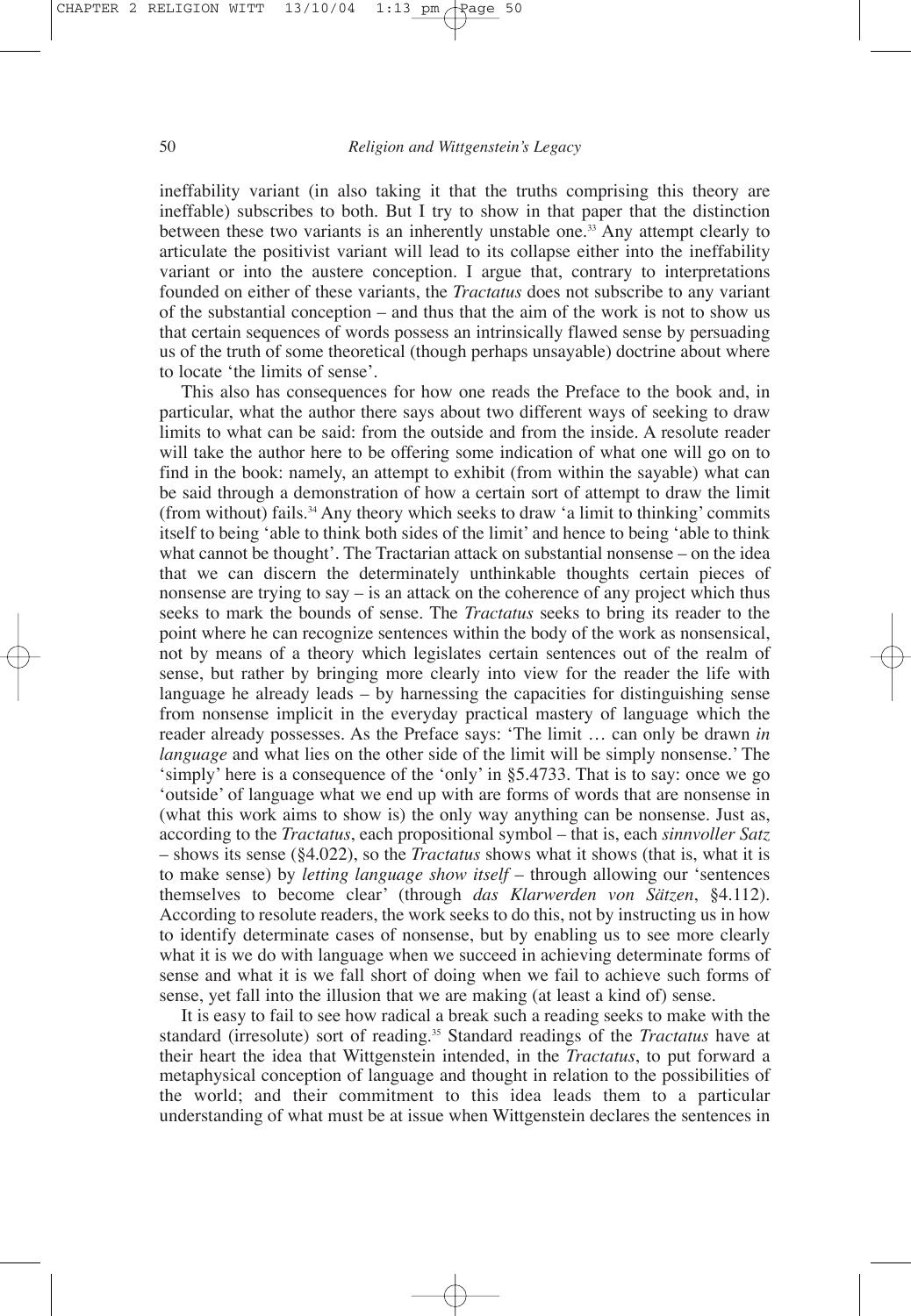the body of the book to be nonsensical. The *Tractatus* is committed, at one and the same time, as such readers see it, to putting forward a metaphysical view and to putting certain logical obstacles in the way of the possibility of expressing this view. These logical obstacles are the product of substantial doctrines about language, set forth in the book, from which conclusions about the nonsensicality of certain sentence-constructions can be drawn. This makes of 'nonsense' a quasi-technical term. It is supposed that a special – unusually restrictive – sense is conferred on this term when it is deployed within the context of the particular linguistic doctrines propounded by the *Tractatus*. This then allows one to resolve the central puzzle of the book by saying that, although these sentences are technically 'nonsense' (in the sense that they are nonsense if judged by the lights of the *Tractatus*'s own restrictive theory of sense), that doesn't mean they are *really* nonsense (if that is supposed to mean that we are unable to grasp what it is that they are trying – though, technically, failing  $-$  to say).<sup>36</sup> A crucial assumption in play here is that, in order to show something to be nonsense, a theory of sense must be in play. To come to see that a resolute reading is so much as possible, one must first come to see that this assumption is not obligatory – that the activity of clarification that the author of the *Tractatus* seeks to practise is not meant to rest upon any special metaphysical doctrines,37 and, in particular, that it does not presuppose any special conception of nonsense.

Resolute readers therefore hold that 'nonsense' is not a *terminus technicus* for the author of the *Tractatus*. In the process of Tractarian philosophical clarification, the use (or lack thereof) that we are making of a sentence (or group of sentences) is something that is meant to become more open to view as the process itself unfolds. Moreover, the judgement here that something is nonsense (that is, that no use has been made of the sentence), if such a judgement proves forthcoming, is to be passed on the sentence by the would-be user of it himself. The role of the would-be practitioner of the method of clarification is not to pass such verdicts on the utterances of others, but rather to enable would-be users of such sentences to attain the requisite state of *self*-understanding themselves – one in which the illusions of sense to which they are subject dissolve from within. On any given occasion of its practice, therefore, the method of clarification is directed in the first instance not at a sentence, but at an actual or imagined person who finds himself drawn to call upon the sentence in question (and others like it) in the process of seeking to give expression to his thoughts. And the failure of sense therefore resides not in the sentence itself (any sentence can be given a use), but in the would-be user's failure to confer sense upon it. So the target of clarification is not a body of sentences, such as those that the *Tractatus* itself contains, but rather particular illusions of sense that such sentences can engender. Only in so far as the sentences of the work succeed in conjuring up in the reader himself the illusions which the work seeks to treat is there anything for the work to treat. The work must therefore first engender sample experiences of such illusions in its reader before it can practise its method of clarification upon him. The sequence of illusions that the work thus seeks to engender in its reader comprise the rungs of the ladder that a reader of the work must first climb before he can come to be in the position of being able to throw it away.

The process of clarification in question here does not draw on logical capacities for distinguishing grades of sense any more sophisticated or severe than those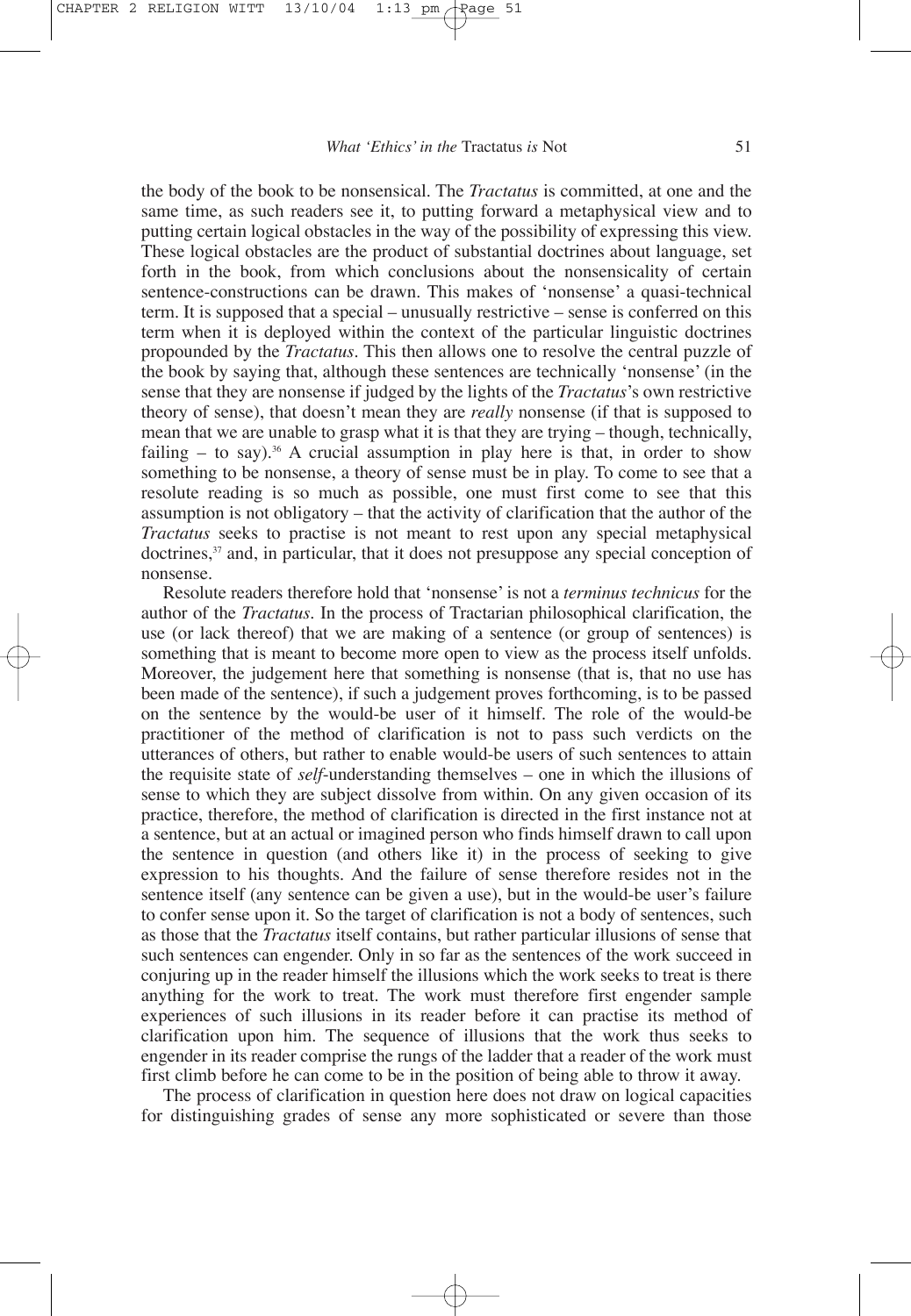already in play in our ordinary capacity to think and speak.38 It already belongs to this capacity that we are able to recognize that certain sentence-constructions do not employ the signs that occur in them in any of the ways that we had previously learned to employ these signs. If we are able to take such a sentence not to be meaningless, despite its employing familiar words in an (apparently) unprecedented manner, that will always only be because we are eventually able to cotton on to the new use. If, on the other hand, we find that we are unable to do so, then we do not yet understand the sentence; and as long as we are unable to arrive at, or be given, some explanation of how the signs occurring in the sentence are meant to symbolize in the present puzzling context, we may suspect that what we really have to deal with here is a bit of nonsense. This suspicion, however, need not rest on any theory. If the linguistic string in question is meaningless, it is not because there are some conditions that the sentence violates, conditions that can only be secured with the aid of a theory of the conditions under which a sentence is meaningful. Of course, the suspicion of meaninglessness may turn out to be unfounded: the person uttering the sentence may succeed in making clear the relevant use of the signs in question. But if no such use comes into view, an 'austere' view of nonsense holds simply that the sentence is nonsensical through its containing a meaningless word or words, not through its having conferred upon a sign an impermissible sense.<sup>39</sup> Resolute readers therefore hold that the author of the *Tractatus* does not take the procedure of clarification employed in that work (at least as he then conceived it) to depend on anything more than the logical capacities that are part of our everyday capacities for speaking and thinking. By drawing on these capacities, we can come to recognize that the sentences of the book fail to say anything, and that the very questions that we are initially inclined to take the book to be addressing are themselves not questions at all.

Donatelli summarizes the situation as follows:

The *Tractatus* says in section 6.54 that he who has climbed up the book's sentences has to recognize them as nonsensical. If they were taken to be meaningful, then there would be no philosophy in them. Yet what philosophy consists in disappears in mere nonsense – and if you hold on to it it is not philosophy but just confusion. (p. 23 above)

He arrives at this way of putting the matter, I take it, partly by reading section §6.54 together with §4.112. In §4.112 of the *Tractatus*, we are told that a work of philosophy 'consists essentially of elucidations'. 'Philosophy' here means: philosophy as practised by the author of the *Tractatus*. The notion of elucidation is tied in §4.112 to the idea of philosophy being a certain kind of *activity*:

Philosophy is not a theory [*Lehre*] but an activity. A philosophical work consists essentially of elucidations. (§4.112)

The word '*Lehre*' – which Ogden translates as 'theory' – is rendered as 'body of doctrine' by Pears and McGuinness. Wittgenstein amplifies the remark in the Preface that we examined above (about how the work is not a *Lehrbuch*) by saying here that the work of philosophy, as he pursues it, does not consist in putting forward a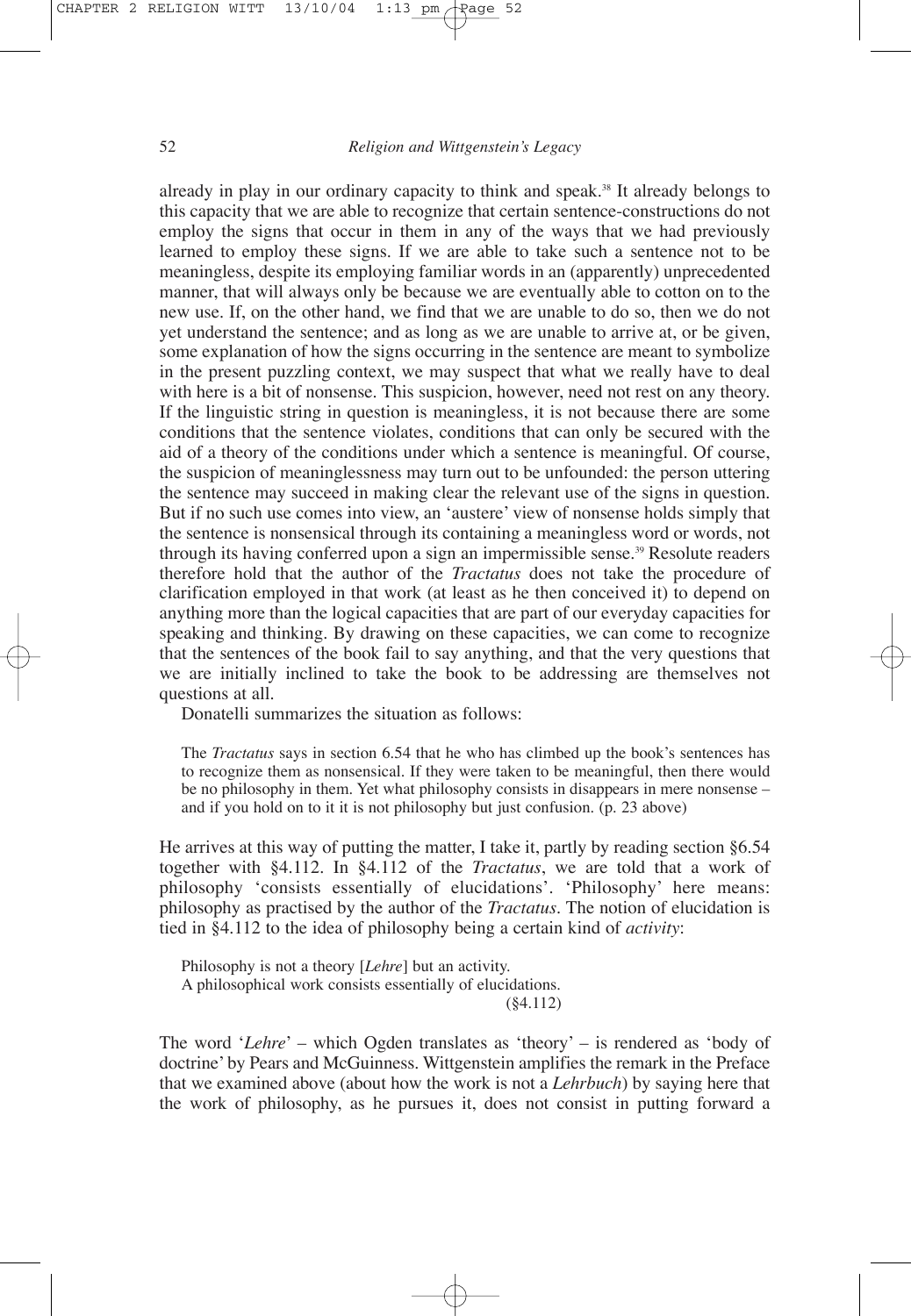CHAPTER 2 RELIGION WITT 13/10/04

doctrine but rather in offering elucidations. §6.54 tells us that his sentences serve as elucidations by our coming to recognize them as nonsense. And, if we work through the body of the work, we come to see that, from a logical point of view, there is  $-$  as he says in §5.4733 – only one way for something to be nonsense: for it to be simply nonsense. So, if we put this all together we arrive at the following: in order for this work to succeed in the activity which it declares to be that of philosophy, what it initially appears to offer – a body of doctrine – must dissolve on us; we must see that the work says nothing, that what it consists in is (from a logical point of view) silence. The doctrines that the work appears to offer are to be recognized as illusions of doctrine – and this holds no more and no less for the apparent ethical as for the apparent logical and/or metaphysical doctrines of the work.

The assumption underlying Tractarian elucidation is that the only way to free oneself from such illusions is to fully enter into them and explore them from the inside. This assumption – one which underlies both Wittgenstein's early and later work – is nicely summarized in the following remark (from a 1931 manuscript of Wittgenstein's):

In philosophy we are deceived by an illusion. But this – an illusion – is also something, and I must at some time place it completely and clearly before my eyes, before I can say it is only an illusion.<sup>40</sup>

The illusion that the *Tractatus* seeks to explode, above all, is that we can run up against the limits of language. The book starts with a warning about a certain kind of enterprise – one of attempting to draw a limit to thought. In the body of the text, we are offered (what appears to be) a doctrine about 'the limits of thought'. With the aid of this doctrine, we imagine ourselves to be able both to draw these limits and to see beyond them. We imagine ourselves able to do what the Preface warns we will fall into imagining ourselves able to do (once we imagine ourselves able to draw a limit to thought): we imagine ourselves able 'to think both sides of the limit' (and hence 'able to think what cannot be thought').41 The aim of the work is to show us that beyond 'the limits of language' lies – not some form of extra-logical (for example ethical) ineffable truth, but rather – (as the Preface cautions) *einfach Unsinn*. <sup>42</sup> At the conclusion of the book, we are told that the author's elucidations have succeeded only if we recognize what we find in the body of the text to be nonsense. In §6.54, Wittgenstein does not ask his reader here to 'grasp' the 'thoughts' which his nonsensical propositions seek to convey. He does not call upon the reader to understand his sentences, but rather to understand *him*, namely the author and the kind of activity in which he is engaged – one of elucidation. He tells us in §6.54 how these sentences serve as elucidations: by enabling us to recognize them *as* nonsense.43 One does not reach the end by arriving at the last page, but by arriving at a certain point in an activity – the point when the elucidation has served its purpose: when the illusion of sense is exploded from within. The sign that we have understood the author of the work is that we can throw the ladder we have climbed up away. That is to say, we have finished the work, and the work is finished with us, when we are able to *throw* the sentences in the body of the work – sentences about 'the limits of language' and the unsayable extra-logical (for example ethical) things that lie beyond them – *away*.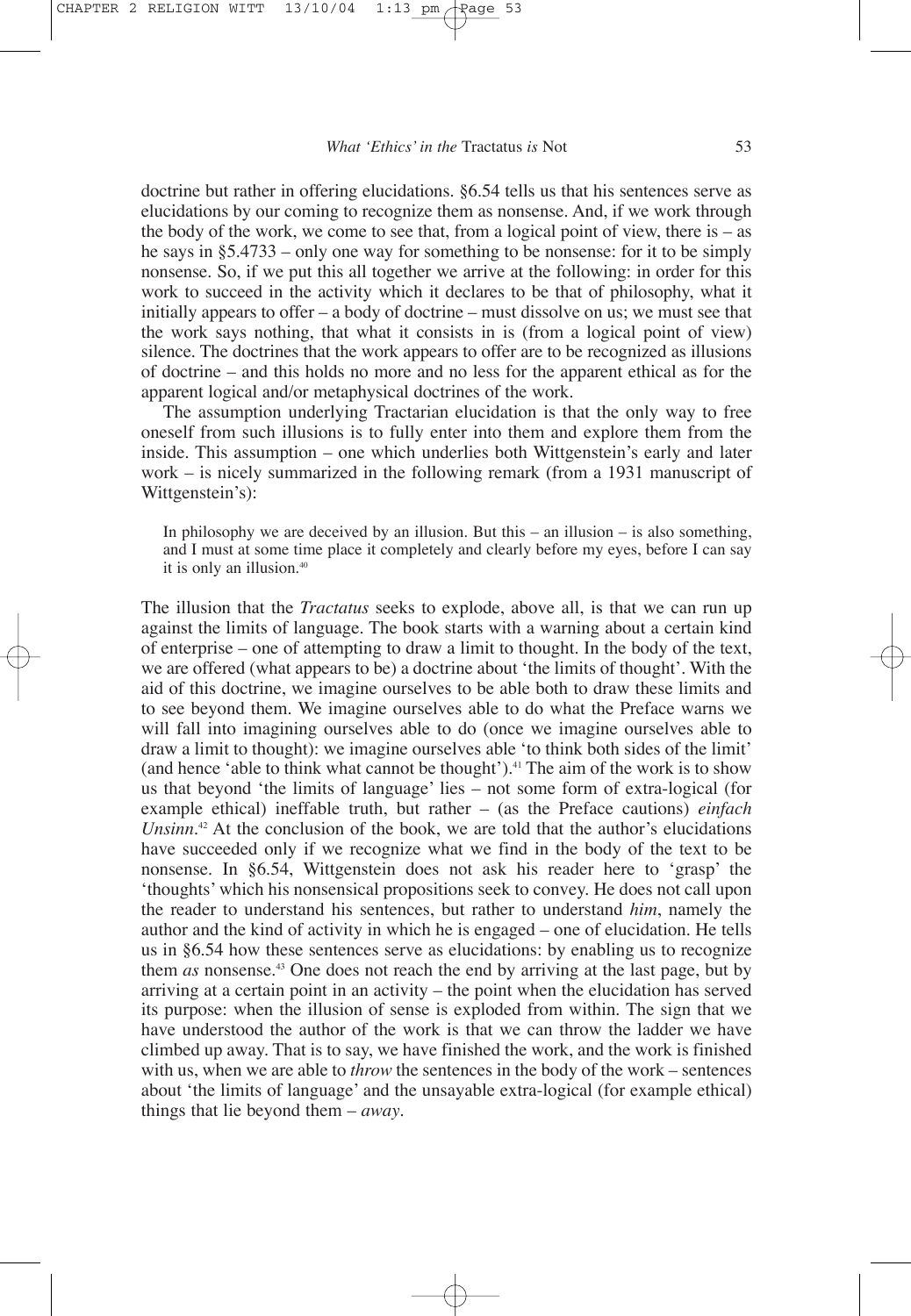#### **IV: Ethics and Resolution**

Commitment to a resolute reading introduces two interrelated constraints on any effort to understand the place of the ethical in the *Tractatus*; and these suffice to place any such reading at odds with most of what has been written about ethics in the *Tractatus*. The first is that such a reading may not take those propositions of the *Tractatus* that appear to say something about the ethical to succeed in conveying insight by giving voice to ineffable truths. The second feature is a rejection of the idea that the 'ethical sentences' of the work (that is, those that involve overtly ethical vocabulary) are ones that the reader is to come to recognize as nonsensical through applying a theory that has been advanced in the body of the work – a theory that specifies the conditions under which these sentences can and cannot make sense – such that it turns out that, by the lights of this theory, ethical sentences are nonsensical. (Notice: both of these features of a resolute reading say something about how such 'ethical sentences' of the work *ought* not to be treated, thereby still leaving much undetermined about how they ought to be taken up.) Taken together, these features rule out two central interrelated features of an irresolute construal of the ethical in the work, according to which

- 1 it is among the main aims of the book to advance a theory of sense that makes room for the ethical by drawing limits to sense, and drawing them in such a way that that which the ethical sentences of the work attempt to express necessarily falls on the far side of those limits, and
- that that which these sentences attempt to express, though nonsensical, is no less 'true' for all that, issuing in a body of 'ethical sentences' that succeed in gesturing at a corresponding body of ineffable 'ethical truths' with which each of these sentences can be correlated.

As against this, Donatelli's paper explores possibilities for understanding what it might mean to say that Wittgenstein's early work has an ethical point which is consistent with a resolute reading of the *Tractatus*. Along the way, Donatelli (drawing upon §6.432) does say some things about early Wittgenstein that most other commentators on early Wittgenstein would also be happy to say – such as that 'Wittgenstein is interested, in the *Tractatus*, in drawing a contrast between how things are in the world and their significance from the point of view of the higher' (p. 11 above) – but, even at those junctures at which he says such apparently uncontroversial things, he is further from the received interpretations of early Wittgenstein than might, at first, be evident. What Donatelli wants us, in the end, to see himself as doing (and wants us to see Wittgenstein as doing) with such ways of talking (ways of talking, for example, about 'the point of view of the higher') is not what other commentators mostly seem to take themselves to be doing when they call upon such ways of talking. (For example, we are not here being asked to 'grasp' the 'truth' of 'propositions' that 'express' 'the point of view of the higher'.) Similarly, Donatelli appears to be saying something with which every commentator ought to agree when he writes: 'In order to follow what Wittgenstein wants to say when he writes that the higher is nothing that we can express, we need to attend to what Wittgenstein says sense and nonsense are' (p. 11 above). But what makes the task of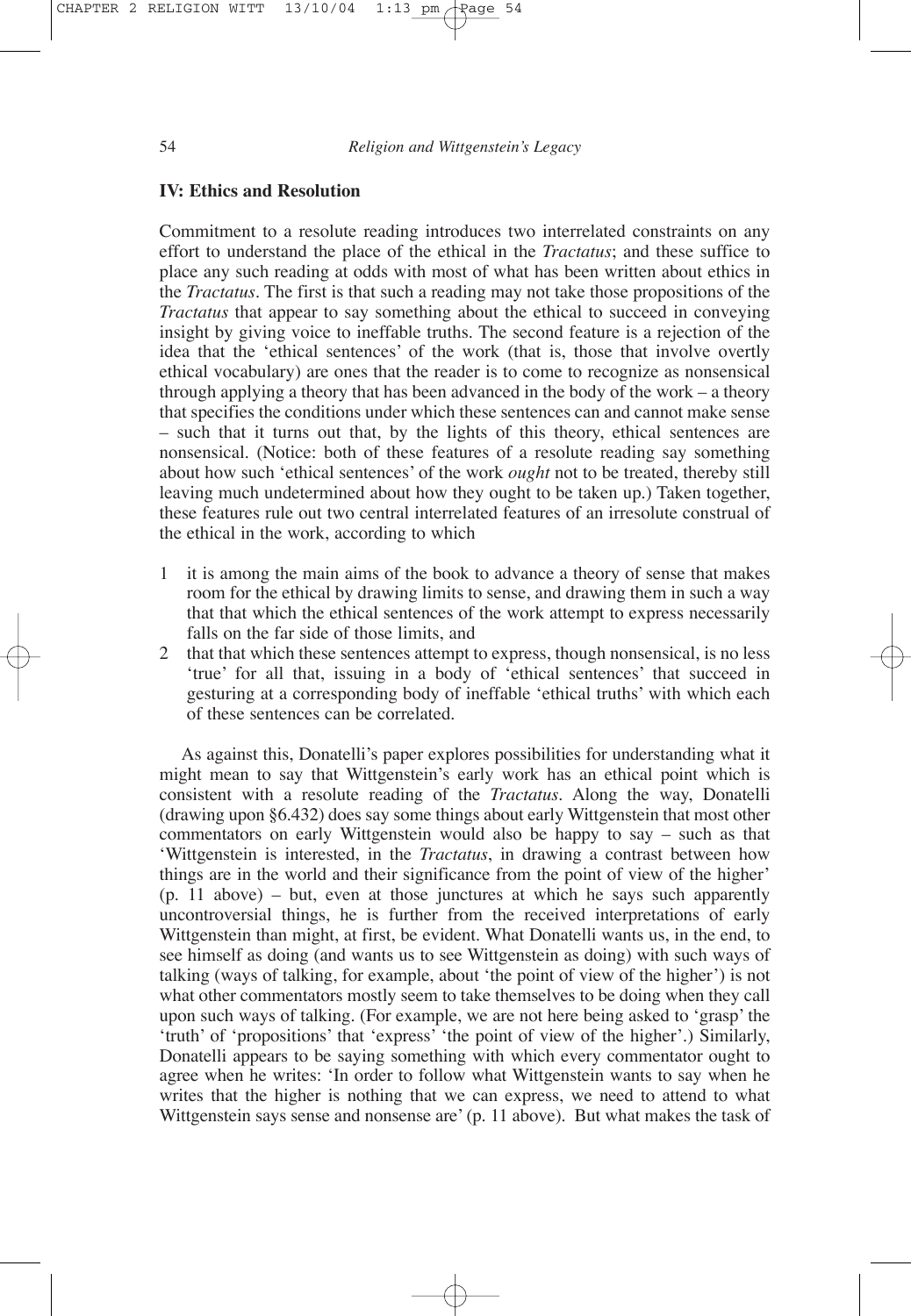'attending' here both difficult and different for Donatelli is his commitment to a resolute understanding of 'what Wittgenstein's says what sense and nonsense are'.

Donatelli brings out how two of the standard ways of understanding early Wittgenstein's logical doctrines – the positivist interpretation and the ineffability interpretation – have their counterparts in two equally standard readings of early Wittgenstein's ethical doctrines, and how here, too, for all their alleged differences, each of these two readings, again, bears the stamp of the other, missing Wittgenstein's point in parallel ways.44 Each of these readings, Donatelli says, seeks 'to give a content to ethical talk by tracing it to certain independently specifiable features of language' (p. 11). This then leaves both readings with the following problem: if ethical talk has a kind of content, after all, then why is it nonsensical? Both readings give the same form of answer: because it has a funny kind of content. (The second feature of irresolute readings comes into play here: some fairly restrictive theory of what does and does not make sense must be in force, in order to underwrite the claim that propositions possessing this (funny) sort of content are, despite their being in this respect contentful, to be declared nonsensical.) In both cases, room is made for an additional kind of content by distinguishing between two different kinds of content – in the one case, by distinguishing between cognitive and emotive content; in the other, by distinguishing between effable and ineffable content. These two understandings of the character of ethical utterances have traditionally been taken to be profoundly opposed to one another by commentators on early Wittgenstein; Donatelli seeks to bring out the manner in which they resemble one another. What Donatelli says about the positivist/emotivist reading can be adapted to bring out the common feature of both readings: both 'align side by side' meaningful discourse and a kind of discourse which has 'an extra-logical ingredient added onto it' (p. 12). The two readings differ only to the extent that their understanding of the nature of the funniness of the extralogical ingredient differs. That is, both the positivist and ineffability interpretations of early Wittgenstein on the ethical fail to take the step Donatelli says we need to take: 'We need instead to take seriously Wittgenstein's statement that there is *nothing* in a proposition that can express the higher.'

Donatelli nicely brings out how Carnap's attempt, in particular, to articulate an (emotivist) ethical position which mimics the letter of much of what Wittgenstein says (while entirely missing its spirit) unwittingly results in a position that is unstable in just the way that the *Tractatus* seeks to show us that its own propositions are. (He brings out, therefore, how Carnap fails to see how the position that he defends, and ascribes to Wittgenstein, parallels one of the rungs of the ladder which we, as readers of the *Tractatus*, are to climb up to, beyond, and then throw away.) The positivist reading holds that ethical discourse has a kind of content but not cognitive content, only emotive content. According to it, an ethical 'statement' seeks only to have certain causal effects on your emotions and behaviour; it does not actually say anything and so, in that sense, is nonsense; yet it still *expresses* something. How close to the teaching of the *Tractatus* is this? As Donatelli shows, Carnap appears to follow the *Tractatus* closely with regard to what he is *not* willing to say about ethics. Carnap, for example, does not say (with ineffability interpreters) that *there is* (something which is properly described as) 'the problem of life'. Rather Carnap says there is no problem, but only something that seems to be a problem; and then he goes on almost to say (almost echoing §6.521) that the solution of the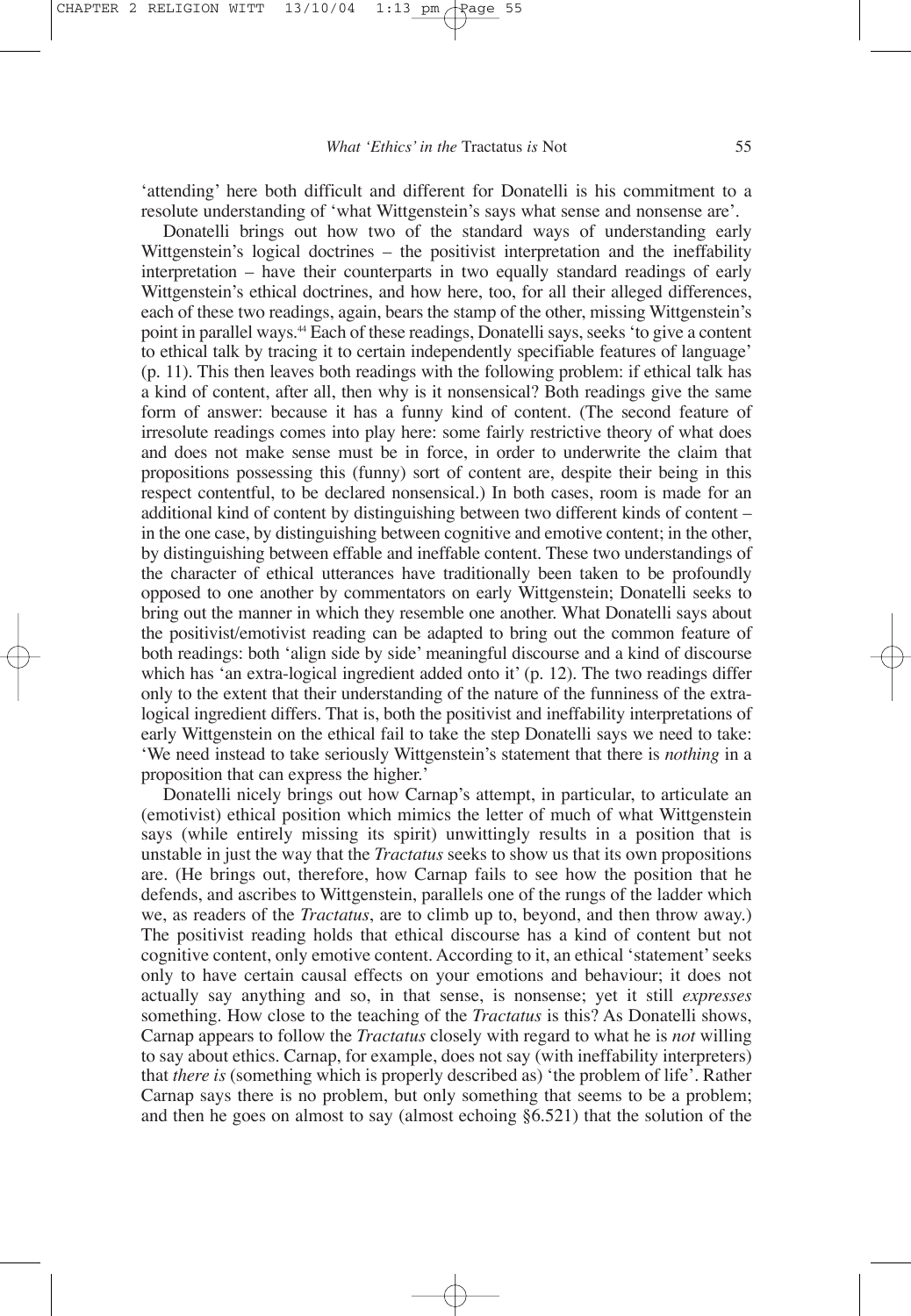problem lies in the vanishing of the problem. Thus, as Donatelli says, Carnap can appear to be remaining faithful to the *Tractatus* (apparently following the lead of §§6.4–6.42) when he writes:

Either empirical criteria are indicated for the use of 'good' and 'beautiful' and the rest of the predicates that are employed in the normative sciences, or they are not. In the first case, a statement containing such a predicate turns into a factual judgement, but not a value judgement; in the second case, it becomes a pseudo-statement. It is altogether impossible to make a statement that expresses a value judgement'.<sup>45</sup>

Carnap, however, goes on to give a positive account of what ethical pseudopropositions are. He interpolates a story about what sort of property it is that ethical forms of nonsense possess that makes them specifically *ethical* nonsense (rather than mere nonsense that happens to have certain causal effects): they are 'expressions of the general attitude of a person towards life', they are 'the quasipoetic expression of man's emotional relationship to his environment'.<sup>46</sup> But now we need to ask, as Donatelli does: 'What is meant here by the *expression* of an emotional attitude?' How is this notion of 'expression' to be understood?

Donatelli shows that, when seeking to answer this question, a dilemma faces the positivist interpreter of early Wittgenstein on ethics which parallels the dilemma, sketched above, facing the positivist interpretation of the *Tractatus* on logic. As I claimed above, the positivist variant of the substantial conception is an intrinsically unstable position: any attempt clearly to articulate the positivist variant will lead to its collapse either into the ineffability variant or into the austere conception. Donatelli argues that the emotivist reading of Wittgenstein on ethics involves a similarly unstable position: any attempt clearly to articulate an emotivist interpretation of the ethical teaching of the *Tractatus* will lead to its collapse either into the ineffability interpretation of Wittgenstein on ethics or into an austere interpretation of the sort of nonsense that ethical nonsense is. Donatelli outlines the dilemma facing the emotivist here as follows:

If there is no cognitive content connected to such an attitude then it can only be captured as a psychological fact of some sort, comprising the experiences one has, feelings, movements of the body, facial expressions, and so on … Carnap … wants to say that the metaphysician's stance represents in a confused way what could be achieved without confusion if the metaphysician did not express herself through a descriptive-like language. But if such language *is* devoid of sense, as Carnap says it is, there is really nothing wrong with the metaphysician. There is nothing there [in the metaphysician's words] as there is nothing (in Carnap's view) in the poet's words. How should we be able to account for this difference? … The problem is that Carnap wants to give a representation of what the metaphysician is trying to do, but how can he if he says, following the *Tractatus*, that there is merely nonsense there? But then the alternative is to hang on to some ineffable notion of content – an option which is explicitly rejected by Carnap but which appears nonetheless to be the explanation of his attempt to give a characterization of the metaphysician's position. (pp. 22–3)

Donatelli here puts his finger on a waffle that runs throughout Carnap's essay concerning the character of the content that attaches to ethical utterances. Carnap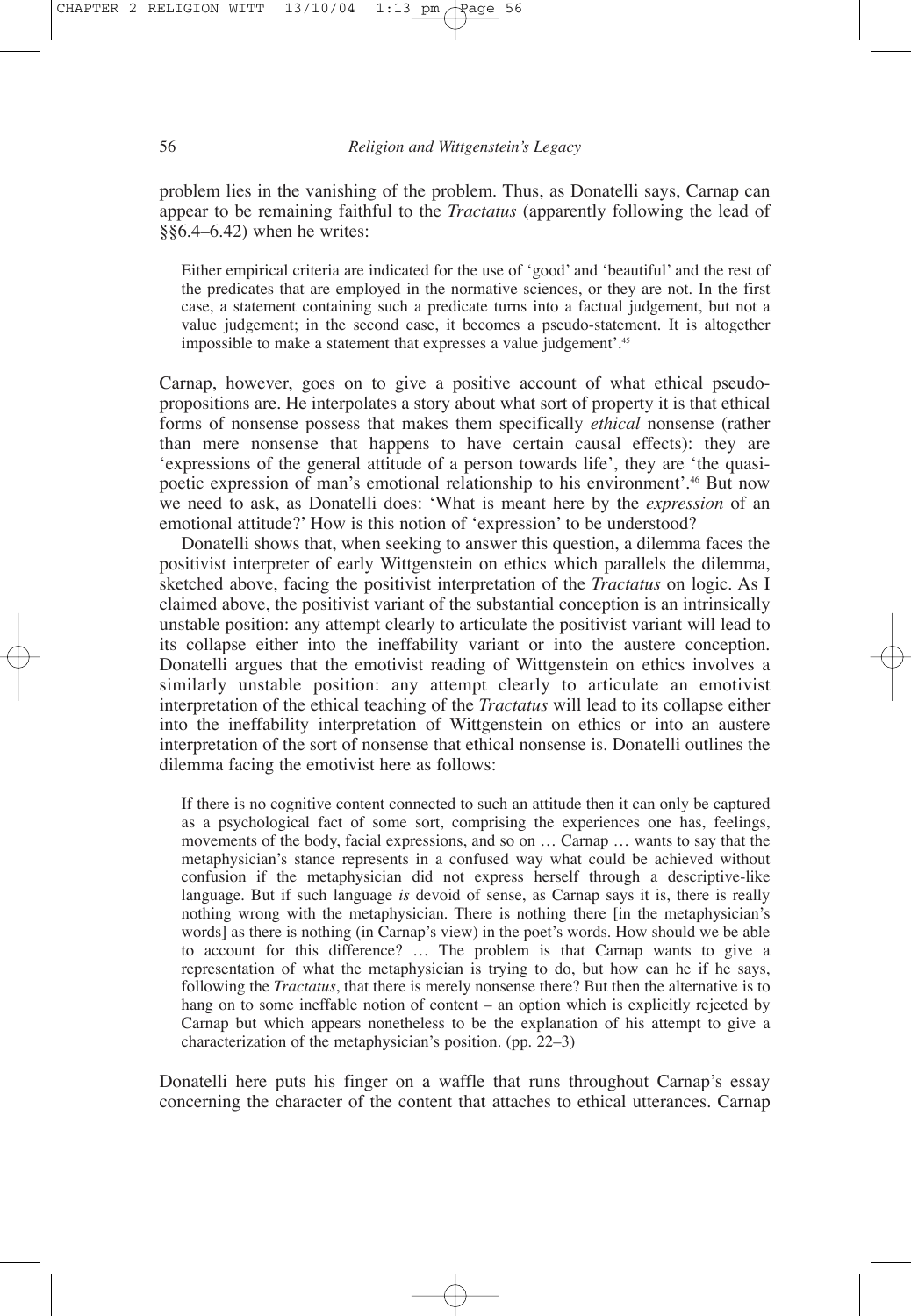tells us that psychological content cannot be captured in (what Carnap calls) 'theoretical discourse'; and such is alleged to be the only sort of discourse which is both meaningful and contentful. Now, sometimes it looks as if what is objectionable about metaphysics, by Carnap's lights, is that it furnishes statements that pretend to have theoretical content when what they possess is actually a different sort of content (we might call it 'non-theoretical content'); other times it looks as if what is objectionable about metaphysics, by Carnap's lights, is that it furnishes statements that pretend to have content when, in reality, they are utterly devoid of content.47 Does the expression 'psychological content' stand for something which belongs to the same genus as theoretical content? (Are they both species of 'content' in a univocal sense of 'content'?) Or is the expression 'psychological content' merely a way of signalling that what is at issue here is a simulacrum of content? If so, then it is not a sort of content any more than (as Frege puts it) stage thunder is a sort of thunder.<sup>48</sup>

If the emotivist seizes the first horn of this dilemma, and admits that there is a kind of content which attaches to ethical utterances themselves, then he would seem merely to be agreeing with the fundamental premise of the view ascribed to the *Tractatus* by an ineffability interpreter. That is, both this sort of emotivist (that is, one who concedes that ethical utterances possess a substantial content) and the ineffability theorist agree: there is a kind of content which cannot be captured by meaningful discourse, but nonetheless can be communicated by other means; and the statements of metaphysics, even though they are nonsense, possess this content and convey it, even though they cannot, strictly speaking, 'say' what it is that they thus convey. The emotivist may prefer to label the content thus communicated 'emotive meaning' or 'psychological content'; the ineffability theorist may prefer to call it 'inexpressible truth' or 'metaphysical insight'; but without any further account of the differences in the sort of content these labels stand for, the difference between the emotivist's and the ineffability theorist's positions threatens to dissolve into a difference in terminology. If the emotivist seizes the austere horn of the dilemma – as Carnap, in his essay, sometimes seems to want to do – and admits that, taken by itself, an ethical utterance has no content (and thus that what is objectionable about the statements of metaphysics is that they masquerade as if they had content when they do not), then he deprives himself of the requisite foothold to make out that – even though it lacks theoretical content – an ethical utterance nonetheless possesses sufficient semantic structure to 'express' a determinate psychological attitude. (What is needed here to make this work is a story about how this bit of nonsense is able to express this rather than that attitude; and it is neither clear that Carnap's account has the resources to fund such a story nor that any account that did would be at all compatible with his strategy for banishing metaphysical nonsense.) If the emotivist goes the latter route, in the end, he will be forced to concede that, if it is, from a logical point of view, nothing more than mere nonsense, then such an utterance does not, in itself, possess any 'content' in any sense that is pertinent to clarifying the nature of its ethical character, and thus has not been shown to express anything ethical. If he wants to go this route, then it looks as if the only resources available to the emotivist, in accounting for what he wants to be able to call the 'psychological content' of such an utterance, will have to be spelled out (not in terms of intrinsic properties of the utterance itself, but) exclusively in terms of the character of the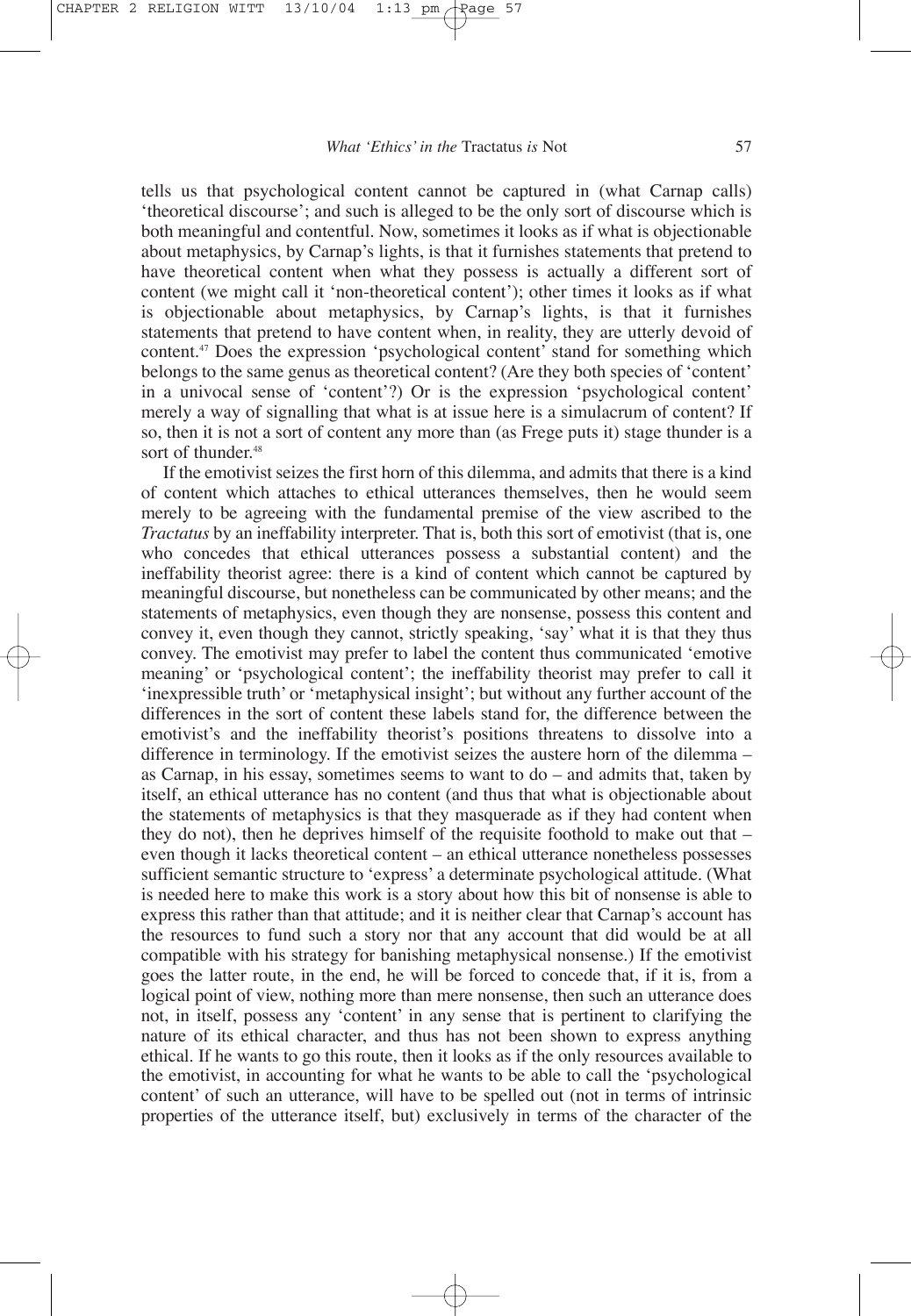causal transaction between the speaker and the hearer of the utterance. This will lead the emotivist to the conclusion that there is no determining what psychological attitude an 'ethical' utterance 'expresses' apart from tracing the psychological effects it happens, as a matter of psychological fact, to have on its audience – and these are as likely to be manifestations of indifference, boredom or irritation as they are to be forms of behaviour that permit us to conclude (as Carnap does in the closing pages of his essay) that 'Nietzsche's *Thus Spake Zarathustra* is the expression of a certain general attitute towards life' (let alone being able to conclude anything about *which* attitude this attitude is).

Among the many problems with trying to elaborate this variant of emotivism into a reading of the *Tractatus*, there is one worth singling out: what, according to such an emotivist reading of the book, is 'the ethical point' of the *Tractatus* supposed to be? And, whatever it is supposed to be, how are we to avoid the conclusion that the work is, by its own ethical lights, a miserable failure? For readers of the book hardly seem to be affected by the book in any uniform way. No matter which emotive effect we stipulate to be the one the work is supposed to have, isn't it by now clear that it generally fails to have that effect? If in order to grasp the ethical point of the book one needed to struggle to achieve – as this variant of the positivist reading denies – some sort of understanding of the method of the work as a whole, the fact that one has not yet succeeded in understanding what is going on would still leave one with room for hope; after all, if one continues to work through the passages of the work, perhaps 'eventually' understanding may dawn. But if we are not supposed to do anything but make ourselves available *qua* recipients of a causal transaction – a transaction that is supposed to transpire when we subject ourselves to the sentences of the book – then what room for hope is left, if the pertinent sort of transaction fails to transpire? Although, in its penultimate section, the book does not call upon its reader to understand its *sentences*, it does call upon him/her to understand its *author*; and that would seem to require more of a reader than merely discovering that placing herself in the vicinity of its traffic in nonsense can have certain causal effects on her.

This is one consideration that has helped lead commentators to conclude that the aim of the book must be to communicate an *insight* to (and not merely to have an *effect* on) the reader, but to do so by extraordinary – rather than ordinary – means, because the insight in question resists ordinary means of communication. So far, so good. The ineffability interpretation, however, takes what is extraordinary about the insight the book seeks to impart to have to do with the ineffable character of the truths which it seeks to express. As a reading of what the book has to teach about ethics, it therefore concludes that Wittgenstein holds that ethical discourse has an unsayable content. Such discourse is nonsense because it says nothing; but there is still something that it is able to 'show' or 'convey' without saying.49 Proponents of this reading face a problem which is the complement of the one faced by positivist interpreters of the book: in order to give some substance to the idea that something ethical is 'shown' or 'conveyed' (that is, that there is an ethical content here, somewhere in the general neighbourhood of the nonsensical words) these commentators invariably at some point, often with surprisingly little compunction, just begin chattering away about the ethical insights that can only be 'shown' but not said: thereby coming out and telling us what the (putatively) unsayable ethical content of a given ethical utterance is – hence doing the very thing that they say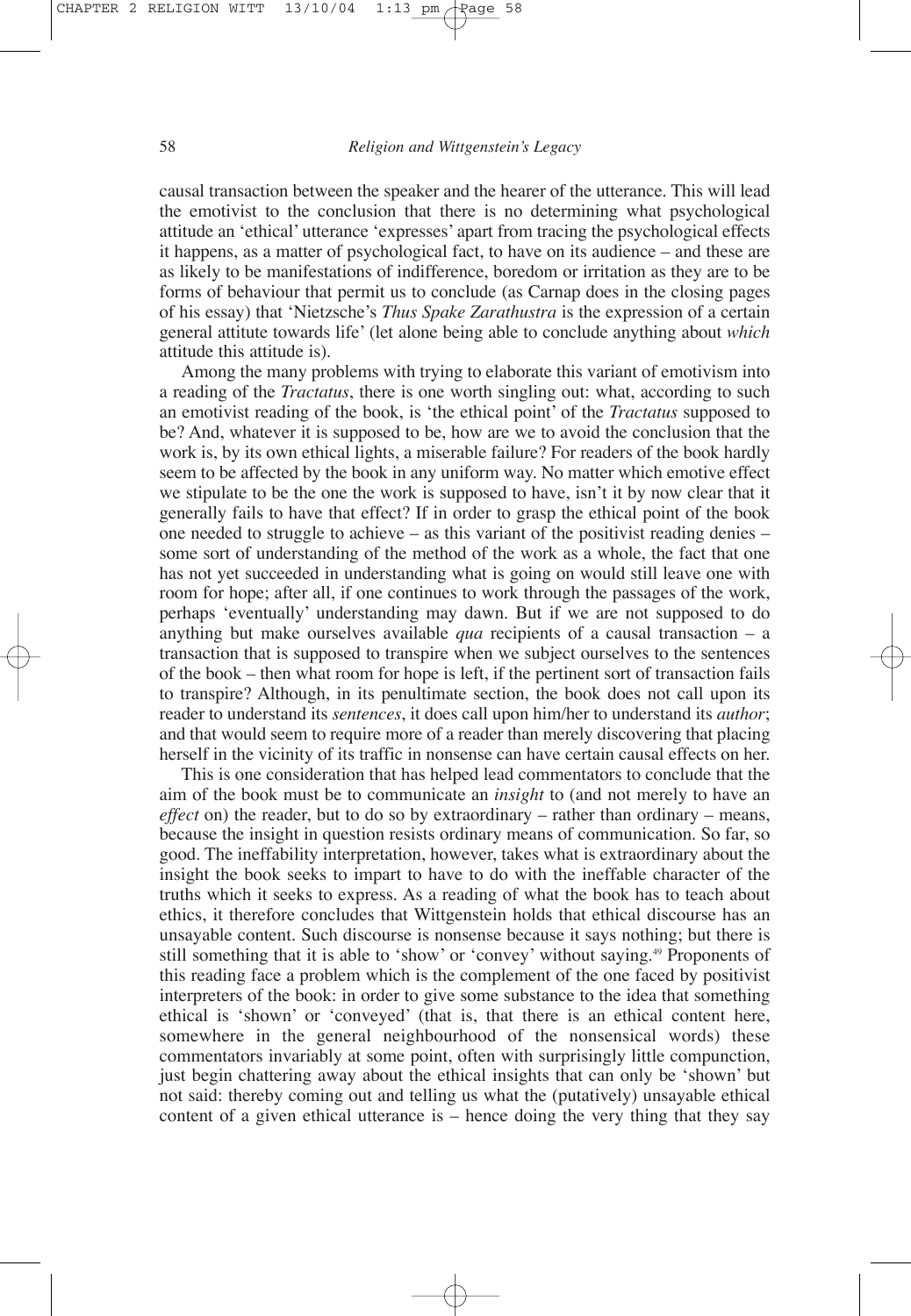can't be done. Perhaps we aren't supposed to 'understand' what their words (appear to) 'say' – any more than we are to 'understand' Wittgenstein's words – rather we are only to grasp what their words 'show'? But then we are simply moving in a circle here. In order to break out of this circle, we need some sort of story about how traffic in *these* nonsensical forms of words takes us beyond 'saying' to some other potentially efficacious mode of imparting understanding.

Before turning to the specifics, such as they are, of the standard irresolute story about how a specifically ethical variety of 'showing' or 'conveying' is supposed to work, it will help first to consider the general outline to which any such story is supposed to conform. Most readings of early Wittgenstein take their point of departure from the idea that early Wittgenstein believes that there are 'features of reality' that cannot be said but can be 'shown'. Here, for example, is Peter Geach:

Wittgenstein holds that *various features of reality* come out … in our language, but we cannot use this language to say, assert, that reality has these features: if we try to frame propositions ascribing these features to reality, then it will be possible to show that strictly speaking these are not propositions, only sentence-like structures which violate the principles of logical syntax and are thus devoid of any sense, true or false. All the same, these nonsensical … structures may be useful; they may serve to *convey* from speaker to hearer *an insight* that cannot be put into proper propositions [my emphases].<sup>50</sup>

The sort of 'insight' Geach has in mind here – which may be conveyed, even though it cannot be put into 'proper propositions' – has to do with *logical* features of reality. According to this reading of the *Tractatus*, these features of reality can be made manifest by language because they correspond to features of language: they are reflected in the mirror of the logical structure of language. The relevant features of language taken together comprise the logical form of language. According to the standard reading of the *Tractatus*, we cannot express 'it' – the logical form of language – in language; but we can gesture at it. We can gesture at it through a strategic employment of nonsense. Such employments of nonsense 'show' the logical features of reality by helping to make manifest

- (i) that we end up speaking nonsense when we try to say something about one of these logical features of reality,
- (ii) that, when we try to say something about one of these logical features of reality, it is the logical structure of language itself which makes it impossible for us to say that which we want to say,
- (iii) that, in each case, to grasp how it is that the nature of language itself thus stands in the way of saying what we want to say – when we want to say something about a particular logical feature of reality (when, for example, we want to say what an object is) – *is* to grasp what it is for something to be characterized by that logical feature (for example, what it is for something to be an object).

The point is thus not merely to *expose* what we end up saying (when we employ such a term) as nonsense, but rather to teach us how *self-consciously* to cultivate such ways of speaking (in order to allow us to attain insight into the nature of the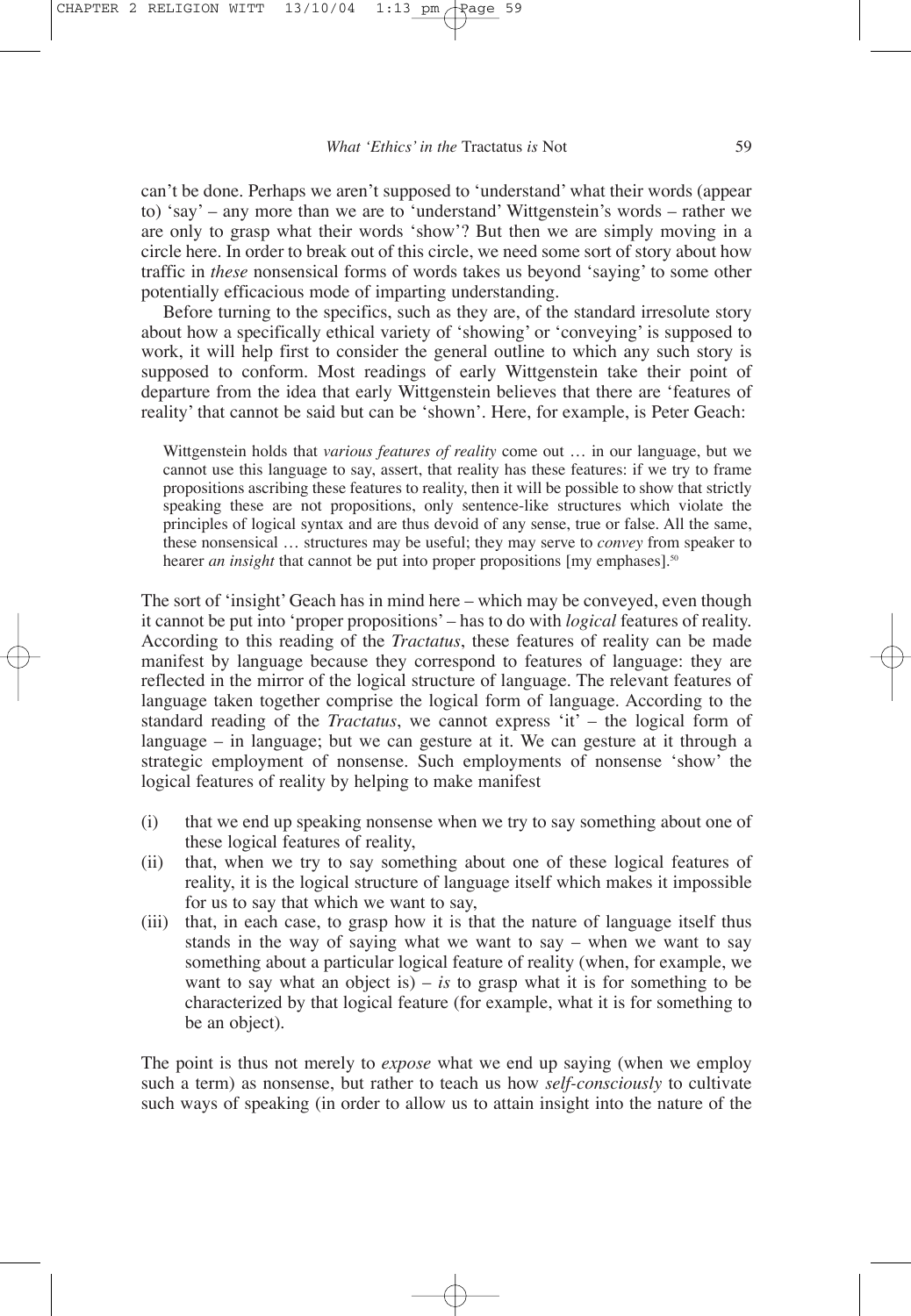logical form of reality). The point of cultivating such ways of speaking is to enable us to recognize *why* it is that we end up with nonsense when we try to say such things. The attainment of such recognition constitutes the sign that we have grasped an elucidation of the meaning of a term (such as 'object') that purports to denote a logically fundamental feature of reality.

Most commentators who have taken up the topic of the place of ethics in the *Tractatus* have attempted to extend the interpretative schema outlined in the previous paragraph to include *non-logical* features of reality. In particular, they argue – or more commonly, they simply assert – that among the class of features which can be 'shown' or 'conveyed' but not said, for early Wittgenstein, are ethical features of reality.51 Most commentators have taken the 'ethical remarks' to rest on a claim about the internal logical character of 'ethical propositions'. They take it that these forms of words generically resemble those forms of elucidatory nonsense that make logical features of reality manifest in the following respect: ethical 'propositions', too, involve some sort of violation of the conditions of the possibility of what can be said. The sort of violation in question here is thus (either implicitly or explicitly) taken to parallel, at least in some generic way, the sort of violation which occurs when we attempt to say something about the logical structure of reality. And thus it is the particular sort of flawed structure which these so-called 'ethical propositions' have (and which other sorts of propositions presumably do not have) which furnishes the ground of their classification as 'ethical'. The implicit assumption here – to be found in most of the secondary literature on this matter – is that it is *an internal feature of propositions themselves* (that is, a feature they can be said to possess or lack independent of their occurrence in any particular context of use) which allows them to be classified as specifically 'ethical' forms of nonsense.

It is worth pointing out that (although almost everything ever written on early Wittgenstein on ethics presupposes the aforementioned schema for understanding of what makes a proposition 'ethical' for him) no one, to my knowledge, has ever begun to spell out how such a view, applied to ethics, is really supposed to work (that is, how the above schema is supposed to be filled in). With regard to the topic of early Wittgenstein on logic, some commentators have at least attempted to spell out what it would mean to say of a 'proposition' (for example, 'A is an object') that in trying to say something about a logical feature of reality (for example, what it is to be an object) – even though that which the 'proposition' is trying to say cannot be said – through the manner in which it fails to say it, the proposition's failure manages to 'show' something about the relevant logical aspect of reality (for example, what an object is).<sup>52</sup> So such commentators at least have some sort of story about how an attempt to say something about the logical structure of reality succeeds in conveying insight through the determinate manner in which it logically misfires. (As a story about what the logical doctrines of the *Tractatus* are, I don't think it is a good story. But at least it is a story.) What most commentators on early Wittgenstein on ethics do is to wave at such discussions about early Wittgenstein on logic and then say, essentially: 'and it works the same way for ethics, too'. But they do not tell us how to transpose the story about 'logic' onto 'ethics'. In other words, no one, to my knowledge, has yet furnished even the beginning of an outline of what it would mean to say of a proposition (such as 'A is good') that it tries to say something about an ethical feature of reality (for example, about what it is for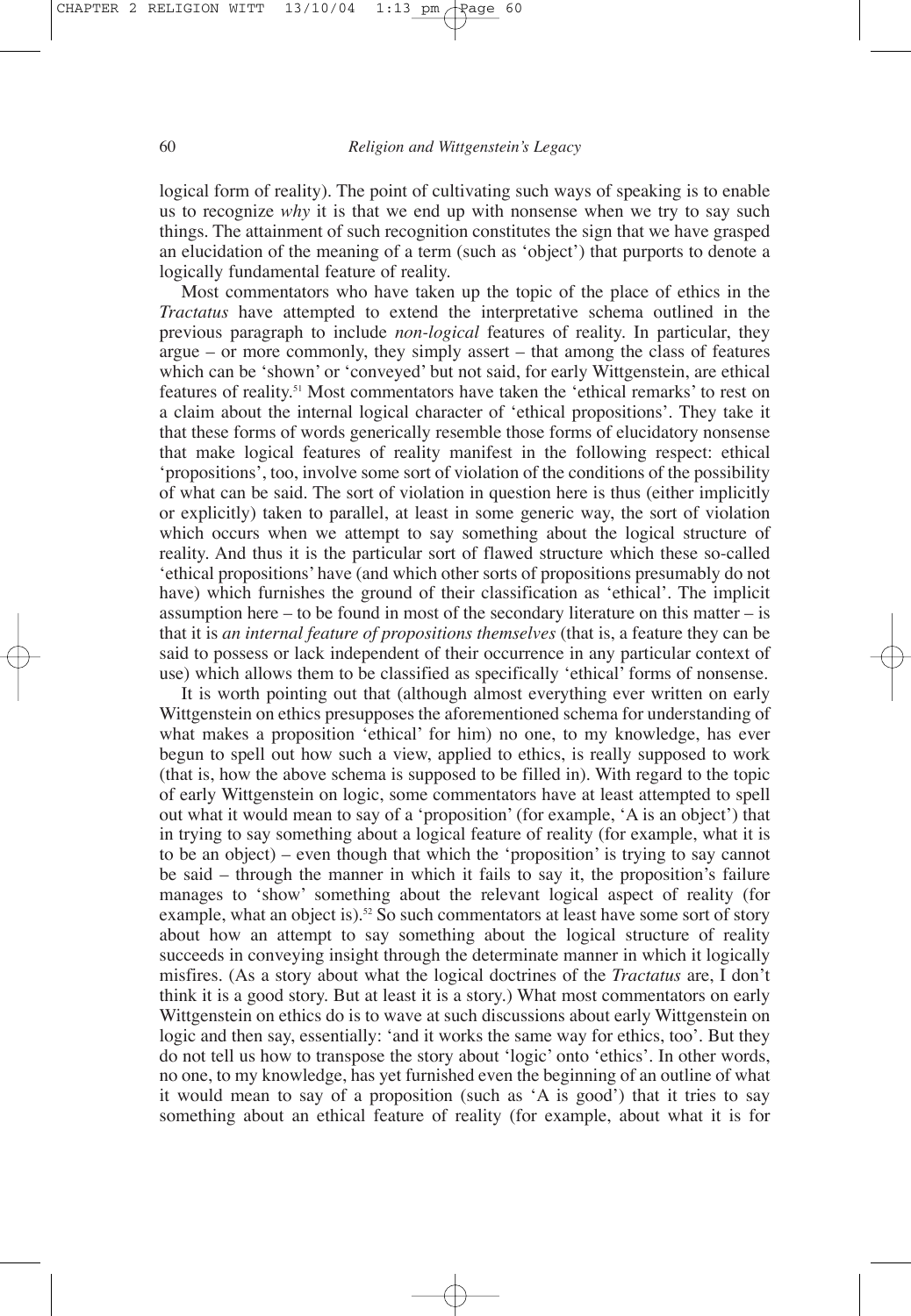something to be good) which cannot be said but which – through the determinate manner in which it fails to say it – nonetheless, manages to 'show' or 'convey' something determinately ethical. That is, no one ever says anything about the determinate manner in which 'ethical propositions' logically – or should it be 'ethically'? – misfire. We are just told that they do – that they are nonsense, and that the special way in which they are nonsense is able to convey a special sort of insight. But apart from a story about the determinate way in which they fall short of their goal, it is hard to see how the claim is to be cashed that there is something determinate which is the 'it' which is 'shown' or 'conveyed' by such substantially nonsensical forms of ethical talk.

A resolute reading of early Wittgenstein rejects the idea that the point of the early work is to recommend the doctrine that there are 'features of reality' which can be 'shown' but not said. In doing so, it opens up the possibility of an entirely different way of trying to understand what the parallel is supposed to be between logic and ethics. It allows for a reading according to which Wittgenstein aims to show that neither logical nor ethical 'propositions' are what they are in virtue of their capacity to stand in a certain sort of relation to (logical or ethical) features of reality – be it a relation of saying something about those features of reality, or be it a relation of trying but failing to say something about those features of reality. What would make an utterance 'ethical', for early Wittgenstein, if not the relation it stands in to ethical features of reality? Donatelli writes: 'what makes [an utterance] ethical does not reside in any of its internal features but our own ethical use of such language'  $(p. 11).<sup>53</sup>$  And this prepares the way for his claim:

this means that [according to early Wittgenstein] what *has* ethical significance for us, the fact that things may appear morally interesting or disturbing, is not something that we have to look for *in* the proposition or *beside* the proposition – as most interpretations have done in very different ways – but in our involvement with a proposition.

Donatelli then immediately goes on to develop the consequences of this way of understanding Wittgenstein: 'The point may also be expressed by saying that anything [I take this to mean: any form of words] can become ethically active for us' (p. 25). Later on in the chapter, Donatelli puts the point even more dramatically: 'there is a sense in which we can say that the sign for the ethical is any sign.' This allows for a completely different way of understanding the location of the ethical in Wittgenstein's early work.

Most commentators take the 'ethical' parts of Wittgenstein's work to be the parts of his work where he talks 'about' ethics. It is clear to them which parts of the *Tractatus* are to be classified as parts which contain 'ethical propositions': the parts which say things about 'good', 'evil', 'the will', 'happiness', 'the meaning of life', and so on. How do we know those are the ethical parts of the book? Well, presumably because the words 'good', 'evil', 'the will', 'happiness', 'the meaning of life' occur in those parts of the book. But we might ask: if ethics 'cannot be expressed' then how can we tell that these are the parts of the book that are 'about' ethics? The answer implicit in most of the commentary goes like this: Well, it is true that 'it' – the ethical – cannot be expressed, but we can still tell which parts of the book are the parts that are *trying* to express 'it': they are the parts of the book that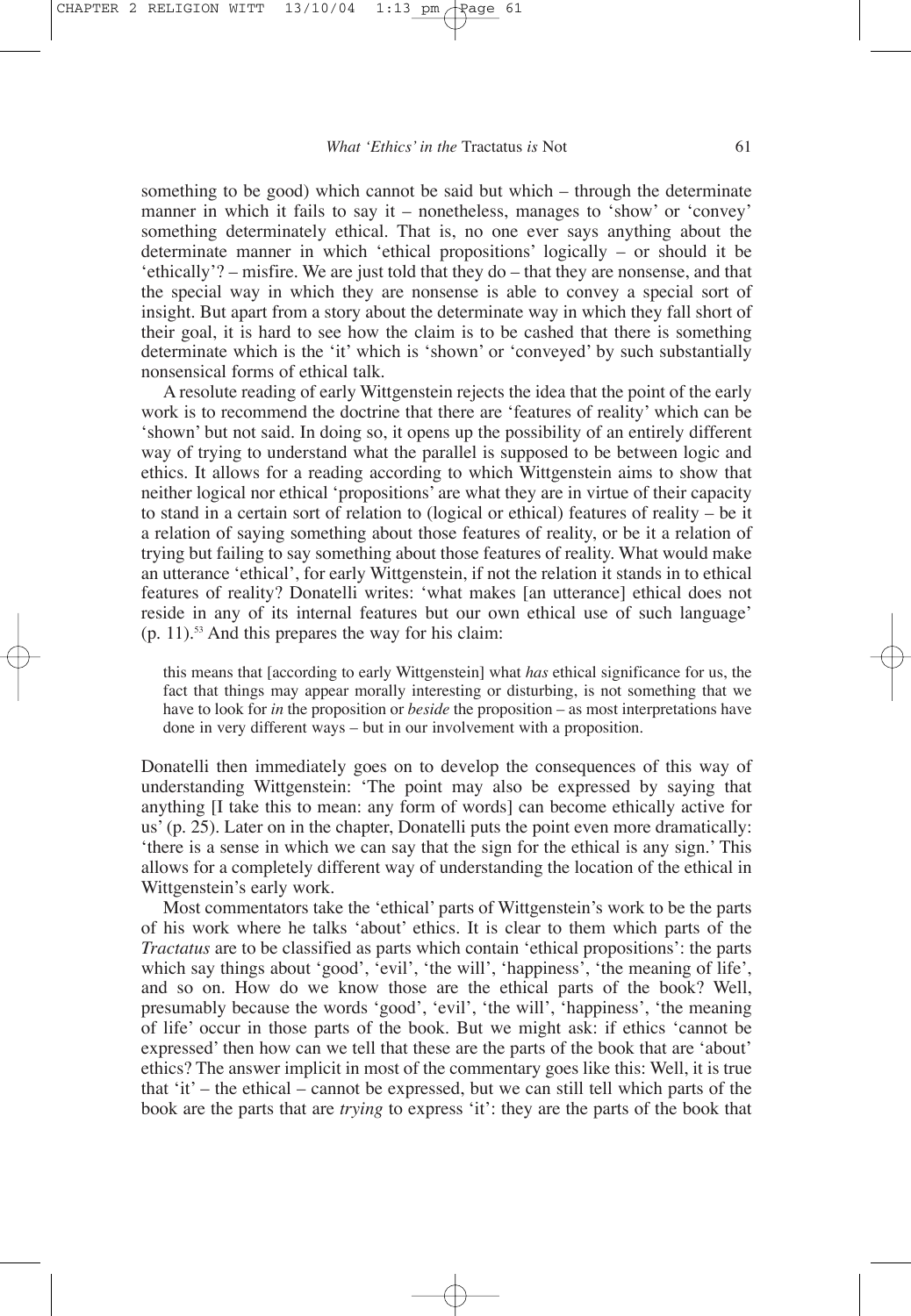contain ethical vocabulary (such as 'good', 'evil', 'the will', 'happiness', 'the meaning of life'); these parts of the book are trying to talk 'about' ethics. They, of course, fail to talk about ethics, but the manner of their failure illuminates what the ethical is. But what is it about their manner of failure (to say something) that draws the ethical into view? How do we know that the subject matter they aim to illuminate is of an ethical nature? Indeed, how do we know *what* these sections are aiming at, if we cannot understand what they say? And here we are immediately thrown back upon the previous answer: we know that they are aiming at the ethical because they contain ethical vocabulary – such as 'good', 'evil', 'the will', 'happiness', 'the meaning of life'. And, as we have already seen, in the absence of a story about how the employment of this particular set of vocabulary 'illuminates' what the ethical is, we are just moving in a circle here.

The underlying assumption here, which one finds in most readings of the *Tractatus*, but is seldom made explicit, is the following: if one is to succeed in so much as failing to say something about ethics in the relevantly illuminating way (in the way that 'shows' that which cannot be said), then one must be sure to employ the right vocabulary – that is, the vocabulary that would say something about ethical features of reality if only it could. So there is the bit where these commentators presuppose a model of saying to explain what ethical 'showing' is, and then there is the bit where they take it back. The first bit allows one to understand how the sections of the book that are supposed to be 'about' ethics manage to make contact with their subject matter: they make contact with the topic of ethics by employing items of vocabulary that 'relate' to ethical features of reality. (This first bit is usually left only implicit, thereby helping to disguise just how awkward the transition to the second bit ought to appear.) In the second bit, we are told that the manner in which the propositions which employ 'ethical' vocabulary achieve the sort of 'relation' they have to ethical features of reality is *not* by saying anything about them, so *not* by referring to ethical features of reality (that is, *not* in the way in which the predicates of an ordinary empirical proposition relate to reality – by describing it). But this only tells us how ethical utterances do *not* relate to reality. But then how do the ethical utterances 'relate' to their subject matter? Once these commentators have kissed off the claim that such utterances say something about the topics they purport to engage (by employing vocabulary which purports to refer to the relevant features of reality), they owe us a reason why we ought to conclude that the subject matter to which these utterances do relate – in whatever way they do relate – is properly classified as an 'ethical' one?

#### **V: Ethics and the** *Grundgedanke* **of the** *Tractatus*

An irresolute construal of the ethical, of the kind sketched in the previous paragraph, fails to come to terms with Wittgenstein's thought about ethics. While pretending to repudiate it, this reading continues to cleave to the idea that what makes something an ethical utterance is a function of what it is 'about'. The *Tractatus* tells us (in §4.0312) that its *Grundgedanke* ('its fundamental thought') is that the logical constants (the signs for logical operations, such as 'not', 'or', and 'and') do not represent – they do not stand for features of reality (or anything else).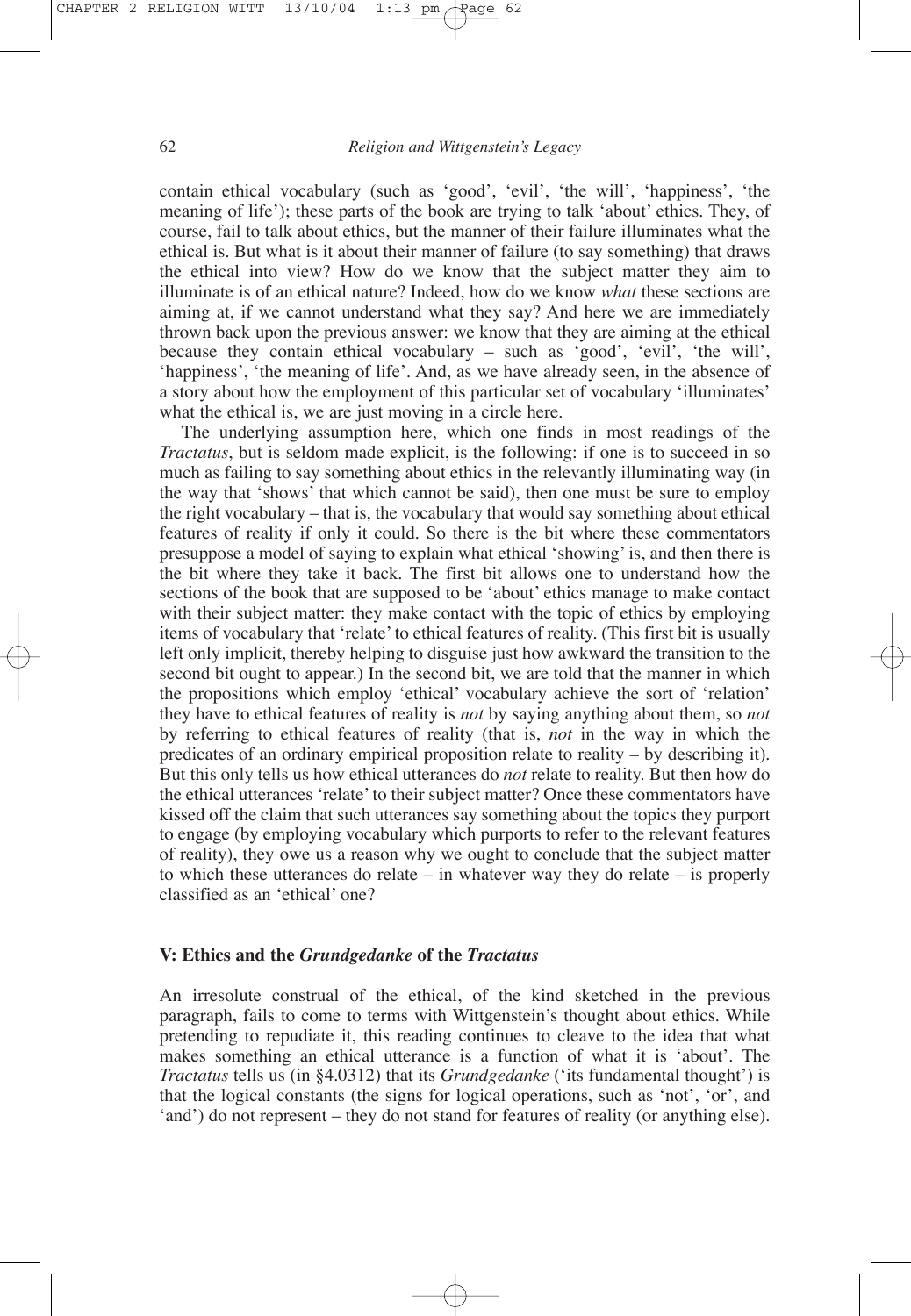What makes this the *Grundgedanke* of the book is not merely that it enables us to understand something about the nature of the logical constants, but that the logical constants furnish a relatively perspicuous example of how this deeply rooted philosophical assumption about how language works must be mistaken. The assumption is that language always works in the same way – that each sign gets its meaning by 'standing' for something – and that a (logical) classification of the different kinds of possible symbols presupposes an (ontological) classification of the different kinds of possible features of reality.<sup>54</sup>

At §6 in the book, Wittgenstein gives us the general form of proposition. The sections of the book that speak of ethics are numerically subordinated to §6. Why? We can sharpen this question by asking the following: why are those sections grouped together with the other topics that are treated in the 6s? In the sections subsequent to §6, Wittgenstein explores a series of kinds of 'proposition' whose use is of a radically different sort than that of ordinary meaningful propositions. None of the kinds of 'proposition' within this series partake of the general form of proposition.<sup>55</sup> The first kind to be discussed in this series, starting in  $\S6.1$ , is logical 'propositions'. The goal of §§6.1ff is to get us to see the very different sort of connection to reality these propositions have from ordinary empirical propositions – that is, ones which say what is the case. (Thus one of the misunderstandings concerning the nature of logical propositions that the book is concerned to head off is that logical propositions are – as Frege and early Russell thought – generalizations over everything.56) In the subsequent sections, the *Tractatus* explores other uses of language which resemble logical 'propositions' – and, correlatively, differ from ordinary empirical propositions – in not representing states of affairs. In the 6.2s, the discussion turns to mathematical 'propositions' (mathematics is 'a method of logic' which involves 'working with equations') $57$ ; in the 6.3s, it turns to the fundamental principles of physics (which give the fundamental form of possible descriptions of the world); in the 6.4s, to ethical 'propositions'; finally, in the 6.5s we move from ethical to philosophical 'propositions', and thus, eventually, to the sentences of the work itself which, if the reader comes to understand the author, can be understood to have both an ethical and a philosophical point. The discussion of 'ethical propositions' in the 6.4s therefore figures as the concluding portion of an extended exploration of the different varieties of forms of words whose use does not depend on a capacity to represent. The 6.4s are thus part of a broader attack on the deeply rooted assumption that, for each sort of proposition, propositions of such-and-such sort have their point in telling us something about such-and-such features of reality – logical propositions by telling us about logical features of reality, mathematical propositions by telling us about mathematical features of reality, the fundamental laws of physics by telling us about the fundamental physical features of reality, ethical propositions by telling us about ethical features of reality, and philosophical propositions by telling us something about metaphysical features of reality.

The logical constants, Wittgenstein thinks, furnish a relatively perspicuous example of how the deeply rooted assumption must be mistaken, because it is relatively easy to see how it might be possible for a language lacking a special word for one of the logical constants (for example, one which has no distinct sign for negation) nonetheless to possess the resources requisite for the expression of that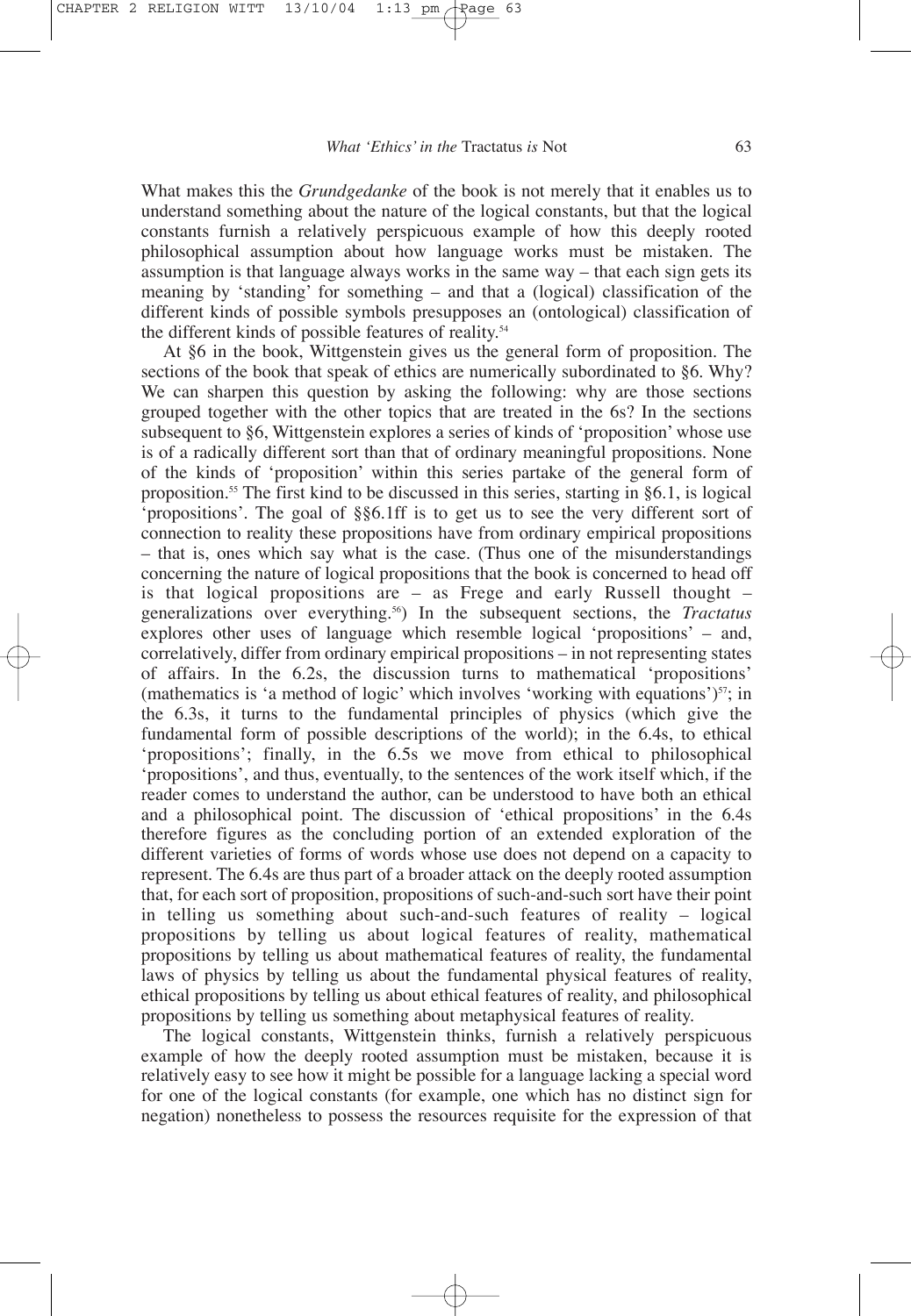logical operation.58 The point here can be formulated in the idiom of the *Tractatus* as follows: one way of freeing oneself from the deeply rooted assumption is to appreciate how not every method of symbolizing requires for its expression a distinct sign through which it is expressed. This way of putting the point presupposes the *Tractatus*'s distinction between sign and symbol:

Every part of a proposition which characterizes its sense I call an expression (a symbol). (The proposition itself is an expression.)

Everything essential to their sense that propositions can have in common with one another is an expression …

An expression presupposes the forms of all propositions in which it can occur. It is the common characteristic mark of a class of propositions … (§§3.31–3.311)

An expression has meaning only in a proposition … (§3.314)

The sign is that in the symbol which is perceptible by the senses.  $(\S 3.32)$ 

Two different symbols can therefore have the sign (the written sign or the sound sign) in common – they then signify in different ways.  $(\S 3.321)$ 

It can never indicate the common characteristic of two objects that we symbolize them with the same signs but by different *methods of symbolizing*. For the sign is arbitrary.

We could therefore equally well choose two different signs [to symbolize the two different objects] and where then would remain that which the signs shared in common? (§3.322)

The sign, Wittgenstein says, 'is that in the symbol which is perceptible by the senses'. The symbol is a logical unit, it expresses something which propositions – as opposed to propositional signs  $-$  have in common.<sup>59</sup> Wittgenstein goes on to remark:

In the language of everyday life it very often happens that the same word signifies in two different ways – and therefore belongs to two different symbols – or that two words, which signify in different ways, are apparently applied in the same way in the proposition …

(In the proposition 'Green is green' – where the first word is a proper name and the last an adjective – these words have not merely different meanings but they are *different symbols*.)

(§3.323)

It is worth elaborating how Wittgenstein's example in the second of these two paragraphs illustrates the point of the first. The propositional sign 'Green is green' can be naturally taken as symbolizing in any of three different ways<sup>60</sup> – and hence can be understood as an expression for any one of three different thoughts:

| (a) Mr Green is green                                         | Gg      |
|---------------------------------------------------------------|---------|
| (b) Mr Green is Mr Green                                      | $g = g$ |
| (c) The colour green is the colour green (x) $(Gx \equiv Gx)$ |         |

One way of noticing how the same sign symbolizes differently in each of these three cases is to focus on the word 'is'. In each of the propositions expressing each of these three different thoughts, the sign 'is' symbolizes a different logical relation. In (a), the sign 'is' symbolizes the copula (a relation between a concept and an object); in (b), we have the 'is' of identity (a relation between objects); in (c), we have the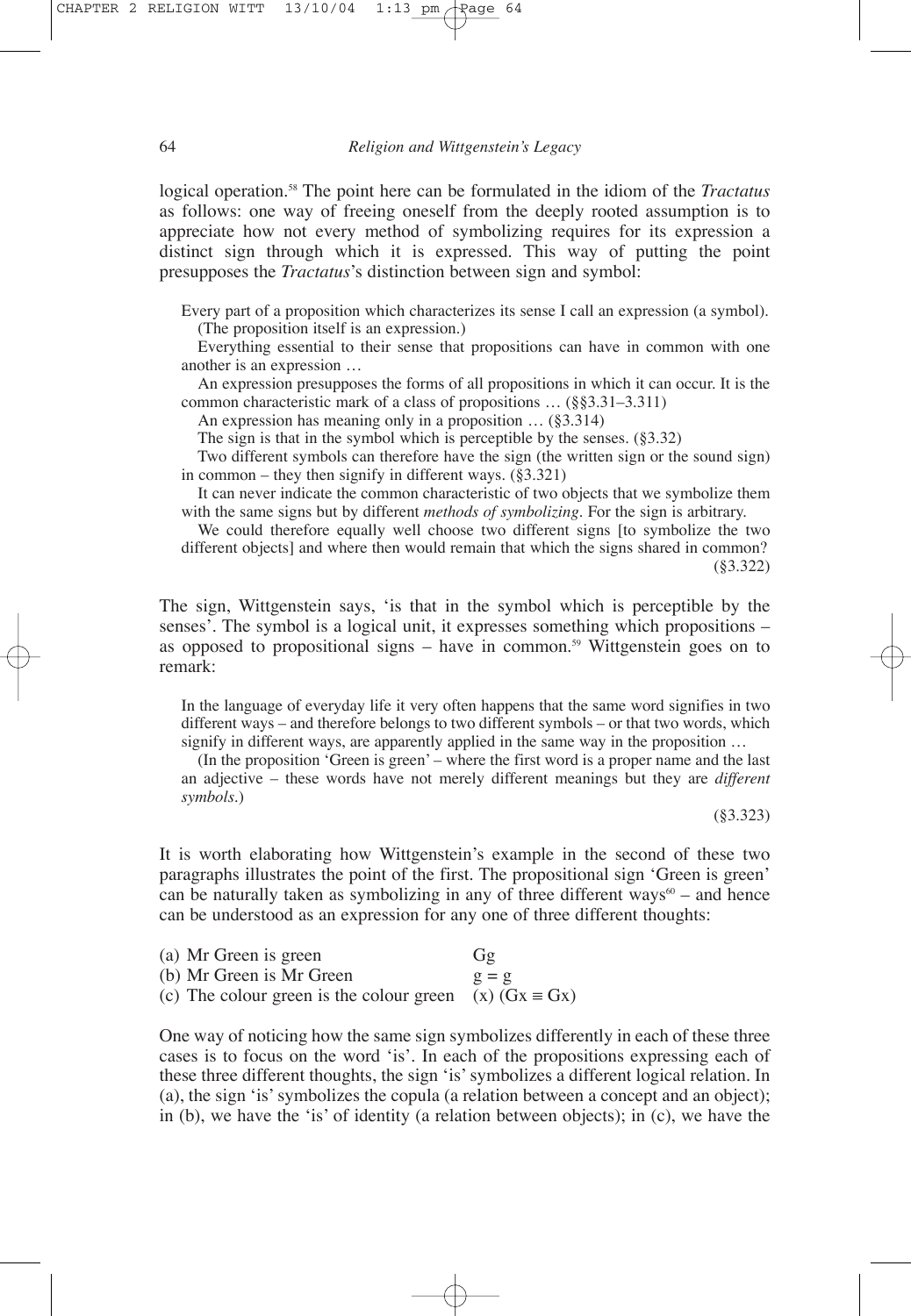'is' of co-extensionality (a relation between concepts). In the ordinary language version of (a) – 'where the first word is a proper name and the last an adjective' – 'green' can be seen to be not merely ambiguous with respect to its meaning (the way 'bank' is in 'The bank is on the left bank'), but ambiguous with respect to its logical type: 'these words have not merely different meanings but they are *different symbols*'. In the rendition of (b) into logical notation, we might think of the sign  $\dot{=}$ ' as corresponding to the sign 'is' in the ordinary language version of (b); that is, we might think of these two signs  $(† = ', 'is')$  as symbolizing the same relation (the relation of identity). But in the rendition of (a) into logical notation, there is no candidate for a sign that corresponds to 'is' – there is here nothing that is *the* sign that symbolizes the copula. The *Tractatus* draws many morals from this. Here are three of them:

- 1 a method of symbolizing is not simply a matter of a sign *naming* an item of a particular logical category,
- 2 a symbol is expressed not simply through a sign but through *a mode of arrangement* of signs,
- 3 it is not the case that each method of symbolizing requires the employment of a distinct sign to express the method of symbolizing – a method of symbolizing can be expressed through a mode of arrangement of signs (such as the method of symbolizing the copula in modern logical notation).

The *Tractatus* distinguishes between kinds of symbol in part by distinguishing degrees of 'dispensibility' of signs for different kinds of symbol. The degree of the 'dispensibility' of a sign depends on how easy it is to express the symbolic function of the sign while making the sign itself (as the *Tractatus* puts it) 'disappear'. The signs for logical constants – or, as the later sections of the *Tractatus* prefer to call them, the signs for logical operations [*logische Operationszeichen*] – count for the *Tractatus* only in a very degenerate sense as symbols. The *Tractatus* says that a symbol characterizes everything essential to their *Sinn* that propositions can have in common (§3.31), and that the occurrence of a logical operation does not characterize the *Sinn* of a proposition (§§4.0621, 5.25). The failure of *Operationszeichen* to characterize the *Sinn* of a proposition is connected with their being dispensable in a yet more radical sense than other potentially dispensable signs (such as signs denoting relations). §5.4611 puts *Operationszeichen* in a box with punctuation marks. Such signs can *easily* be made to 'vanish' [*verschwinden*] (§§5.254, 5.441). Their function can be taken over by (something which is undisguisedly akin to) punctuation. The negation sign is Wittgenstein's favourite candidate for replacement in this connection. It could, for example, be replaced by a convention governing the manner in which (negated) propositions are written (for example, in boldface). This, he thinks, makes particularly vivid that there are cases in which a sign's capacity to symbolize does not turn in any way, as the deeply rooted assumption would have us believe, on its capacity to function as an expression which picks out a feature of reality.

One must break with the deeply rooted assumption about how language works touched on above in order to see that what allows a proposition to have the character of a logical proposition is not its involving a certain kind of vocabulary (such as the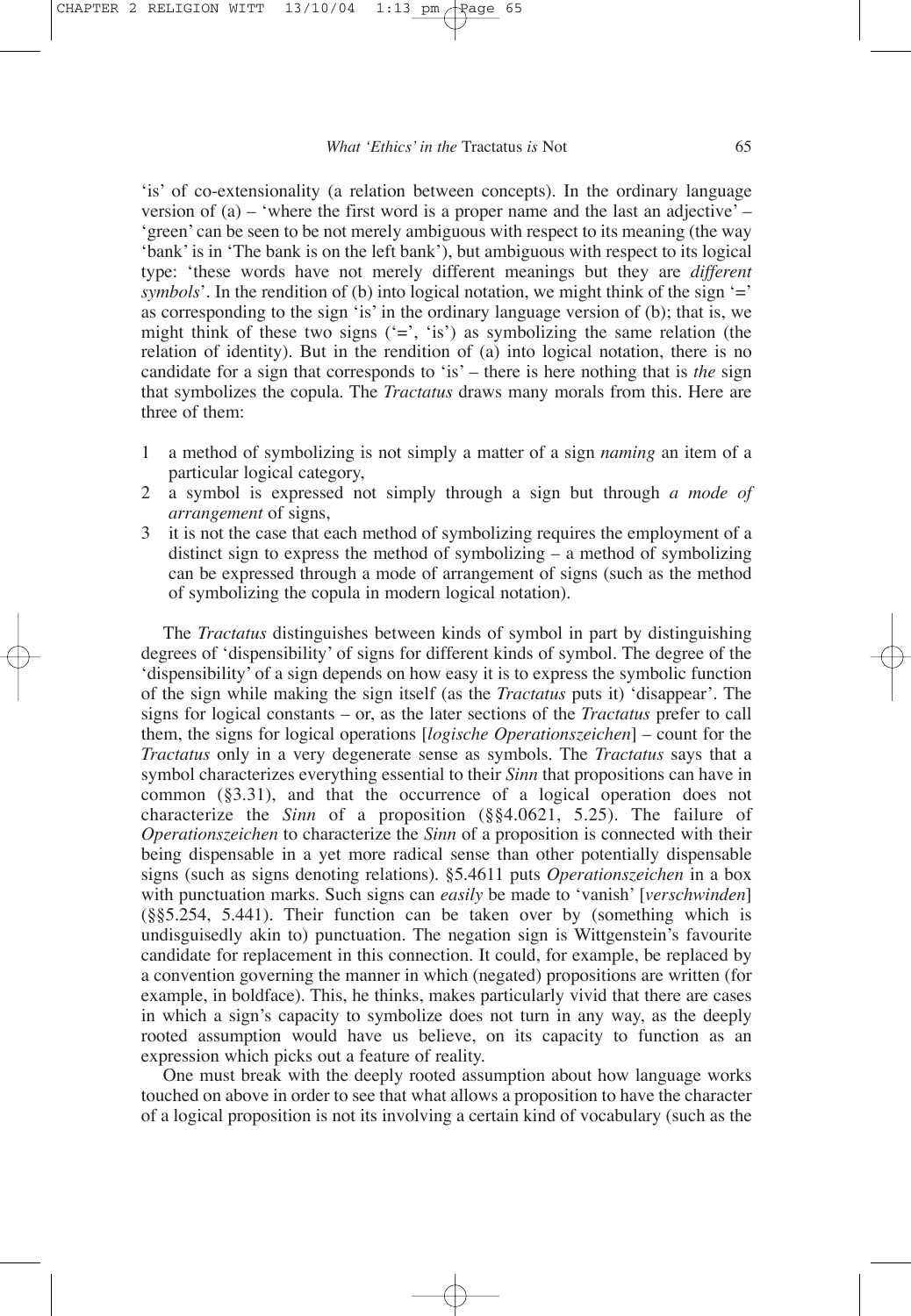word 'not'). One could have a sequence of symbols that would count as a 'logical proposition' for Wittgenstein, even though it contained no logical vocabulary. Moreover, in a language which does have distinct signs for each of the logical constants, most propositional symbols that do involve such vocabulary – that, for example, do involve the negation sign – are not on that ground properly classified as logical, as opposed to non-logical, propositions. What gives a form of words the character of (what the *Tractatus* calls) a 'logical proposition' is not the occurrence in it of particular words (which stand for logical features of reality), but something about its *form*: its being determinable from the form of the 'proposition' alone that it is  $sinnlos$  – that it says nothing about reality.<sup>61</sup> What makes a 'proposition' a socalled 'logical proposition', for early Wittgenstein, is therefore not its *content* – its 'having to do with logical matters'. Logic does not pertain to an independent subject matter. ( Logic pervades all of our thought and action.)

As we have seen, it is central to the teaching of the *Tractatus* that any bit of vocabulary that is a sign for a logical operation is dispensable: such signs can be eliminated – or, as the *Tractatus* puts it, can be made to 'vanish' ( $\S$ §5.254, 5.441) – without loss of content to the sentences from which they are eliminated. We therefore cannot use the presence or absence of such vocabulary as a guide to identifying those propositions that partake of the logical. To do so would be, to say the least, severely to underestimate the reach of logic: any possible expression of a thought is caught up in a logical nexus. The difficulty here is to see that it is similarly central to Wittgenstein's thought that any bit of vocabulary that is the sign for something 'ethical' is equally dispensable, and thus one will similarly underestimate the scope of the ethical in early Wittgenstein's thinking, as well as similarly mistaking its nature, if one looks for it by attempting to look towards a region of reality that is supposed to be the 'something' that a bit of ethical vocabulary attempts to pick out.<sup>62</sup>

### **VI: Letting the Ethical Show Itself**

That one cannot, for (early or later) Wittgenstein, take the presence or absence of ethical vocabulary as a guide to locating the presence of ethical thinking becomes apparent if one considers the works of poetry and literature (not to mention the Grimm's fairy tales and Hollywood Westerns) which Wittgenstein particularly admired as expressions of ethical thought. A story of Tolstoy's such as 'How Much Land Does a Man Need?' (a story Wittgenstein held in particularly high esteem) contains virtually no overtly ethical vocabulary; whereas it is precisely those of Tolstoy's literary works which actively indulge in (what Hacker would have no trouble identifying as) 'ethical remarks' that Wittgenstein most deplored. Thus, for example, in a letter to Malcolm, Wittgenstein mentions, in particular, his admiration for Tolstoy's *Hadji Murad*, saying that Tolstoy impresses him far more in a work such as this, when he turns his back to the reader and just tells a story, as opposed to when he turns towards his reader and preaches at him, as, for example, in his novel *Resurrection*. Equally pertinent, and contemporaneous with the *Tractatus*, are Wittgenstein's remarks to Engelmann about Ludwig Uhland's poem *Graf Eberhards Weissdorn*. About this poem, Wittgenstein says, 'If only you do not try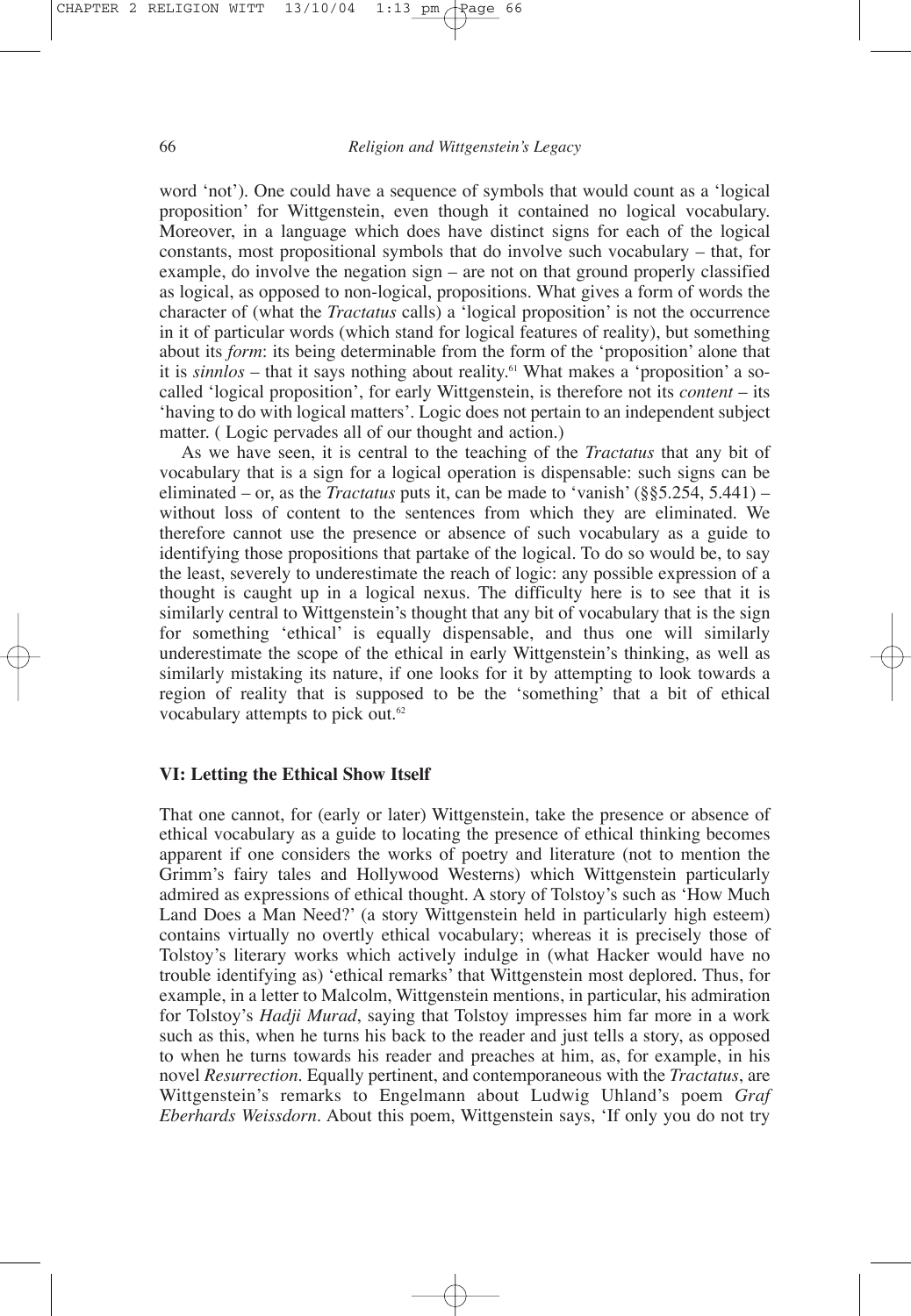to utter the unutterable then *nothing* gets lost. But the unutterable will be – unutterably – contained in what is uttered'.<sup>63</sup> The suggestion with respect to each of these works is that the ethical is contained in what is uttered without itself ever being *that* which is said – without ever being *what* is uttered. In each case, the suggestion is that if we do try to pry it loose from the setting in which it has its life and grab hold of the ethical all by itself (independently of how it figures in such non-overtly ethical utterances), then it gets lost.

There is, here again, a parallel between the cases of ethics and logic, as well as a parallel difficulty about how to avoid an irresolute construal of each. What is difficult, with respect to each case, might be put as follows: to take the distinction between saying and showing deeply enough. And this means: not to take it that (where the ethical or the logical manifests itself) there is something such that *that* is *what* is shown, thus construing showing on the model of saying. Those who favour an irresolute construal of 'showing' (whether it be with regard to a case in which it is the ethical, the logical, or both, that is 'shown') have difficulty seeing how there could be any room left for anything properly termed 'a distinction between saying and showing', if an irresolute understanding of what such a distinction comes to is discarded; they assume that the only possible understanding of it takes it to be a matter of revealing an ineffable content. One is, however, not obliged to discard *showing* (as an internal feature of propositions that make sense), in order to discard this particular notion of 'showing' (as a feature of propositions which are nonsensical), where the latter notion is funded by a supposed theory involving our access to a special realm, the denizens of which are officially unsayable and unthinkable, but nonetheless somehow communicable and graspable. Discarding the latter notion commits one only to the following:

- 1 drawing the distinction between saying and showing in such a way that it applies only to propositional symbols (that is, that which is *sinnvoll* or *sinnlos*) and never to propositional signs (that is, that which is *unsinnig*), and
- 2 drawing it in such a way that showing ceases to require an irresolute waffle between wanting to claim that the content of that which is shown cannot be said (because that's what Wittgenstein says) and wanting to *hint* at what the content in question *is* (in ways that, in effect, turn it into a kind of quasi-sayable quasicontent).

To fail to take the distinction deeply enough here means: to construe the 'showing' side of the distinction as a kind of 'conveying' of a quasi-propositional content that we can at least attempt to say (though 'strictly speaking' we are unable to say it). To take the distinction deeply enough means: no longer being tempted to construe 'showing' on the model of a funny kind of saying.64

One way of beginning to see what a resolute construal of the ethical in the *Tractatus* might amount to is to note how the remark from the Preface about how 'the limit … can only be drawn in *language*' is echoed in the remark to Engelmann about Uhland's poem (regarding how the unutterable is 'contained in what is uttered' in the poem itself) and, more strikingly still, in the remark about the *Tractatus* to von Ficker (about how 'my book draws limits to the sphere of the ethical *from the inside*'). These remarks suggest that what is said in the Preface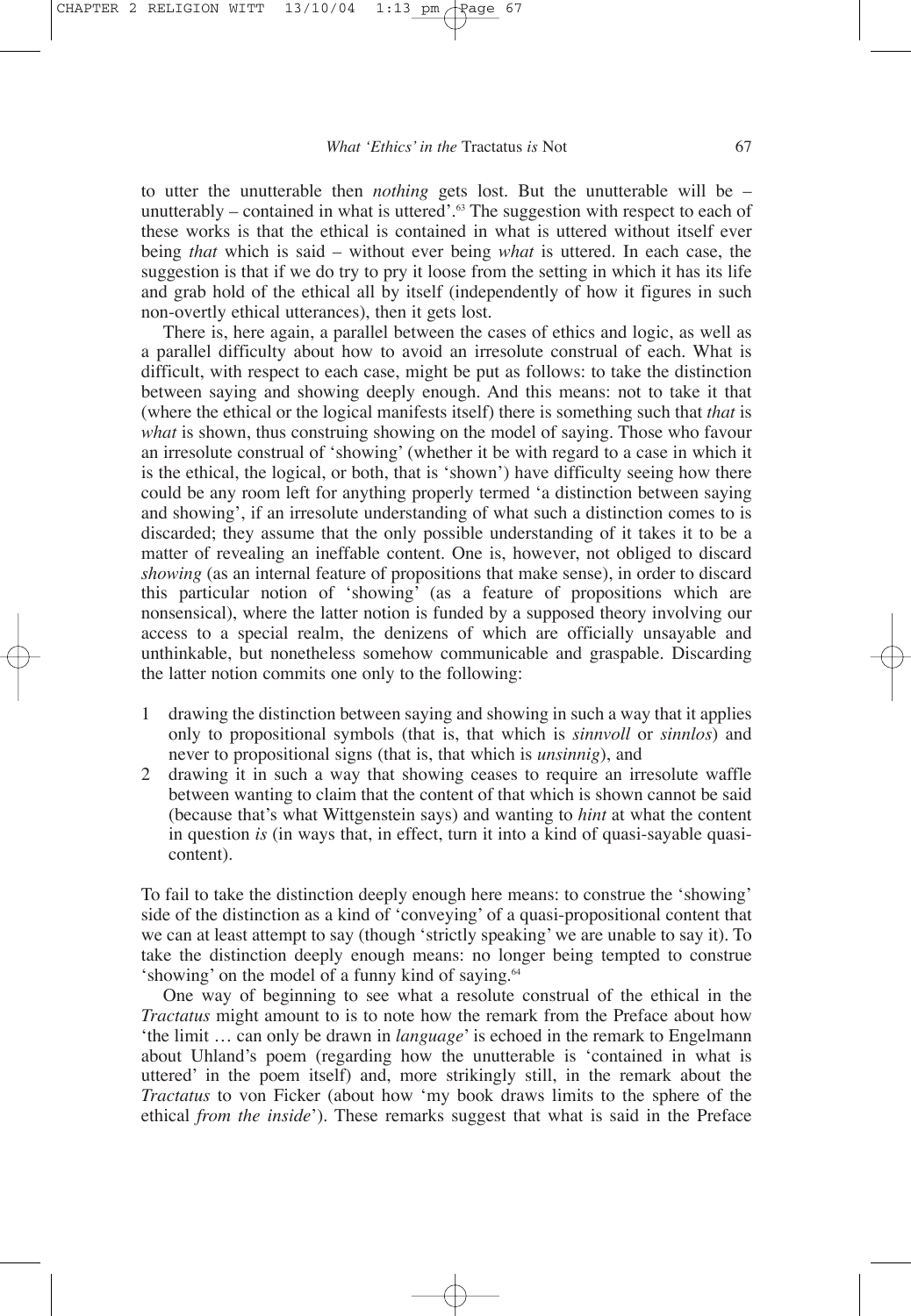about attempts to draw limits to thought ought to carry over to an understanding of how the book as a whole seeks to bring the ethical into view: any attempt to draw a limit to ethical thinking from a perspective that is ostensibly able both to encompass the sphere of such thinking and able to see beyond its limits would commit itself to being 'able to think both sides of the limit' and hence to being 'able to think' ethical thoughts that 'cannot be thought'. The Tractarian attack on substantial nonsense – on the idea that we can discern determinately unthinkable thoughts – therefore constitutes no less of an attack on any project that thus attempts to delimit the sphere of *ethical* thinking than it does on any attempt thus to delimit the sphere of *logical* thinking. In either case: 'The limit … can only be drawn *in language* and what lies on the other side of the limit will be simply nonsense.' Hence any candidate for an ethical truth that is unutterable because it is in this sense *uncontainable* in what can be uttered will be simply nonsense. If in its teaching about the ethical, as in its teaching about the logical, the *Tractatus* seeks to draw the limit *in language* – rather than via a theory which attempts to look at language from sideways on and legislate which sentences fall on one side or the other of the limit – then here, as before, it will be able to do so only by bringing more clearly into view for the reader the forms of (ethical) expression present in the life he already leads, harnessing the capacities for achieving forms of sense implicit in the everyday practical mastery of language which he already possesses. Just as the *Tractatus* shows what it shows about logic (that is, what it is to make sense) by *letting the logic of our language show itself* – through allowing our 'sentences themselves to become clear'  $(\frac{6}{4.112})$  – so, too, it shows what it does about ethics by letting the ethical show itself.

Here we stand at the beginning of the widely ramifying parallel between logic and ethics which so interests early Wittgenstein.<sup>65</sup> The aspect of it that was in the foreground of discussion in the preceding section of this chapter – the tip of the iceberg, as it were – was the following: what makes a sequence of signs an 'ethical proposition', for early Wittgenstein, is not its involving certain vocabulary – say, the words 'good' and 'evil' – which pick out ethical features of reality, but its being caught up in a particular sort of nexus of use. (Thus to understand what makes the employment of a propositional sign ethical for Wittgenstein – early and late – requires understanding what is constitutive of a particular sort of nexus of use.<sup>66</sup>) Thus one could have a sequence of signs that would count as having an 'ethical point' for Wittgenstein, even though it contained no distinctively ethical vocabulary. Moreover, a proposition's involving specialized ethical vocabulary does not suffice as a ground for classifying it as an ethical proposition. What makes an employment of language-like structures ethical, for early Wittgenstein, is not the sort of content it is able to convey – one 'having to do with ethical matters'. Ethics does not pertain to an independent subject matter. (Ethics pervades all of our thought and action.)

Wherein does the rest of the parallel consist? That can only be seen by working through the whole of the rest of the book. The tendency among many commentators – a tendency that finds striking expression in the remarks by Hacker with which we began – is to suppose that most of the book is irrelevant to an understanding of the ethical point of the work. But this is mistaken. By the time we reach the remark in the *Tractatus* where we are told that 'the solution of the problem of life is seen in the vanishing of the problem' (§6.521), if we have closely followed what has come before, then we ought at least to recognize that it continues a theme that runs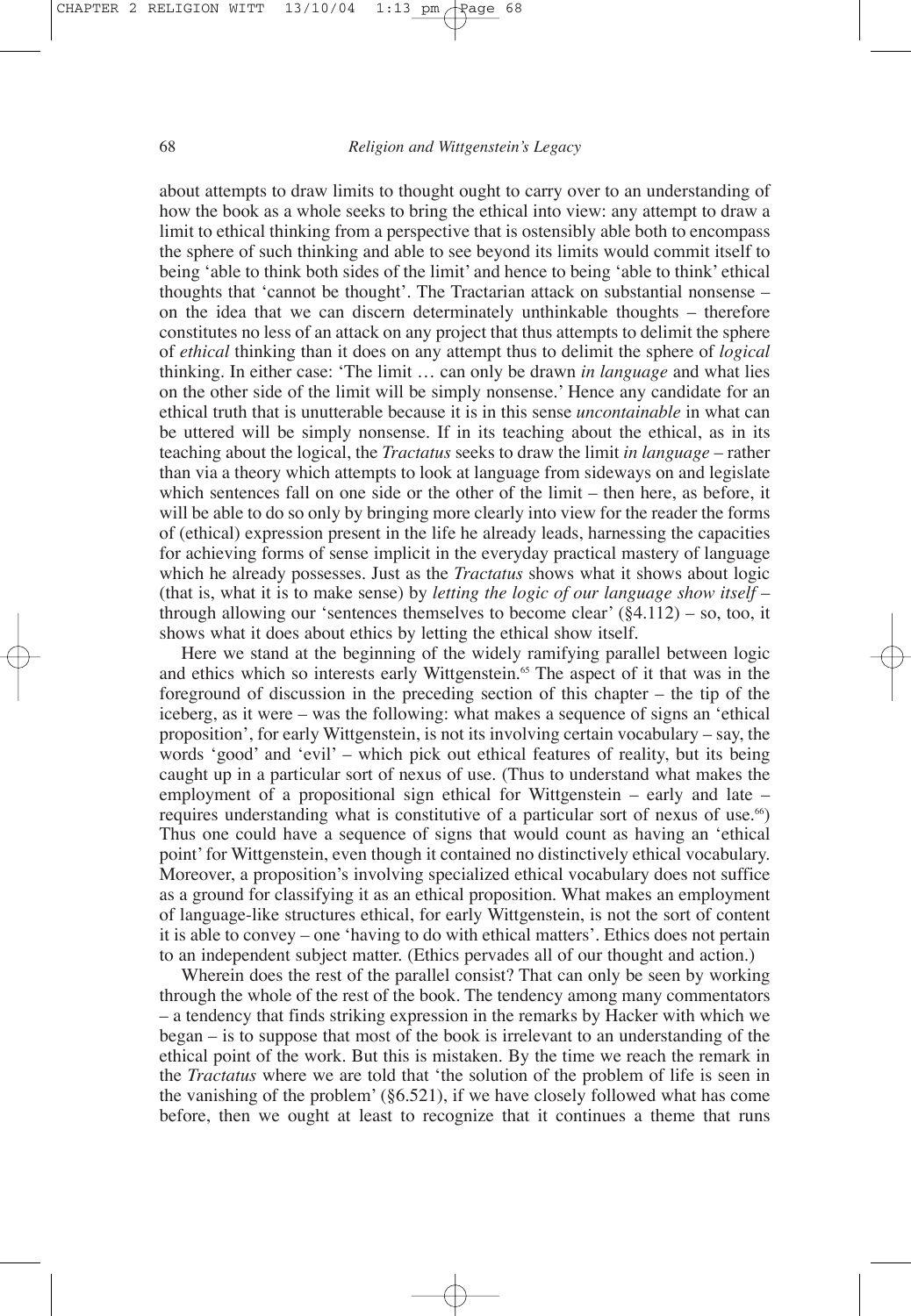throughout the treatment of logical and logico-philosophical topics of the previous pages. Here are a few selected moments (others could have easily been selected instead) in which that theme surfaces: 'Herewith Russell's paradox vanishes'  $(\S3.333)$ , 'The rules of logical syntax must follow of themselves'  $(\S3.334)$ , '[I]t is not to be wondered at that the deepest problems are really no problems' (§4.003), 'Laws of inference … which are to justify inferences … would be superfluous' (§5.132), 'Here it becomes clear that there are no such things as 'logical objects' or 'logical constants'. … Apparent logical constants [can be seen to] vanish' (§§5.4, 5.441), 'Logic must take care of itself'  $(\S 5.473)$ , '[A]pparent propositions like 'a = a' … cannot be written in a proper notation … Therewith all the problems connected with such apparent propositions vanish' (§§5.534–5)' 'The theory of classes is altogether superfluous in mathematics'(§6.031), 'There can *never* be surprises in logic' (§6.1251), 'In logic process and result are equivalent' (§6.1261), 'Logic is not a theory' (§6.13), and so on.

The recurrence of the theme of the vanishing of problems (and the forms of language in which those problems lodge) is one of a number of indications of the manner in which the problems of logic and ethics have a parallel character. If we want to take the parallel seriously, and if we have followed what has come before, it looks as if we ought to be able to supplement such remarks about the logical as the foregoing with further characterisitically parallel elucidatory remarks about the ethical – remarks that might, for example, run as follows: 'Rules of ethical behavior must follow of themselves', 'It is not to be wondered at that the deepest problems are really *no* problems', 'Principles of morality which are to justify our actions would be superfluous', $67$  'Here it becomes clear that there are no such things as [specifically] "ethical concepts" or "ethical states of affairs"; apparent cases of such [can be seen to] vanish', 'Ethics must take care of itself', '[A]pparent ethical propositions cannot be written in a proper notation; therewith all the problems connected with such apparent propositions vanish', 'There can *never* be surprises in ethics', 'In ethics process and result are equivalent', 'Ethics is not a theory', and so on.

If there is a parallel of this sort between logic and ethics in the book, then sections such as the above – §§3.333–4, §5.132, §§5.4–5.441, §§5.472–3, §§5.534–5, §§6.1251–6.1261, §6.13 – and many others, before, after, and in between these, all have an essential bearing on the ethical teaching of the work. If so, there is no shortcut to understanding the ethical teaching of the book that circumvents those sections. There is no access to its ethical teaching apart from ascending the whole of the ladder formed by all of the numbered propositions of the work. There can be no specialists in 'Wittgensteinian ethics'.

## **VII: Ethics and Elucidation**

Once one begins to see how there might be such a parallel between logic and ethics, it begins to become possible to see how the following two things might both be true:

1 If the *Tractatus* can be said to contain propositions with an ethical point, then such propositions are not confined to the parts of the book commonly thought to be 'ethical parts' of the book.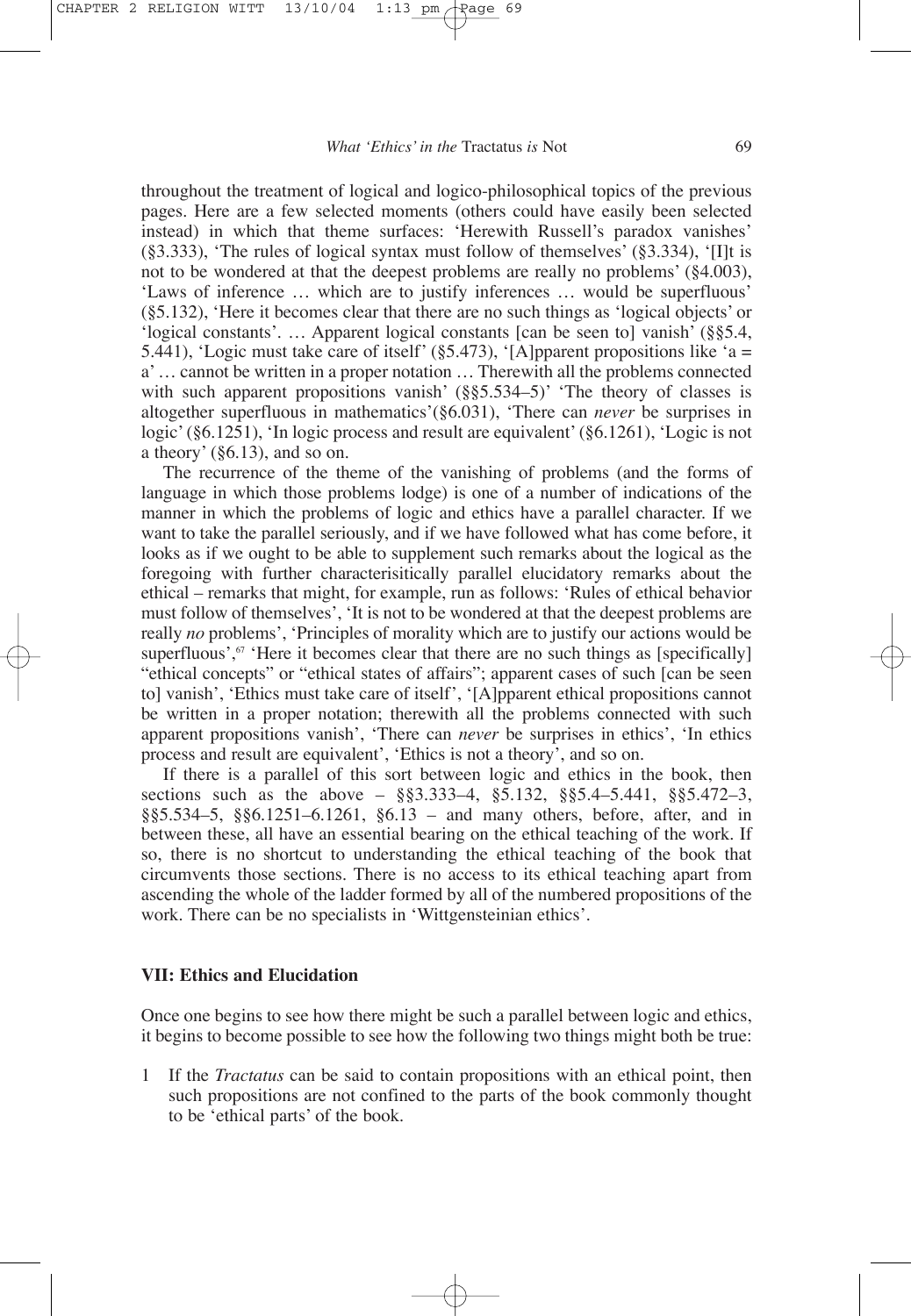2 The propositions of the book that contain words such as 'ethics', 'ethical', 'good', 'evil', and so on, are in the same boat as the rest of the propositions in the body of the work that serve as elucidations – they belong to the set of propositions that we are asked, at the end of the book, to throw away.<sup>68</sup>

In going on now to say a bit about (1) and (2), I take myself to be exploring what, according to Donatelli, 'connects ethics with the goal of the *Tractatus* as a whole', and thus what Donatelli means when he writes: 'Being able to draw this contrast [between the ethical and the non-ethical], to pick out the ethical, is connected to the same idea of self-understanding which the *Tractatus* aims to bring its reader. The difficulty in being clear about what this contrast marks is the same kind of difficulty that one finds in being clear about the distinction between sense and nonsense' (p. 12).

One of the implications of a resolute reading of the *Tractatus* for an understanding of the ethical dimension of the work is that it requires that it be the *Tractatus* as a whole which is properly said to have an ethical point; and thus, insofar as, on this reading, the individual sections of the book can be said to have such a point, then the sections (allegedly) 'about' logic are, no less than the ones (allegedly) 'about' ethics, ones that can be said to have such a point. (Indeed, it has been the burden of the two previous sections of this chapter to indicate a few of the many ways in which the so-called 'logical' sections of the book bear on an understanding of its ethical point.) The categories of the logical and the ethical do not mutually exclude one another here, as they will inevitably seem to if we take 'logic' and 'ethics' to name distinct kinds of subject matter. What makes a proposition ethical (we might try saying) is its 'point' (not its subject matter); and what gives it a specifically ethical 'point' is that … and now what are we to say? We can try to go on and say things like: … that it seeks 'to express', 'to give voice to', 'a way of living in', 'a way of looking at', 'an attitude towards', 'the world', or that it seeks to change our ways of 'looking at', or 'living in', 'the world', and thus also that it seeks to bring out what is confused in our present 'ways of living in', 'ways of looking at', or 'attitudes towards', 'life' or 'the world'. I have put scare quotes around some of the sequences of signs in the foregoing in order to highlight that these ways of talking – 'point', 'express', 'a way of looking at', 'life', 'the world' – in this context, are themselves, for Wittgenstein, aspiring to function as instances of ethical ways of talking. Thus, when we call upon such forms of words we are failing to offer explanations of the ethical in terms that presuppose no prior understanding of what we are putatively attempting to explicate in calling upon them. (There is no way to break out of this circle for early Wittgenstein: to explain what an ethical utterance's 'point' is through an utterance that has nothing ethical about it.) Notice: 'life', 'world' and 'looking' are not as such – taken by themselves, apart from such contexts of use – bits of language that it makes sense to classify as bits of specifically 'ethical' vocabulary. What makes such ways of talking, in certain contexts, ethical ways of talking, for early (and for later) Wittgenstein, is not that they involve these particular bits of vocabulary (or any others). In the language games in which each of these ways of talking have their original homes – when one talks, for example, about the 'point' of a remark, or about changing one's 'attitude towards' something – what one says, in employing these bits of vocabulary, need not express anything ethical. And, correlatively, what gives the *Tractatus* its ethical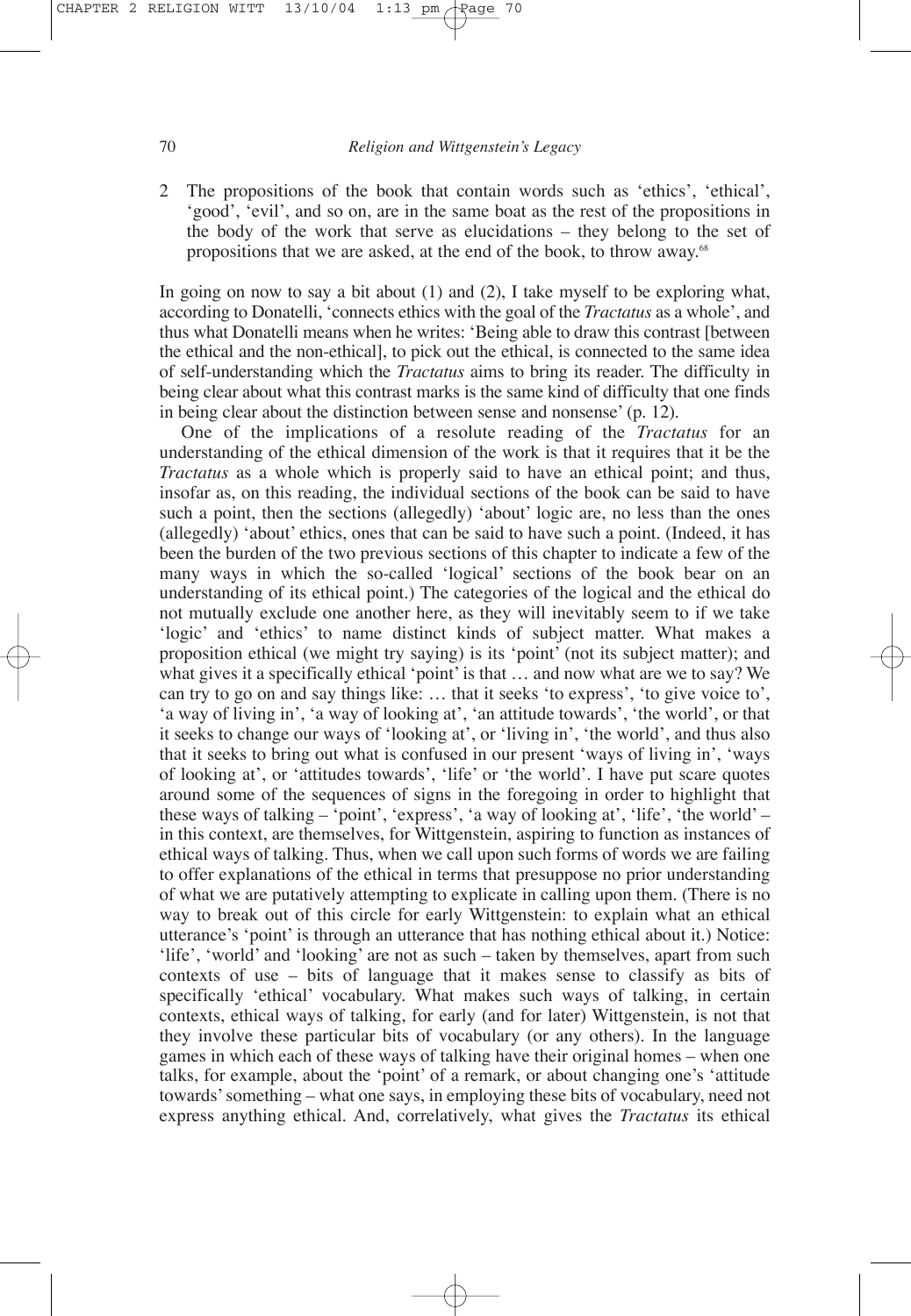point is not to be traced to the fact that it happens to traffic in these – or any other – specific items of vocabulary. It is the *Tractatus* as a whole that aims to change us in certain ways.

There is a genuine parallel here between the way in which the book as a whole seeks to elucidate the character of the logical and the way in which the book as a whole seeks to elucidate the character of the ethical. But, as the epigraph to this chapter indicates, these elucidations will not take the form of initiating us into ('logical' or 'ethical') truths to which we were previously not privy. Through seeing what is confused in our philosophical thought 'about' logic, we come to see more clearly what logic is. And we come to see this, as we have seen, in large part through reflecting on the life with language we already lead: by harnessing the capacities for distinguishing – and for uncovering the failure to distinguish – sense from nonsense implicit in the everyday practical mastery of language each of us already exercises. Through seeing what is confused in our philosophical thought 'about' ethics, we come to see more clearly what ethics is. And we come to see this, again, in part, through reflecting on the life we already lead: by harnessing the capacities for ethical reflection implicit in the capacity for the conduct – and for the criticism of the conduct – of life each of us already exercises.<sup>69</sup> It is only through thus understanding the work as a whole in relation to our lives with language – that is, by understanding the author of the work in the way we are called upon to in the penultimate section of that work – that the relevant change can be wrought in us. It is the possibility of the sentences of the work's being caught up in the nexus of this peculiar sort of engagement between author and reader at which the work as a whole aims that constitutes the possibility of its propositions eventually coming to be recognized by a reader of the work as ones which have '*ein Ethischer Sinn*'.

The so-called 'ethical parts' of the *Tractatus* will only appear to a reader of the work to be the parts of the work which are more directly 'about' ethics than other parts of the work, if the reader brings both a particular conception of ethics and a particular conception of how language works to his reading of the book. And, moreover, these two conceptions (of ethics and of language) depend upon one another. The work as a whole seeks to clarify how they depend upon one another and thereby to expose them as jointly based on a common confusion. So the only sense in which the so-called 'ethical remarks' are more directly 'about' ethics than the rest of the book is that a reader's attaining an understanding of the author here – that is, attaining a recognition of these sentences as nonsense – requires abandoning his attachment to a philosophically loaded conception of what ethics is and therewith a philosophically loaded conception of how a certain employment of language can succeed in drawing the ethical into view. It is important to distinguish here between the sort of thing that a reader who is interested in Wittgenstein's 'ethics' will begin the work expecting to find in it (that is, a philosophical theory of what ethics is, that explains the peculiar sort of content that ethical propositions have) and what there is in the way of ethics to be found in the work. If we use scare quotes to mark the first of these two ways of employing the word 'ethics', then we can say: what makes a proposition ethical, for Wittgenstein, is not its being (or better: appearing to be) about 'ethics' – any more than what makes a proposition logical is its being (or better: appearing to be) about 'logic'. Again: neither logic nor ethics, for early Wittgenstein, names a domain of inquiry with its own proprietary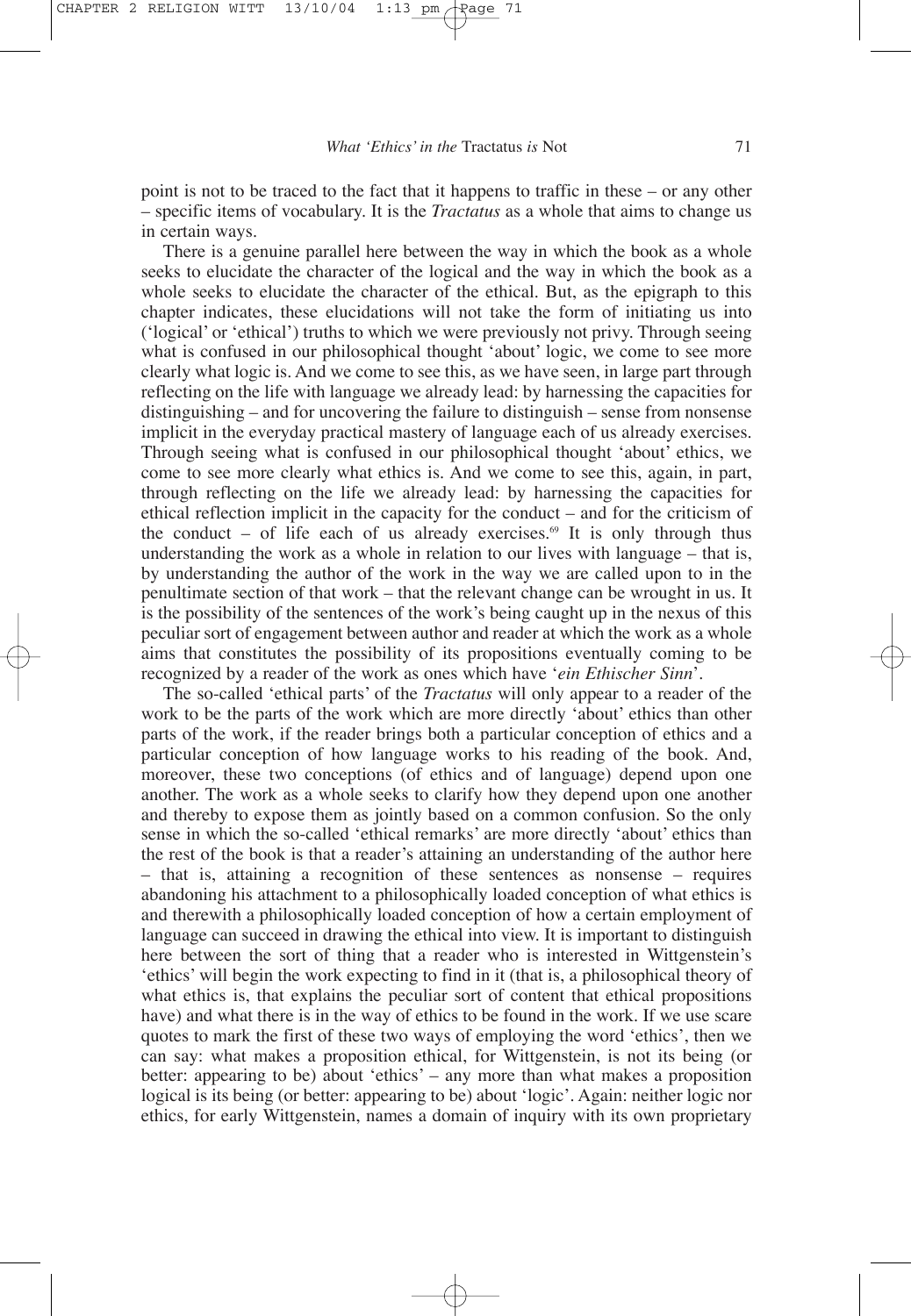sphere. (We might say: ethics, like logic, is to be found everywhere and nowhere.) And, armed with this distinction between 'ethics' and ethics, we can now also say: only certain parts of the *Tractatus* are directly concerned with (offering an elucidation of) 'ethics', but all parts are equally ethical. And, if what is ethical in it can come into view only by coming into view as an internal aspect of the whole of the work, then this means: for some readers, no matter how much time they spend on it, no part of it may ever appear to contain anything ethical. We may distinguish here, paraphrasing §6.43, between the happy and the unhappy reader. For the former (for the reader for whom its ethical point comes into view), the book 'must thereby become quite another' than the book it is for the latter (for the reader for whom it does not). 'It must, so to speak, wax or wane as a whole.'70

And now we can also say: it is a necessary condition of understanding the ethical point of the book that one discover that its ethical point is not to be found in anything that the 'ethical' propositions in it purport to say. And one can only come to appreciate why this should be so by first working one's way through the preceding propositions (which treat of what it is to say something, and what it is to fail to say something)  $$ that is, by coming first to recognize how the preceding propositions function as elucidations – by coming to understand the book as a whole in the way in which we, as readers of the book, are asked, at the end of the book, to understand it.

Donatelli does a nice job of bringing out how most readings of the *Tractatus* on ethics make it seem as if its teaching in this 'area' could be severed from its context in the work as a whole. What most readings have to say about the place of ethics in the *Tractatus* makes it seem as if you don't need to climb up the previous rungs of the ladder – as if you don't need to work through the elucidatory dialectic of the work as a whole – in order to arrive at an understanding of the work's ethical point. And, indeed, as Donatelli points out (in connection with Janik and Toulmin's reading), some commentators actually seem to go so far as to suggest that you might get a firmer understanding of the ethical point of the *Tractatus* if you skip the sections preceding the so-called 'ethical remarks' and instead travel to the concluding sections of the book via a scholarly detour through some passages from, say, Tolstoy or Kierkegaard – passages whose point can be understood without first having to ascend the rungs of the *Tractatus*. These passages from other works are taken by such commentators to 'show' just what the corresponding passages in the *Tractatus*, considered in isolation from their function as rungs along the Tractarian ladder, can be discovered as wanting to 'show'.<sup>71</sup> You can't leap straight up to the penultimate rung of the ladder in this way: you have to climb, via the previous rungs, up to it.<sup>72</sup> And this upper 'ethical' segment of the ladder, too, is to be thrown away. The ladder can only lead you to the point at which it aims to enable you to arrive – the point at which you are in a position to throw it away – once you have climbed not only to penultimate sections that purport to say something about the ethical, but beyond them, to the point where you no longer occupy a position in which you (imagine you) require the support of the ladder to see the world aright.

The difficulty of understanding the ethical point of the *Tractatus* is therefore inseparable from the difficulty of understanding the book as a whole, and thus that of working through the many parts of the book which this chapter has made no effort to work through. That is one of several reasons why this chapter can only be about what ethics in the *Tractatus* is not.73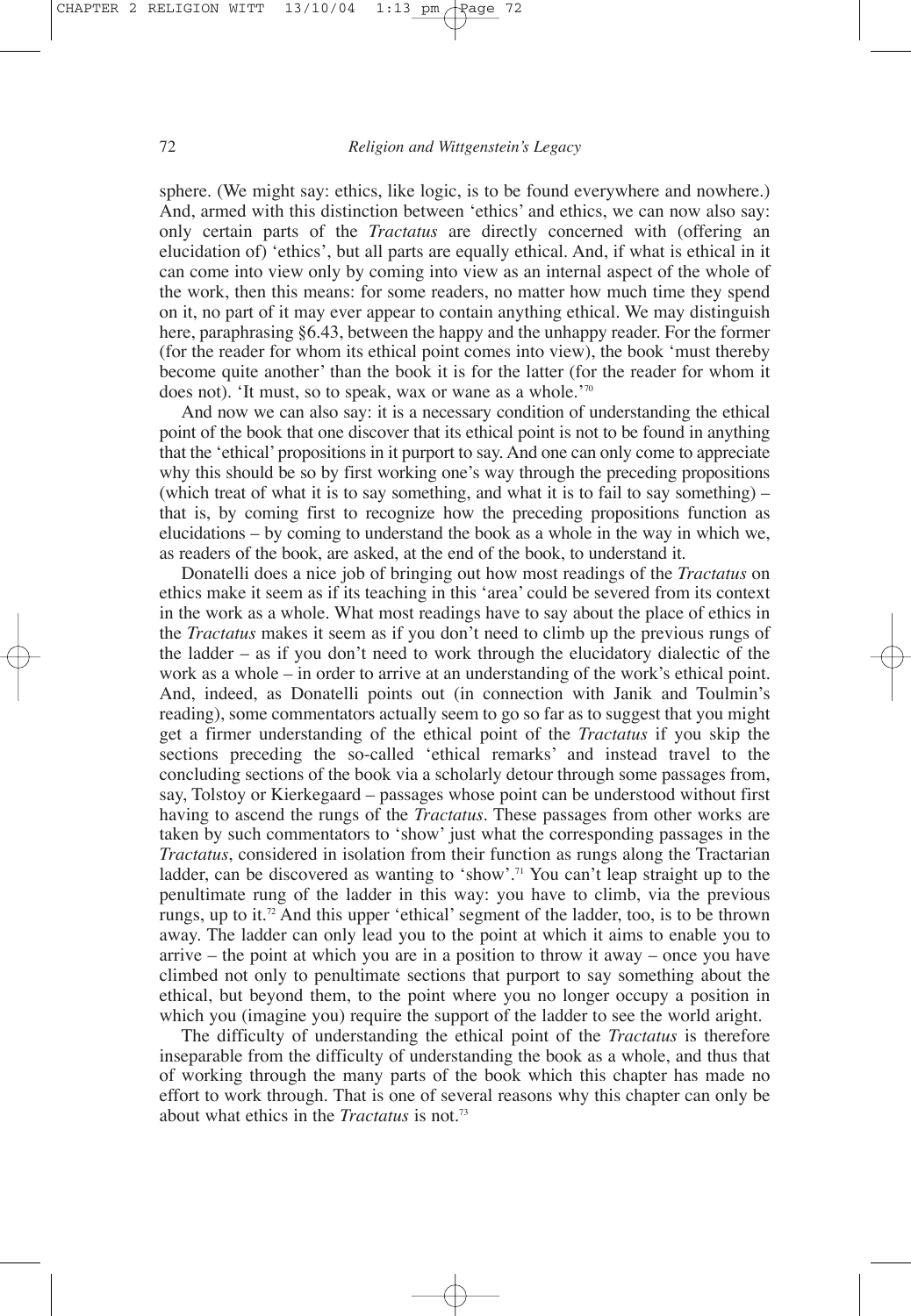**Notes**

- 1. *Culture and Value*, ed. G.H. von Wright, trans. Peter Winch (Oxford: Blackwell, 1980), p. 4. I have amended the translation.
- 2. *Tractatus Logico-Philosophicus*, §6.521. The explicit topic of this remark is the vanishing of 'the problem of life'. But, as we shall see, it continues a theme that runs throughout the treatment of logical and logico-philosophical topics of the previous remarks in the work. [All subsequent unspecified references to a section number are to the *Tractatus*. Quotations from the *Tractatus* will be drawn from either the Pears and McGuinness translation (London: Routledge, 1981) or the Ogden translation (also London: Routledge, 1981), or some emendation or combination thereof.]
- 3. I do not mean to be assuming here (as many commentators do) that there are no significant developments in Wittgenstein's philosophy (in particular, with respect to logic, ethics, or the nature of the parallel between logic and ethics) between the pre-Tractarian writings and the *Tractatus* itself. It is important to distinguish between the early 'Early Wittgenstein' and the later 'Early Wittgenstein'. For a discussion of this issue that has bearing on the questions discussed here, see Michael Kremer's 'Contextualism and Holism in the Early Wittgenstein', *Philosophical Topics* (1997) Vol. 25, No. 2, pp. 87–120.
- 4. I explore certain aspects of this topic in my 'On Going the Bloody Hard Way in Philosophy', in *The Possibilities of Sense*, ed. John Whittaker (NY: Macmillan, 2003).
- 5. Peter Hacker, 'Interview with Edward Kantorian', *Information-Philosophie* (November–December 2001), §26. This interview is also posted on the web at: http://www.information-philosophie.de/philosophie/kanterian.html.
- 6. So that when Russell asks Wittgenstein in 1912, 'Are you thinking about logic, or about your sins', and Wittgenstein answers 'Both' [*The Autobiography of Bertrand Russell* (London: Unwin, 1975), p. 330], Hacker presumably will have to interpret this as a report on Wittgenstein's part of such a moment of temporally coinciding logical and ethical concerns. We can see here how Hacker's claim that 'though [Wittgenstein] worked for seven long years on the *Tractatus*, it was only for a few months out of those seven years was he concerned with ethical questions' requires that one be able to draw a reasonably sharp distinction in the case of someone like Wittgenstein between when he was 'concerned with ethical questions' *qua* philosopher ('working on ethics') and when merely *qua* human being (who in his extra-curricular life happened to be intensely, passionately, concerned with moral questions). Such a sharp line presupposes an adherence (on the part of the individual through whose life the line is being drawn) to a certain conception of philosophy (something that might more accurately be termed 'professional philosophy') – one that Wittgenstein himself was repelled by. It is difficult to overestimate here the gulf between Wittgenstein's own sensibility and that of Hacker. As long as such a distinction remains in force, there is little chance of making sense of remarks of Wittgenstein's such as 'If anyone is *unwilling* to descend into himself … he will remain superficial in his writing' (quoted by Rush Rhees in *Ludwig Wittgenstein: Personal Recollections*, (ed. R. Rhees [Totowa, NJ: Roman and Littlefield, 1981], p. 193), 'Working in philosophy … is really more a working on oneself' (*Culture and Value*, p. 16; originally from *The Big Typescript*, see *Philosophical Occasions* [eds James Klagge and Alfred Nordmann, Indianapolis, IN: 1993], p. 161), and the many others like them scattered throughout his writings – remarks that challenge any absolute distinction between (professional) work in philosophy and (ethical) work on oneself.
- 7. For a discussion of the assumptions underlying the supposed availability of the 'rather than' here, see my 'Philosophy and Biography', in *Wittgenstein: Biography and Philosophy*, ed. James Klagge (Oxford: Oxford University Press, 2001).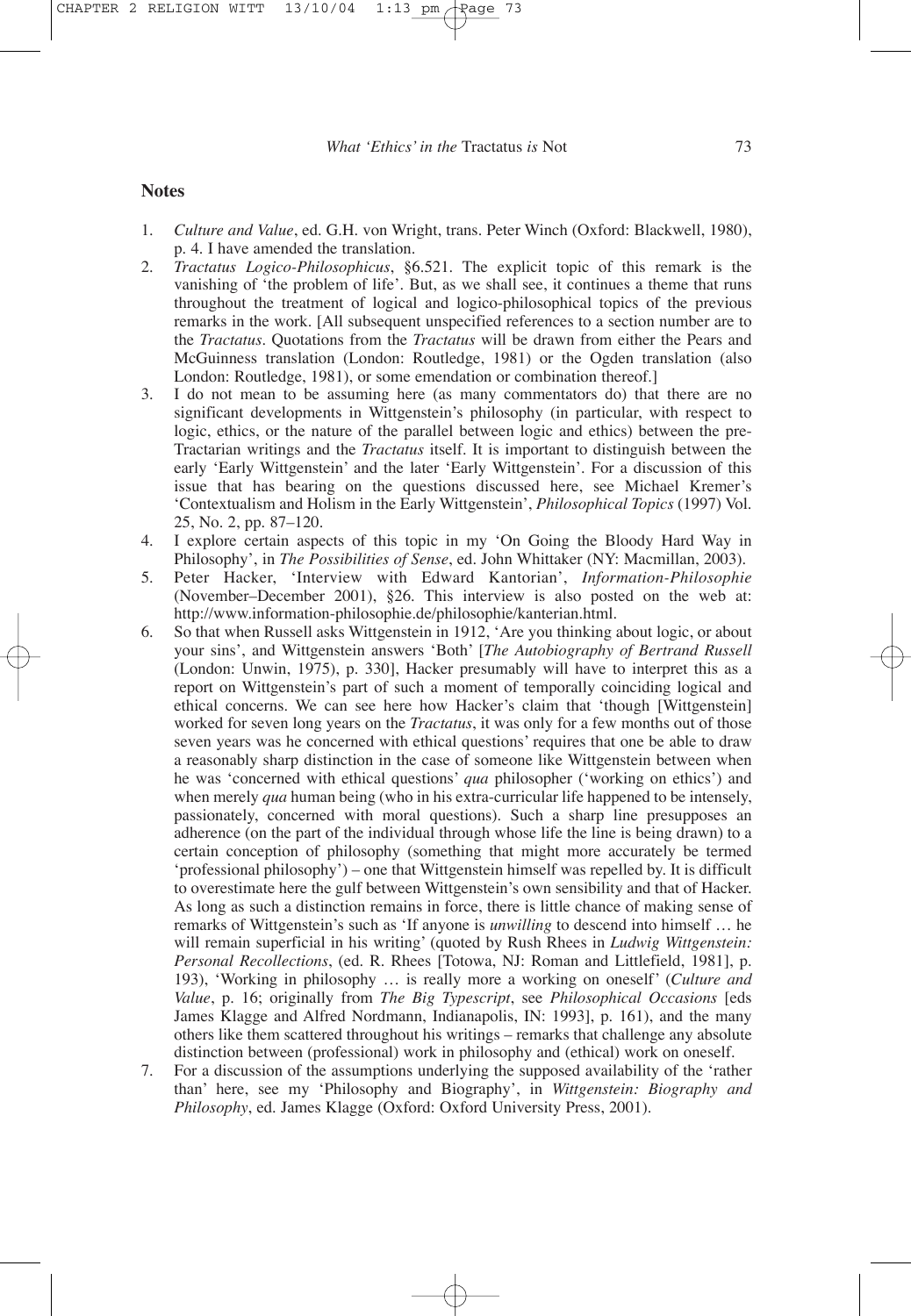- 8. I discuss a number of such passages in the papers mentioned in notes 4 and 7.
- 9. Juliet Floyd argues that even Wittgenstein's contributions to (what is called his) 'philosophy of mathematics' are poorly understood if approached exclusively in accordance with such a departmental conception of the purview of their targets and topics. See her 'Wittgenstein, Mathematics and Philosophy' (in *The New Wittgenstein*, eds Alice Crary and Rupert Read (London: Routledge, 2000), pp. 232–51).
- 10. On this point, see Stanley Cavell's 'Declining Decline' (in *This New Yet Unapproachable America* [Albuquerque: Living Batch Press, 1989]), especially p. 40.
- 11. As we shall see later on in this chapter, it is central to the teaching of the *Tractatus* that any bit of vocabulary that is a sign for a logical operation is dispensable: such signs can be eliminated – or, as the *Tractatus* puts it, can be made to 'vanish' (§§5.254, 5.441) – without loss of content to the sentences from which they are eliminated. It shall be argued, later on in this chapter, that this is equally the case with regard to early Wittgenstein's view of ethical vocabulary.
- 12. The words 'logical', 'necessarily', 'ethical' and 'honest' are placed in parenthesis here to signal that they are instances of the sort of dispensable vocabulary mentioned in the previous note. The character of this (ethical) demand is the topic of the chapter cited in note 4.
- 13. In this volume, pp. 11–32. All subsequent unspecified references to a page number are to this chapter.
- 14. There are only two other equally valuable treatments of this topic that I know of: Cora Diamond's 'Ethics, Imagination, and the Method of the *Tractatus*' (in R. Heinrich and H. Vetter, eds, *Bilder der Philosophie* [Vienna: Oldenbourg, 1991], pp. 55–90; reprinted in *The New Wittgenstein*, eds Alice Crary and Rupert Read [London: Routledge, 2000], pp. 149–73), and Michael Kremer's 'The Purpose of Tractarian Nonsense' (*Nous* 35 (2001), pp. 39–73). The common ground in approach to Wittgenstein on ethics to be found in these two papers and in Donatelli's and my own work ought not to be identified with the caricature thereof that figures in the following exchange between Edward Kanterian and Peter Hacker:
	- EK: The New Wittgensteinians claim that the real issues Wittgenstein was always concerned with were ethics and therapy, the non-argumentative struggle against the will to engage in philosophy. They accuse the traditional interpreters of ignoring this engagement which underlies his texts and philosophy. Was sin, rather than logic Wittgenstein's primordial concern?
	- PH: No, I think that idea is deeply misleading. Let's look first at the *Tractatus*. One of the tasks of the *Tractatus* was to address the conception of logic that was to be found in the works of Wittgenstein's predecessors, in particular in Frege and Russell. … A very considerable part of the *Tractatus* is concerned with deep criticism of these conceptions of logic. The *Tractatus* set the nature of logic in a completely new light. This was a great achievement. It was not mere therapy; it provided a much needed clarification of the nature of logic and logical truth – something that had puzzled philosophers since the days of Plato. It was not a preoccupation with sin and redemption. And it was argumentative through and through – the Fregean and Russellian conceptions of logic were refuted with powerful arguments. In addition, the *Tractatus* attempted to give a wholly original account of the relation between thought, language and reality, and, associated with this, a particular solution to fundamental problems about intentionality. This account, although mistaken, as Wittgenstein later came to realize, is deep. To dress this up, as the new American interpreters do, as merely a piece of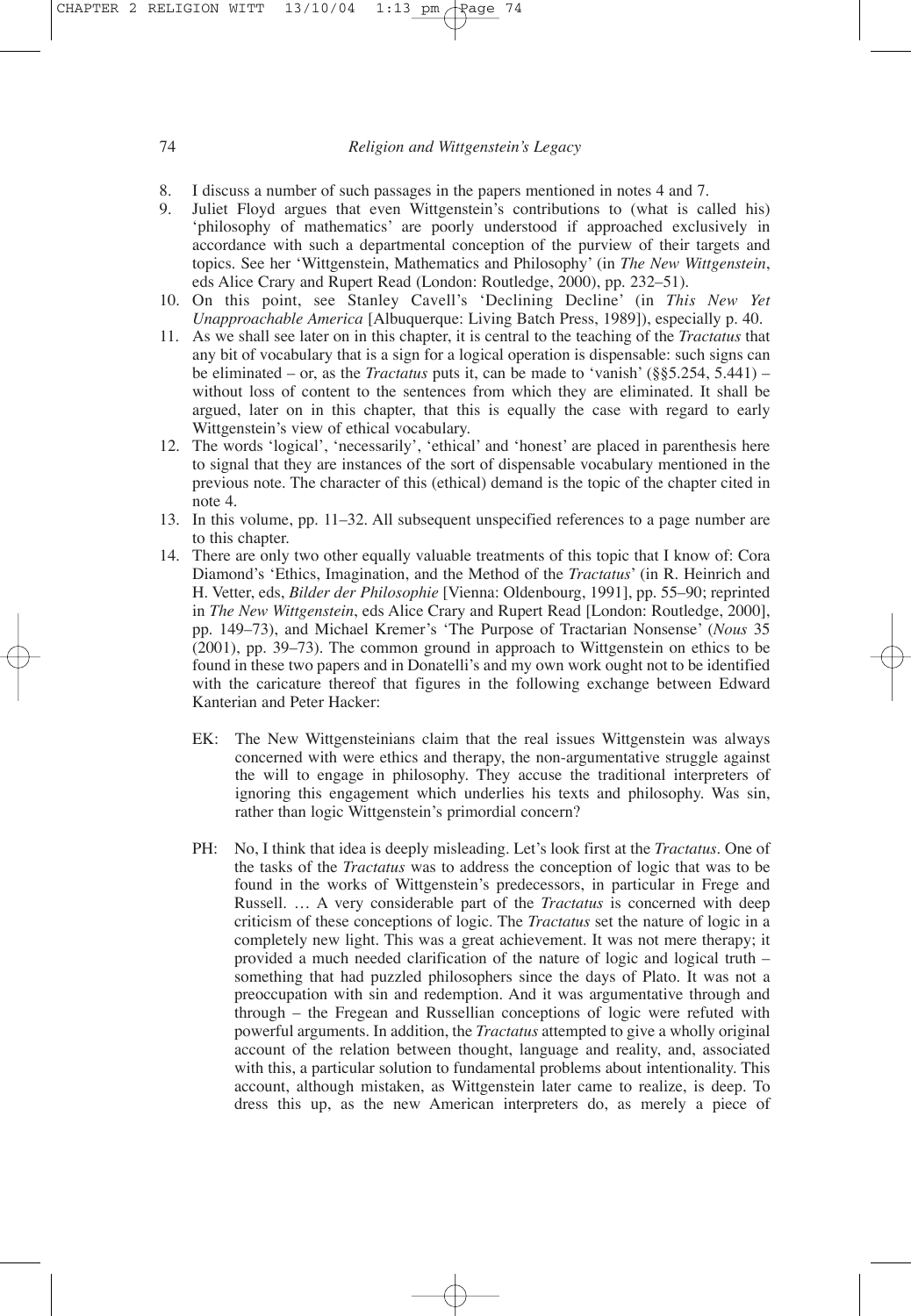Kierkegaardian irony seems to me to be a grotesque distortion of great philosophy. … I can see no value whatsoever in the interpretation that the new American Wittgensteinians are offering. Nothing, in my opinion, speaks for it, and all the evidence speaks against it.

('Interview with Edward Kantorian', §21)

This is hardly the place for a proper rebuttal of these remarks (let alone those that precede and follow them in this remarkable interview). But the following three observations may (evidently) be of use to some:

- 1 What the approach in question assumes is not that ethics (or sin) was Wittgenstein's primary concern in the *Tractatus* and that logic was merely secondary – though it certainly does not assume the opposite either. What it does not assume, above all, is the restricted picture of opposed options for interpretation in play here: the picture of 'Logic' and 'Ethics' as naming two utterly unrelated bodies of subject matter, each of which is independently available for philosophical reflection, either of which might be accorded priority over the other. (Note: In the phrase 'of primary concern in the *Tractatus*', the qualifier 'in the *Tractatus*' matters, since there is a sense in which it is grammatically constitutive of what it is to be concerned *qua* existing individual with sin that one take what one is thus occupied with to be of 'primordial concern'. As Kierkegaard might have said, if one takes having committed a sin to be roughly as serious a matter of concern as, say, losing \$10,000, then that shows that it is not sin that one is concerned with.) Indeed, it is just such a departmentalized picture of logic and of ethics that the work seeks to overcome. To understand the parallel between logic and ethics touched on at the outset of this chapter requires seeing how this picture simultaneously breaks down with respect to each for Wittgenstein.
- 2 Once this picture no longer controls one's conception of the options, one is no longer obliged to regard (as Hacker does) the thought that the work seeks 'to clarify the nature of logic and logical truth' to be in any way in competition with the thought that the work seeks to offer a form of 'therapy' – that is, a form of work on the self that can eventuate in a transformation of the self.
- 3 Hence the thought that the procedure of the book is 'ironic' (though, incidentally, this is not quite how I use the word 'ironic' in connection with this topic in my previous writings) – if that means it involves a self-conscious enactment of certain confusions (in order to expose them as confusions) – is not in competition with the thought that it seeks to practise a form of clarification, nor with the thought that such a process of clarification may, along the way, draw upon patterns of logical argument. (This, incidentally, applies equally to Kierkegaard's employment of (something that is less inaptly called) 'Kierkegaardian irony'.) But it does mean that one will misconstrue the character of the *Tractatus*'s method of clarification if one takes it to be *merely* argumentative – that is, if one takes the form of insight that it most seeks to convey to be identical with something that can be represented as the concluding (effable or ineffable) line in a sequence of argumentative steps.
- 15. In a letter to the editor of *Der Brenner*, Ludwig von Ficker, Wittgenstein writes: 'The book's point is an ethical one': L. Wittgenstein, *Briefe an Ludwig von Ficker*, ed. G.H. von Wright (Otto Müller: Salzburg, 1969), p. 35. An English translation of this letter is quoted in full, on pp. 15–16 of G.H. von Wright's 'Historical Introduction: the origin of Wittgenstein's *Tractatus*' (in Ludwig Wittgenstein, *Prototractatus* (ed. B.F. McGuinness, T. Nyberg and G.H. von Wright [Ithaca, NY: Cornell University Press, 1971], pp. 1–34). A translation of the whole Wittgenstein-Ficker correspondence is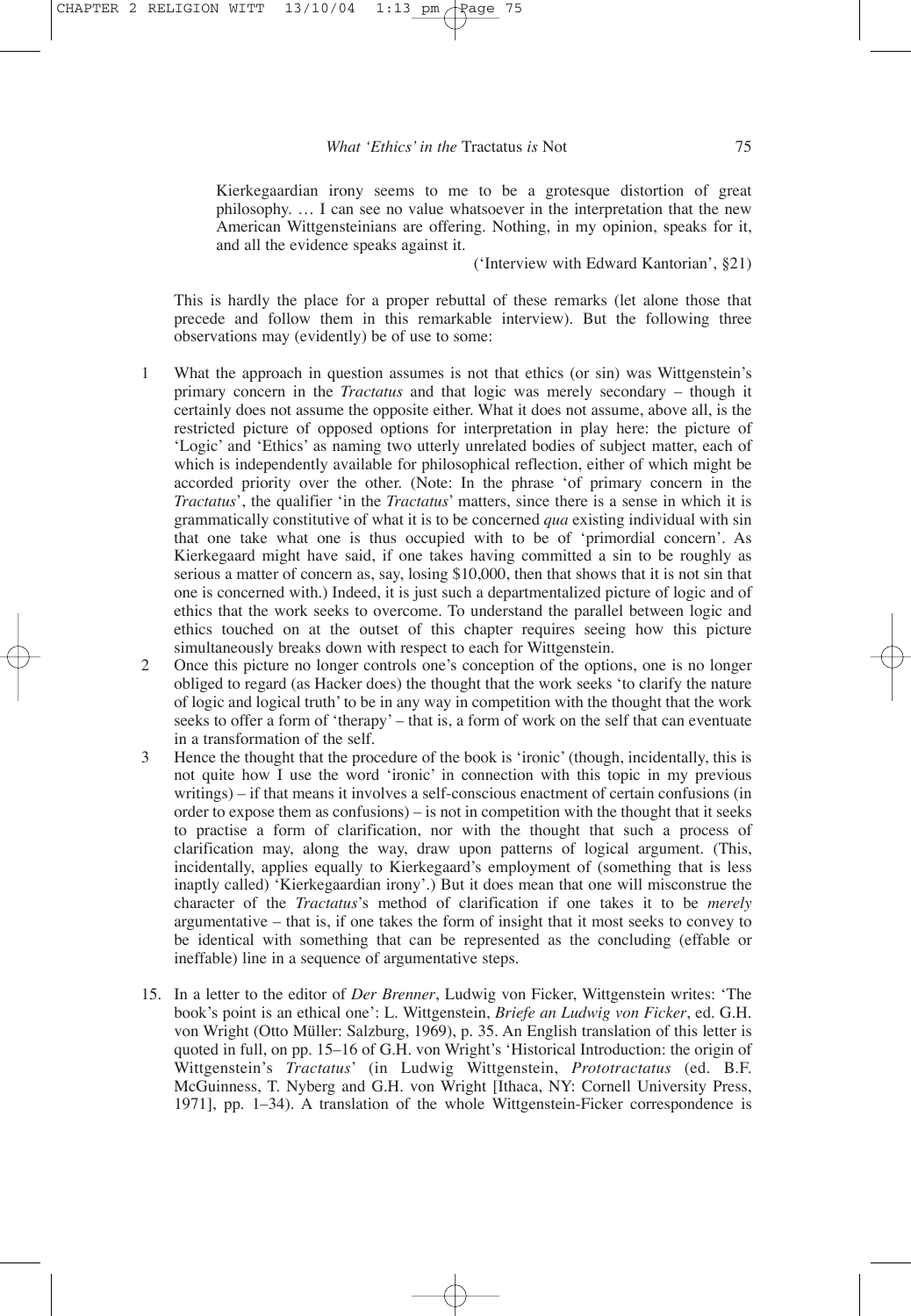available in *Wittgenstein: Sources and Perspectives*, ed. C.G. Luckhardt (Ithaca, NY: Cornell University Press, 1979), pp. 82–98. All subsequent references to Wittgenstein's correspondence with von Ficker are to this letter. It is the same letter as the one to which Hacker refers above (in §26 of the 'Interview with Edward Kantorian').

- 16. That we will find this unsatisfying is something that the author of the *Tractatus* himself anticipates. He knows that we will pick up his book wanting in the end to be told *what* ethics and/or logic (really) *is*. This is therefore perhaps a fitting moment to note that the continuation of §6.521 (that begins by saying that solution to the problem of life is to be seen in the vanishing of the problem) goes on to suggest that those to whom 'the sense of life becomes clear' cannot then say 'wherein this sense consists' and, indeed, that this silence on their part is itself a sign of things having become clear to them.
- 17. The first four sections of Donatelli's paper are the ones primarily concerned with canvassing and rejecting various received answers to this question. So I shall confine my comments to this part of his paper.
- 18. *Briefe an Ludwig von Ficker*, p. 35.
- 19. Cora Diamond has, in this connection, suggested that the *Tractatus* has an ethical point in something like the way in which the work imagined in §5.631 (*The World as I Found It*) has its philosophical point. The point of each has something to do with that which is absent from the pages of the book in question, and that absence in each acquires significance only for a reader who is able to turn that absence (of anything – philosophical or ethical – of the sort that she imagines she wants) into something that can transform her understanding of what it is that she wants. In the one case, the book is a text that contains no philosophy and yet has a philosophical point; in the other, it is a text that contains no ethics and yet has an ethical point. But, in each case, the point can be grasped only by someone who herself makes of it something from which philosophy or ethics can be learned. Diamond puts the point as follows:

One has not only to understand what is absent in it, but also to turn that absence into something that can transform one's conception of one's philosophical difficulties. The book doesn't 'teach' one philosophy, in the sense that it has no teachings on offer; and so long as one restricts oneself to looking for teachings, one will be unable to learn anything philosophical from it.

('Introduction' to 'Having a Rough Story What Moral Philosophy Is', in *The Literary Wittgenstein*, eds Wolfgang Huemer and John Gibson [Routledge: London, 2004], p. 128)

- 20. *Briefe an Ludwig von Ficker*, p. 35.
- 21. I am here paraphrasing a remark of Wittgenstein's ('I don't try to make you *believe* something you *don't* believe, but to make you *do* something you won't do') reported by Rush Rhees in his essay ''The Philosophy of Wittgenstein'' (in *Discussions of Wittgenstein* [London, Routledge & Kegan Paul, 1970], p. 43).
- 22. The characterization of such a reading as 'resolute' is first due to Thomas Ricketts and first used in print by Warren Goldfarb in his 'Metaphysics and Nonsense: On Cora Diamond's *The Realistic Spirit*', *Journal of Philosophical Research* 22 (1997), pp. 57–73, at p. 64; compare also p. 73, note 10.
- 23. When I speak here of 'propositions', I am translating Wittgenstein's '*Sätze*'. The term '*Satz*'in the *Tractatus* floats between meaning (1) a propositional symbol (as, for example, in '§§3.3ff and '§§4ff) and (2) a propositional sign (as, for example, in '§§5.473ff and §6.54). It is important to the method of the *Tractatus* that the recognition that certain apparent cases of (1) are merely cases of (2) be a recognition that the reader achieve on his own. Consequently, at certain junctures, the method of the *Tractatus* requires that the reference of '*Satz*' remain provisionally neutral as between (1) and (2). Many of my uses of the terms 'proposition' and 'sentence' will be correspondingly neutral.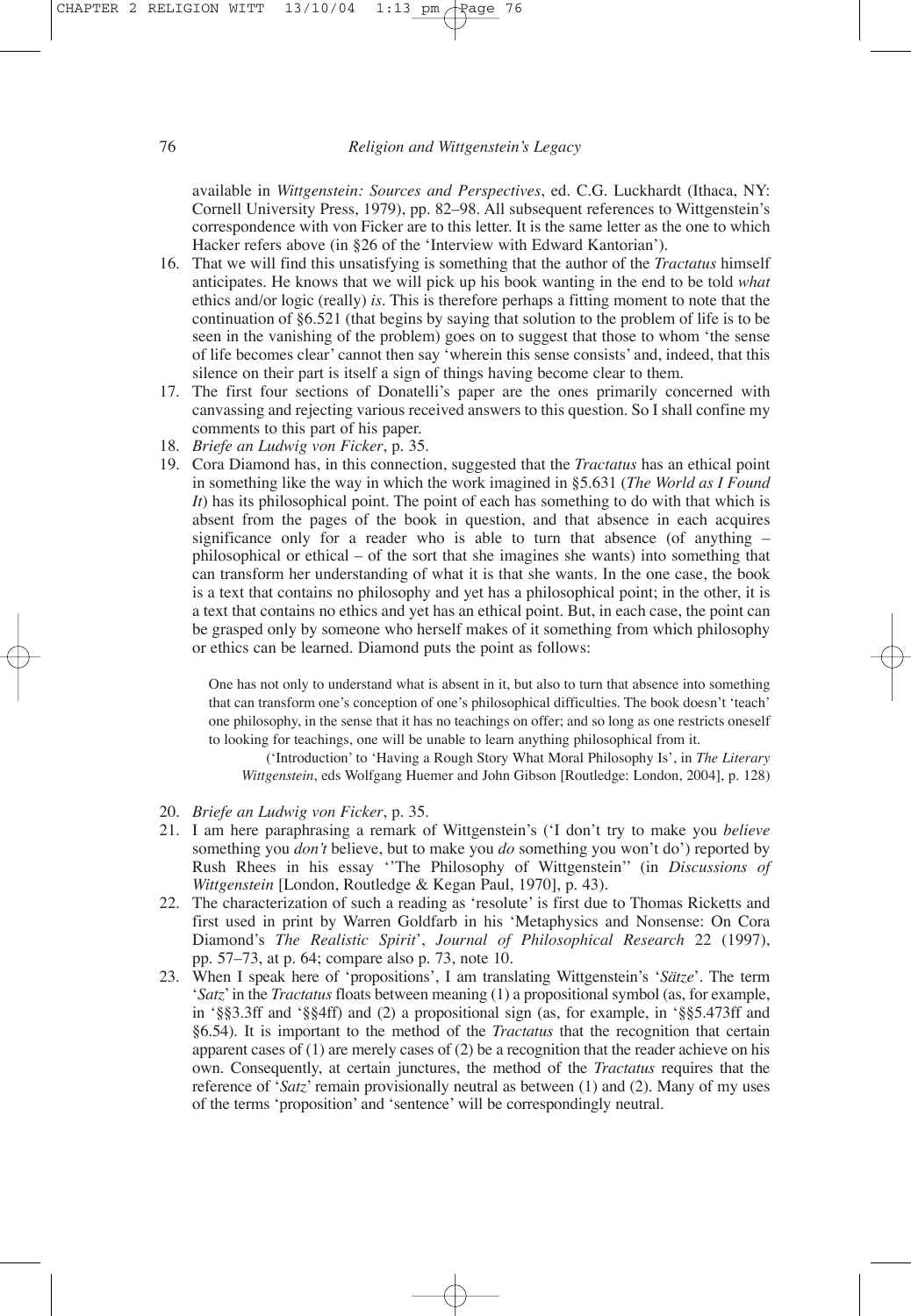- 24. So to characterize a reading as 'resolute' is to say that it adheres to a certain *programme* for reading the book. Conformity to the basic features of such a reading leaves undetermined exactly how a great deal of the book works in detail. To be a resolute reader is to be committed at most to this programmatic conception of the lines along which those details are to be worked out, but it does not deliver a general recipe for reading the book – a recipe that one could apply to the various parts of the book in anything like a straightforward or mechanical way. A resolute reading does not aim to provide a skeleton key for unlocking the secrets of the book in a manner that would transform the ladder into an elevator; so that one just has to push a button (say, one labelled 'austere nonsense') and one will immediately be caused to ascend to Tractarian heights, without ever having to do any ladder-climbing on one's own.
- 25. '[T]here can be no ethical propositions' (§6.42).
- 26. *Tractatus Logico-Philosophicus*, §6.54; my emphases.
- 27. For Frege's own formulation, see *The Basic Laws of Arithmetic*, translated by Montgomery Furth (Berkeley: University of California Press, 1967), §32.
- 28. The paper of mine that Donatelli draws upon most in this connection is 'The Method of the Tractatus'. In what follows, I briefly rehearse some things I discuss at far greater length in that paper.
- 29. In the entry entitled 'Nonsense' in *A Wittgenstein Dictionary* (Oxford: Blackwell, 1996; pp. 259–60), Hans-Johann Glock is helpfully explicit in attributing the substantial conception of nonsense to the *Tractatus*. A spirited defence of it (in the guise of a disavowal!) can be found in P.M.S. Hacker's 'Wittgenstein, Carnap and the New American Wittgensteinians' (*The Philosophical Quarterly*, Vol. 53, No. 210 (January 2003), pp. 1–24).
- 30. In claiming that the *Tractatus* is to be seen as resolving a tension in Frege's thought (between these two different conceptions of nonsense), I touch on interpretative questions about how Frege is to be read. I mean to take sides on this question only in so far as it bears on the claim that Wittgenstein can be fruitfully read as having read Frege in certain ways. I do not wish to deny that Frege can be fruitfully read as adhering to either one of these two conceptions of nonsense, and as having faced up to the implications of such a commitment. (Peter Geach, in the article cited below, reads Frege as an adherent of the position that there are certain truths that can be 'shown' but cannot be said. Cora Diamond, in chapters 2 and 4 of *The Realistic Spirit* [Cambridge, MA: MIT Press, 1991], cited in Donetelli's third footnote, reads Frege as having already anticipated the conception of nonsense which I attribute here to the *Tractatus*.)
- 31. The positivist interpretation is all for showing that some sentences are nonsensical, but it wants no truck with the idea of philosophically illuminating nonsense. It wants to hold on to the substantial conception of nonsense (the idea that metaphysical nonsense arises through violations of logical syntax), while eschewing the idea that there are things that can be 'shown' but not said.
- 32. I distinguish between these two variants because proponents of the substantial conception tend to present themselves as *prima facie* distinct in this respect. I go on to claim that these variants cannot in the end be clearly distinguished from one another in the manner that I am here pretending that they can be.
- 33. My self-defeating exposition of the alleged distinction between the two variants of the substantial conception mirrors, albeit in a highly summary fashion, the first half of the elucidatory strategy of the *Tractatus*. Half of the central point of the *Tractatus*, on my reading, is to show that once one has bought into the substantial conception, one has implicitly committed oneself to a conception on which there are ineffable thoughts – thoughts which we can gesture at (with the aid of nonsensical language) but cannot express in language. (A central part of the interest of Frege's work for Wittgenstein, as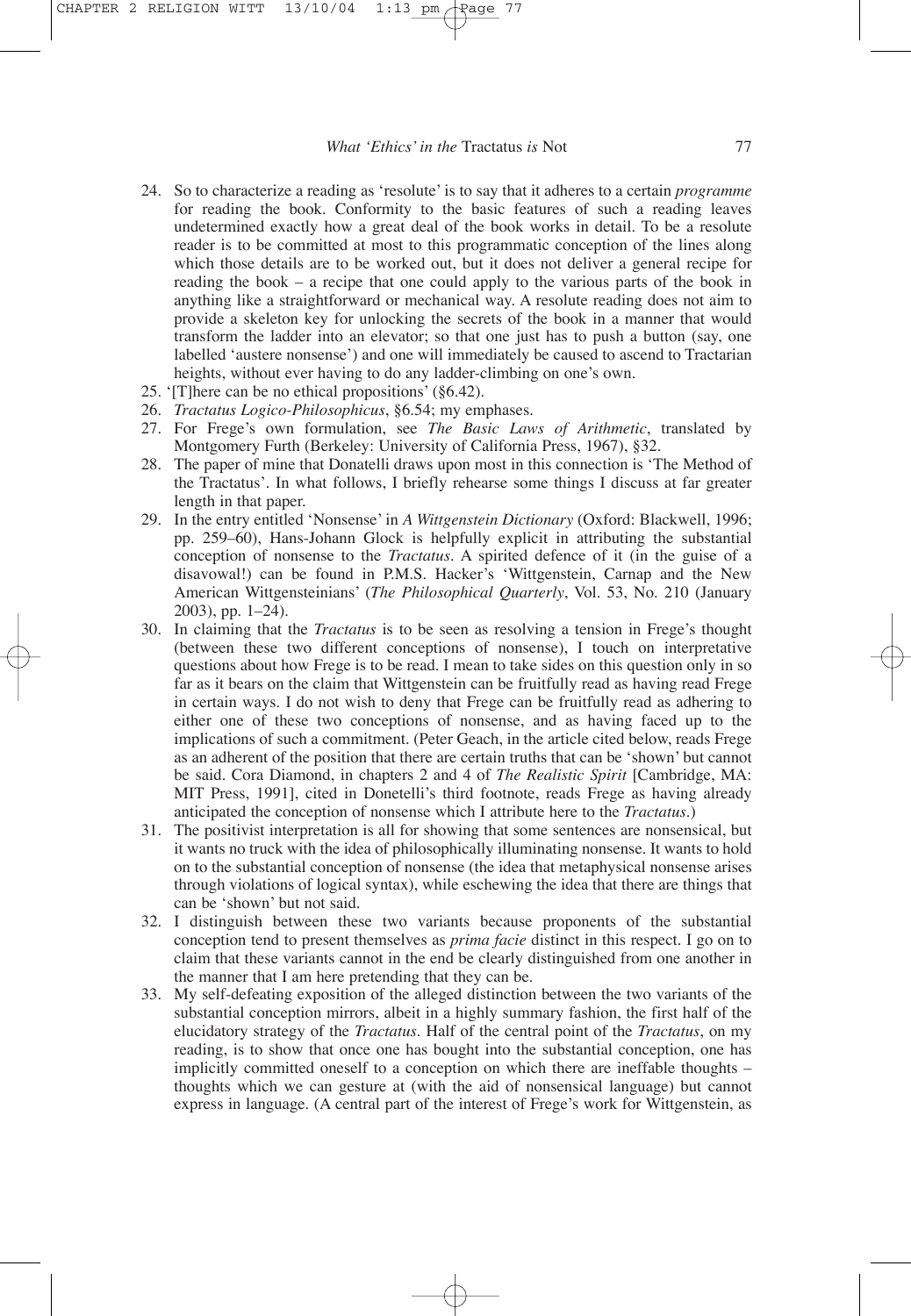he read him, is that Frege recognized and drew this consequence.) The second half of the point of the work is to show that the way to escape this consequence is to abandon the substantial conception of nonsense altogether (not, according to Wittgenstein, an easy thing to do). My exposition of the alleged distinction between the substantial and austere conceptions of nonsense aims to mirror, in equally summary fashion, this second (and largely unnoticed) half of the elucidatory strategy of the *Tractatus*.

- 34. Though it will only be *after* she has struggled with the sentences with which she is presented in the body of the book that a reader will be in a position to understand how these remarks in the Preface are properly to be applied to what she goes on to find in the book.
- 35. This paragraph and the next two draw in part upon material from James Conant and Cora Diamond, 'On Reading the Tractatus Resolutely' (in *The Lasting Significance of Wittgenstein's Philosophy*, edited by Max Köbel and Bernhard Weiss [London: Routledge, 2004]) where these points are developed at greater length.
- 36. Thus, for example, elsewhere in the interview with Peter Hacker, we find the following:
	- EK: So are the propositions of the Tractatus really nonsense? All of them?
	- PH: Well, by the standards of the book itself, they are nonsense. That is, they are not pictures of possible states of affairs that could be otherwise. They do not have a sense that consists in the agreement or disagreement of the propositions with possibilities of the obtaining and non-obtaining of states of affairs. You must remember that the concept of sense in the Tractatus is a highly technical one – so, for example, mathematical equations such as ' $25 \times 25 = 625$ ' are also nonsense, for they surely do not describe possible states of affairs that might have been otherwise. However, if you mean: are they really nonsense, and did Wittgenstein later think they are nonsense – the answer is surely No.

(Peter Hacker, 'Interview with Edward Kanterian', *Information-Philosophie* (November–December 2001), §23)

Since Hacker here cites the *Tractatus*'s discussion of mathematical propositions as support for the claim that the *Tractatus* must be employing a 'highly technical concept of sense', it is worth pausing for a moment to consider what might be going on here. If one were simply to go by what he says here, Hacker might appear to be relying upon the following conditional: if a sentence does not describe a possible state of affairs, then it is nonsense. But even if one prescinds from the question whether Wittgenstein thinks one can apply any notion such as 'describing a state of affairs' as an independently employable criterion of what is *sinnvoll* (a matter about which Hacker and I would disagree), it would still be uncharitable to ascribe an endorsement of this particular conditional to Hacker, since there is more than one way in which a sentence can fall short of being *sinnvoll* for the *Tractatus*. Moreover, as we shall see, this would leave no room for the immediately subsequent treatment of other topics in the 6s (not to mention the prior treatment in §§4.46ff of the propositions of logic as *sinnlos*). But then what is Hacker relying upon here? Though the *Tractatus* never says that mathematical propositions are nonsense (*Unsinn*), it does say they are pseudo-propositions (§6.2). It is possible that Hacker is relying on this remark here. I will take up below the issue of whether this remark licenses his conclusion.

37. This is not to say that it does not rest upon any metaphysical doctrines. This is a point on which there has been much misunderstanding in some of the literature criticizing resolute readings. A resolute reader takes it that Wittgenstein's aim, in writing the *Tractatus*, was to bring metaphysics (effable and ineffable) to an end, and thus takes it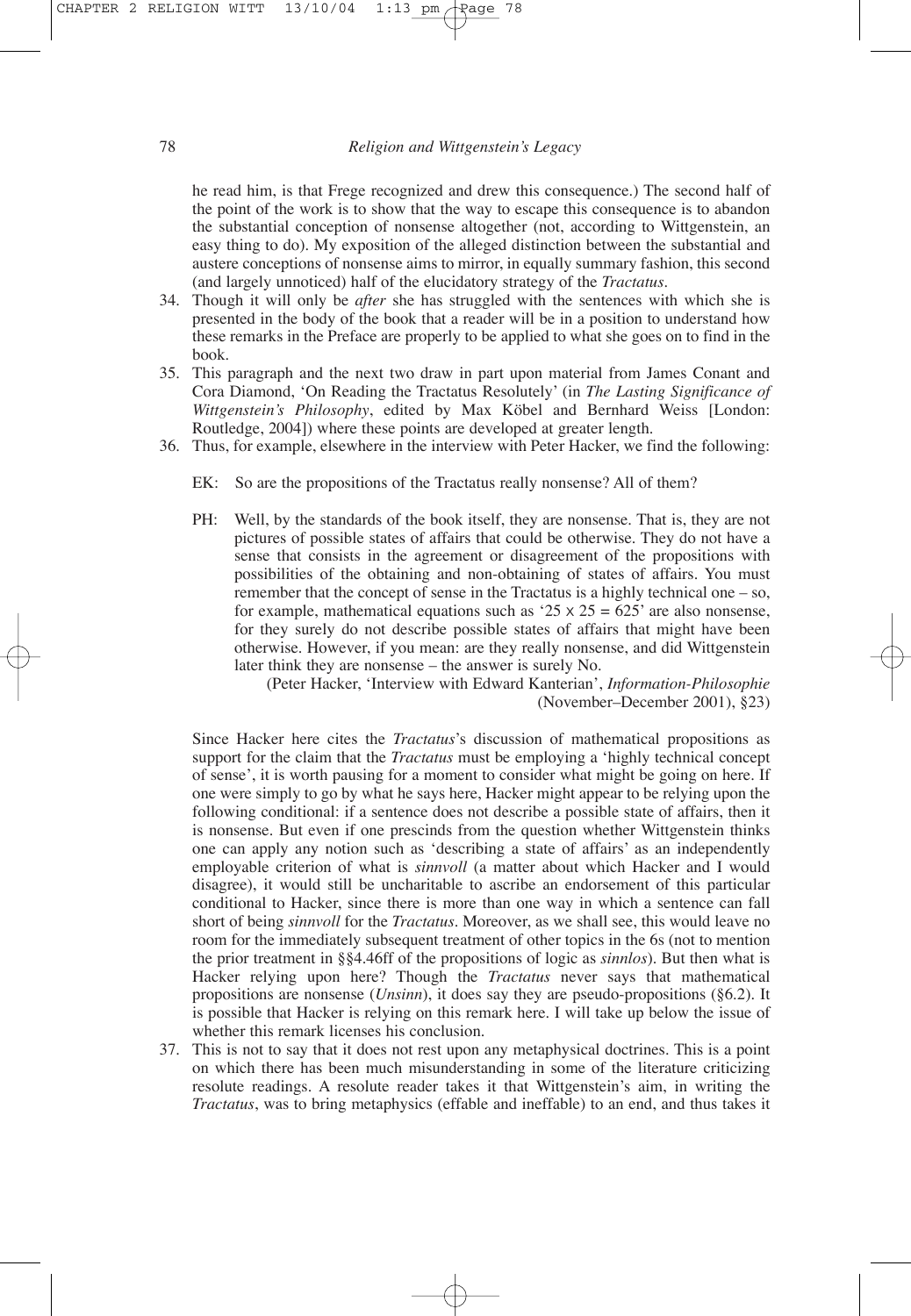that the method of clarification he thereby sought to practise, to achieve that end, was therefore to be one that was itself free of all metaphysical commitments. This, however, does not preclude such a reader from finding metaphysical commitments in the work. But he will take it that such as are to be found (and which Wittgenstein in his later writings sought to criticize) in that work – and there are many – must be of such a sort that early Wittgenstein, at the time of writing the *Tractatus*, would not have taken them to be metaphysical. Rather, he would have regarded them as pertaining to matters that become clear through the process of clarifying propositions, and, in particular, through the adoption and application of a perspicuous notation – a notation that enables one to avoid 'the fundamental confusions' ('of which the whole of philosophy is full'; §3.324) by furnishing *an absolutely clear way of expressing thoughts*. The following remark nicely sums up his later view of his earlier situation with regard to these commitments:

We now have a theory, a … theory … of the proposition; of language, but it does not present itself to us as a theory. For it is the characteristic thing about such a theory that it looks at a special clearly intuitive case and says: '*That* shews how things are in every case; this case is the exemplar of *all* cases.' – 'Of course! It has to be like that', we say, and are satisfied. We have arrived at a form of expression that *strikes us as obvious*. But it is as if we had now seen something lying *beneath* the surface.

(Zettel, §444)

This passage points to a profound discontinuity in thinking that is folded within a fundamental continuity in Wittgenstein's philosophy. The fundamental continuity in question lies in Wittgenstein's seeking, early and late, to find a way to do philosophy that does not consist in putting forward philosophical theses, and yet which (through the practice of methods of clarification that he, early and late, sought in his writing to exemplify) would genuinely enable his reader to pass from a state of philosophical perplexity to a state of complete clarity in which the philosophical problems completely disappear. The fundamental discontinuity in question lies in his later thinking that there was an entire metaphysics of language embodied in his earlier method of clarification, thereby illustrating that the most crucial moments in the philosophical conjuring trick are the ones that are apt to strike one as most innocent; so that it turns out to be much more difficult to avoid laying down requirements in philosophy than his earlier self had ever imagined. Of course, if one assumes that the *only* way to account for the profound changes in Wittgenstein's thought is in terms of his having intended to put forward a metaphysical theory or a theory of meaning or both in his earlier thought, and his having given up the theory or theories later, then one will take resolute readers to be committed to insisting that the continuities in Wittgenstein's thinking are more important than the discontinuities. But the idea that that is the only way to understand the profound changes in Wittgenstein's thought should in any case be rejected. Not only are resolute readers, as such, not precluded from taking there to be profound discontinuities between Wittgenstein's early and later thought, but, on the contrary, if later Wittgenstein viewed his early work as an exemplary illustration of how, in philosophy, one can take oneself to have resolutely eschewed all metaphysical commitments while still remaining kneedeep in them, then a resolute reading may help us to attain a better understanding of why later Wittgenstein took his early work to be the expression of the metaphysical spirit in philosophy *par excellence*.

38. To say this is not to deny that early Wittgenstein thought that a logically perspicuous notation has a privileged role to play in the activity of philosophical clarification. It is only to deny that he shares a prevalent conception of what translation into such a notation can accomplish. On this point, see 'The Method of the *Tractatus*', pp. 414–18.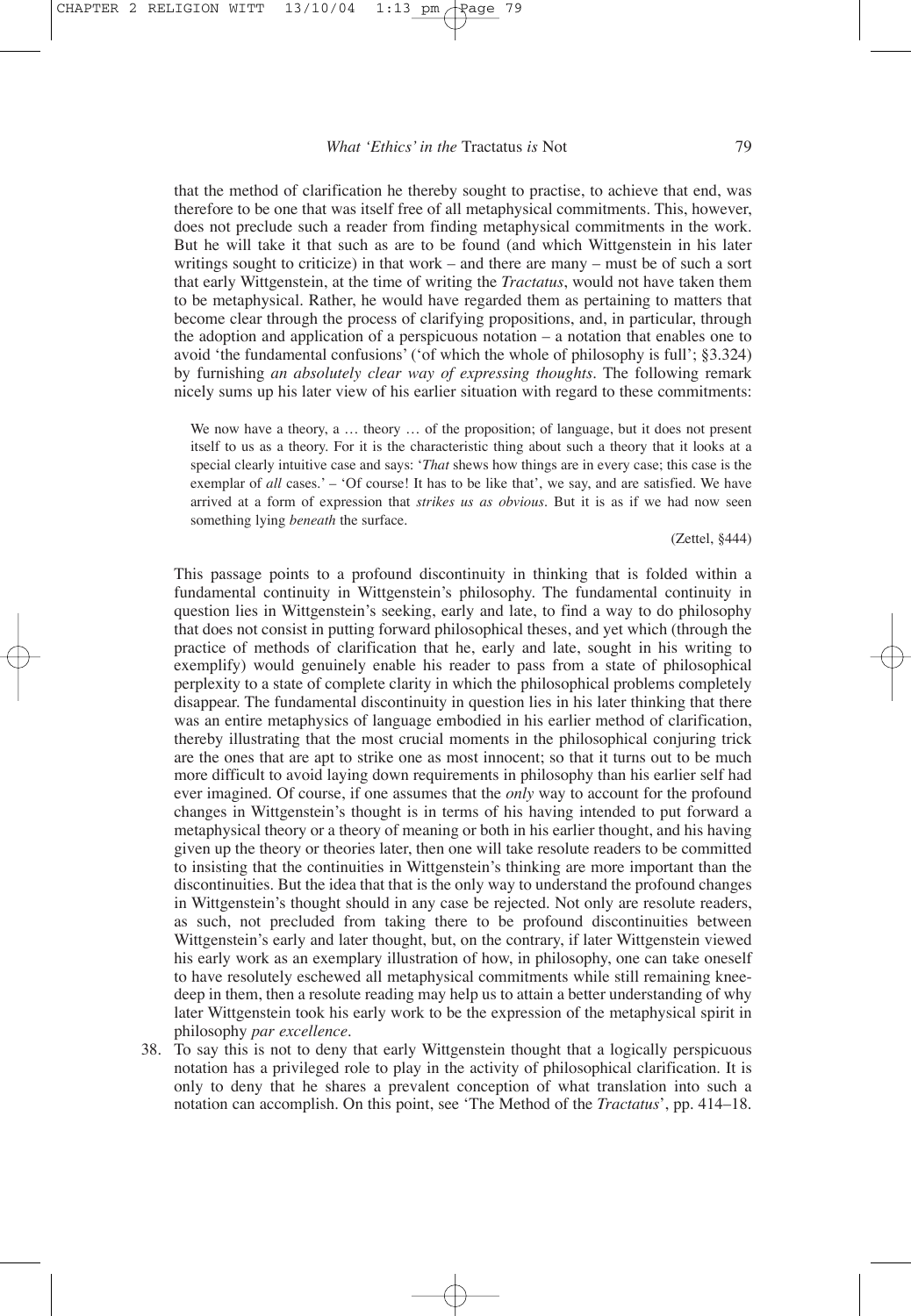- 39. Compare *Tractatus*, §§5.473–5.4733.
- 40. *Manuscript 110* of Wittgenstein's *Handschriftlicher Nachlass*, p. 239 (quoted by David Stern in *Wittgenstein on Mind and Language* [Oxford: Oxford University Press, 1995], p. 194). When the aim of a work is 'to place an illusion before one's eyes', the task of offering an exegesis of the work becomes a delicate one. Much of what proponents of the ineffability interpretation write often amounts to little more than a paraphrase of things Wittgenstein himself (apparently) says in the *Tractatus*. How can a commentator who furnishes us with a seemingly faithful paraphrase of Wittgenstein's own words be leading himself or his readers astray as to the point of the passage in question? Well, it depends on the sort of use to which one wants to put such a paraphrase. It depends on whether the paraphrase is adduced as a transitional remark (whose sense is subsequently to be queried) or as an *explanation* of the meaning of the passage. What is it to exemplify an understanding of the point of those passages from the *Tractatus* which the reader is to recognize as *Unsinn*? To think that one can faithfully exhibit an understanding of those passages of the *Tractatus* which are to be recognized by the reader as *Unsinn* by offering (what one takes to be) a faithful paraphrase of them is to fail (to do what §6.54 calls upon the reader to do: namely) to understand the author of the book and the character of the project of elucidation in which he is engaged. This is beautifully illustrated by Donatelli in his discussion, in Part IV of his paper, of passages from Carnap that appear to be almost faultless paraphrases of passages from the *Tractatus*.
- 41. 'The book will, therefore, draw a limit … not to thinking, but to the expression of thoughts; for, in order to draw a limit to thinking we should have to be able to think both sides of this limit (we should therefore have to be able to think what cannot be thought).' (*Tractatus*, Preface)
- 42. 'The limit can, therefore, only be drawn in language and what lies on the other side of the limit will be *simply* nonsense' [my emphasis] (Ibid.).
- 43. Commentators fail to notice that what Wittgenstein says in §6.54 is not: '*all* of my sentences are nonsensical' (thus giving rise to the self-defeating problematic Geach has nicely dubbed *Ludwig's Self-mate*). Rather §6.54 characterizes the way in which *those* of his propositions that serve as elucidations elucidate. He says: 'my sentences serve as elucidations in the following way: he who understands me recognizes them as nonsensical'. The aim of the passage is (*not* to propose a single all-encompassing category into which the diverse sorts of propositions which comprise the work are all to be shoehorned, but rather) to explicate how those passages of the work that succeed in bearing its elucidatory burden are meant to work their medicine on the reader.
- 44. Many an encyclopedia article, scholarly footnote, introductory chapter (or other form of textbook summary) about emotivist theories of ethics will identify the Wittgenstein of the *Tractatus* as one of the originators of emotivism. Yet what I here, and subsequently, refer to as 'the positivist reading of the *Tractatus* on ethics' has never actually, to my knowledge, been elaborated in any serious detail as a *reading* of the *Tractatus*. That is to say, it is, for the most part, not a doctrine that serious scholars of Wittgenstein have attributed to the *Tractatus* (or, for that matter, to any of Wittgenstein's other writings). Rather, it is a view that a number of philosophers – most notably, Schlick, Carnap and Ayer – deeply influenced by the *Tractatus* took to be either Wittgenstein's own view of ethics or the view of ethics they thought one ought to hold if one were persuaded of the truth of other doctrines of the *Tractatus*; and it is largely through their writings that the myth has originated that such a view is to be found somewhere in the pages of the *Tractatus* itself.
- 45. R. Carnap, 'The Elimination of Metaphysics Through Logical Analysis of Language' (1932), trans. A. Pap, in *Logical Positivism*, ed. A.J. Ayer (New York: Free Press, 1959), pp. 60–81: see p. 77.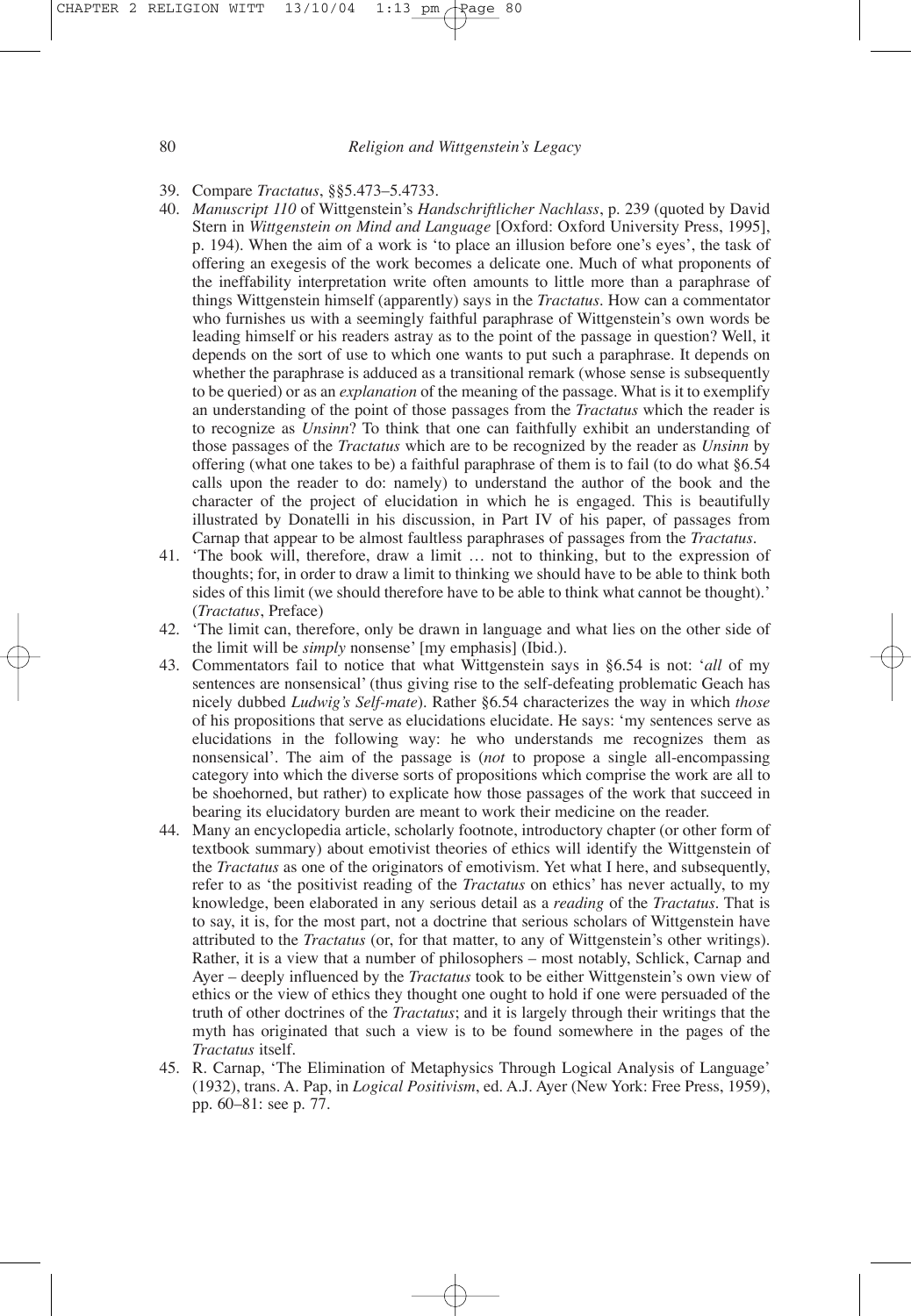- 46. R. Carnap, 'The Elimination of Metaphysics Through Logical Analysis of Language', p. 78.
- 47. It parallels a waffle in Carnap's essay concerning the *logical* character of metaphysical nonsense. In the third paragraph of his essay, Carnap writes:

In saying that the so-called statements [*Sätze*] of metaphysics are *meaningless*, we intend this word in its strictest sense.… In the strict sense … a sequence of words [*Wortreihe*] is *meaningless* if it does not, within a specified language, constitute a statement [*gar keinen Satz bildet*]. It may happen that such a sequence of words looks like a statement [*Satz*] at first glance; in that case we call it a *pseudo-statement* [*Scheinsatz*]. Our thesis, now, is that logical analysis reveals the alleged statements [*Sätze*] of metaphysics to be pseudo-statements [*Scheinsätze*].

(p. 61)

There are two possible readings of this passage. I will call them the *weaker reading* and the *stronger reading*, respectively. In the quotation above, I have presented the text of Arthur Pap's translation of this passage. Pap's translation, on the whole, encourages the weaker reading. Thus translated, the passage might appear to claim that the problem with metaphysical propositions is that, given what they mean, they fail to *assert* anything – they fall short of being *statements*. This would suggest that the class of ('sequences of words' properly classified as) 'propositions' is wider than that of 'statements'. We see what the parts of the metaphysician's statement mean, but they do not add up to a coherent whole and *therefore* fail to state anything. Some propositions have what it takes to be a statement, some do not; metaphysical propositions are of this latter sort. Carnap's original German would seem, however, to invite a stronger reading. Carnap (in the original German) appears to wish to claim that the so-called 'propositions' [*Sätze*] of metaphysics are not even propositions; they are only apparent propositions [*Scheinsätze*] – mere strings of words masquerading as propositions. When Carnap says that they are meaningless, he 'intend[s] this word in its strictest sense'; and the import of this would appear to be that, in the strict sense, only 'a sequence of words' [*Wortreihe*] can be *meaningless* – not a proposition. A sequence of words is meaningless, if, within some specified language, it fails so much as to form a proposition [*gar keinen Satz bildet*]. On the stronger reading, metaphysics appears to consist of propositions, but they are only apparent propositions; and an apparent proposition is not a kind of proposition at all. This waffle runs throughout the entire argument of Carnap's essay. The syntax of a language, for Carnap, specifies which combinations of words are admissible and which are not. The syntax of natural languages allow, Carnap thinks, for the formation of (what I called above) substantial nonsense – sequences of words which are meaningless because of the incompatible meanings of the words involved. In the case of such nonsense, the meaninglessness of the combination is to be traced to what Carnap calls 'a violation of *logical* syntax' or, alternatively, '*logically* counter-syntactic formation'. Such formations can be demonstrated to be *irremediably* flawed as vehicles for the expression of thought. Now how is this to be understood? This, too, admits of a weaker and a stronger reading. On the weaker reading, there are certain kinds of thought – logically incoherent thoughts – that cannot be expressed in a proper logical syntax. These thoughts have a logical structure, but the sort of structure that they have renders them incapable of being either true or false. They therefore belong to a logically defective species of thought. On the stronger reading, there are no logically incoherent thoughts – a logically incoherent 'thought' is not a kind of thought at all. Only that which can be represented in a proper logical syntax can be thought. What we (are tempted to) refer to as 'a logically incoherent thought' is really a form of words that gives merely apparent expression to a thought. Neither the weaker nor the stronger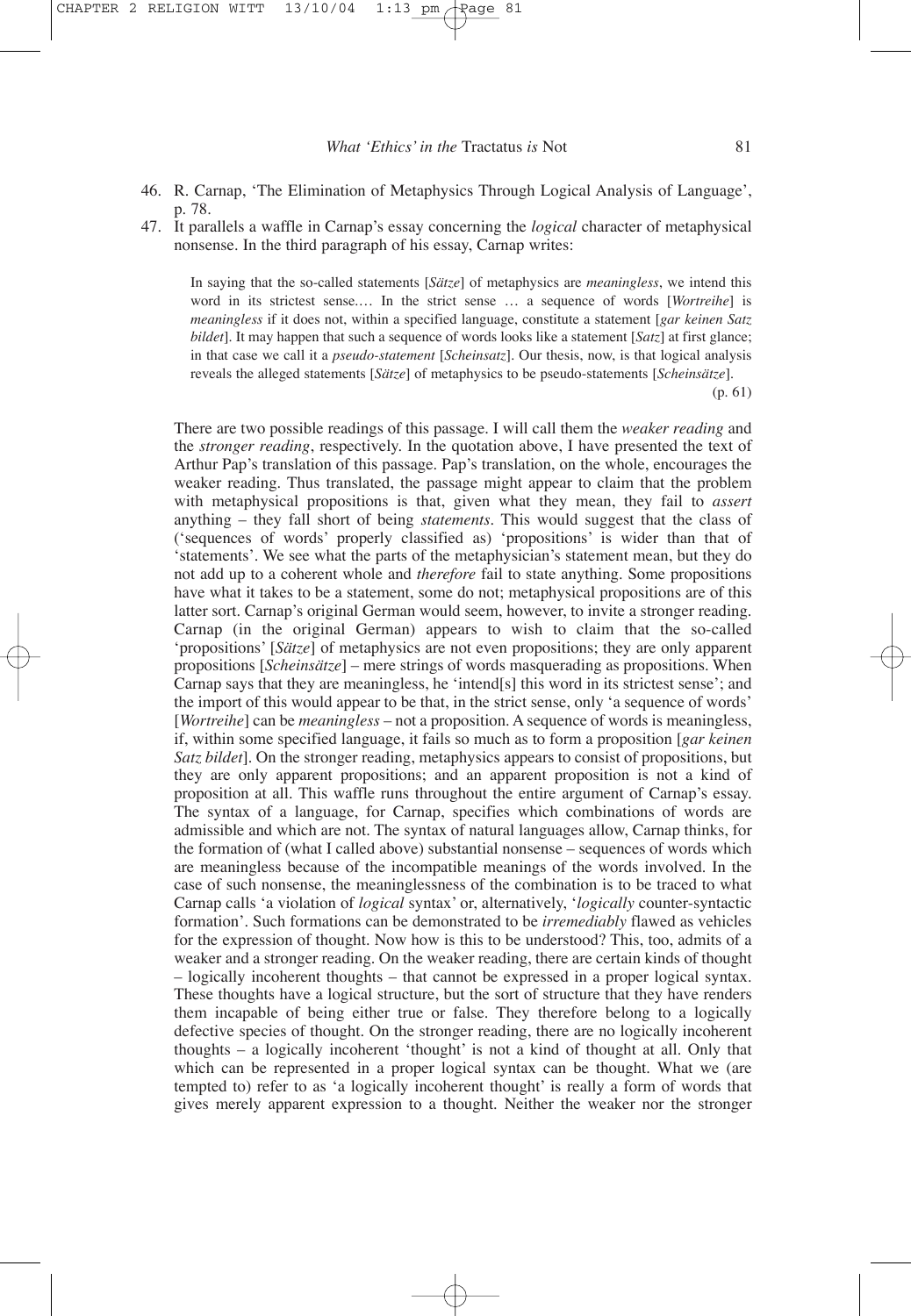reading taken by itself can suffice as a reading of Carnap's essay. Carnap wants to be able – needs to be able – to have it both ways. For further discussion of this point, see my 'Two Conceptions of *Die Überwindung der Metaphysik*', in *Wittgenstein in America*, edited by Timothy McCarthy and Peter Winch (Oxford: Oxford University Press, 2001).

- 48. Fege, *Posthumous Writings* (trans. P. Long and R. White (Oxford: Blackwell, 1979)), p. 130.
- 49. I am using the word 'show' here *not* in the sense which the *Tractatus* itself reserves for this term (which is not applicable to nonsense), but rather (as it is often used by proponents of the ineffability interpretation) to refer to the activity of 'hinting' or 'gesturing' at ineffable truths by means of nonsense. Some ineffability interpreters thus scrupulously avoid the term 'show' in this context and employ some locution such as 'convey' instead. (Hence when criticizing both sorts of commentators, I speak of 'showing' or 'conveying'.) Whenever I employ the word 'show' in this way, I will place it in scare quotes to indicate that I am here adopting the idiom of many of the commentators with whose work I wish to take issue. But I hereby invite confusion in two ways; so let me just say for now: that, in adopting this idiom, I do not take myself to be making any contact with the (actual) Tractarian notion of *zeigen*, and that any commentator who holds that the sentences of the *Tractatus* aspire to hint or gesture at ineffable truths counts, by my lights, as a proponent of the ineffability interpretation, even if they (unlike most proponents of the ineffability interpretation) are textually scrupulous enough carefully to refrain from ever employing the term 'showing' to designate the activity of so hinting or gesturing. It is worth noting how straightforwardly unfaithful to the text most ineffability interpreters are. Where most commentators on the *Tractatus* discern only one distinction, one needs to see that there are two different distinctions at work. The first distinction is drawn *within* the body of meaningful propositions. (Thus, according to this first sense, only meaningful propositions can *show*.) The second distinction marks off, from various ways of employing language, a particular way of employing (apparently meaningful) sentence-like structures – an employment which 'takes as its object' (what Wittgenstein calls in a letter to Ogden) 'philosophic matters'. (Thus, according to this second sense of 'show', nonsense can show.) The first of these distinctions is (at least terminologically) the more familiar and notorious of the two: it is (the one which gets called in the *Tractatus*) the distinction between saying and showing (or more precisely, in Tractarian jargon, the distinction between what a proposition says and what it shows). The second distinction, as it is actually developed within the work, is relatively neglected. It is a distinction between two different kinds of use of language: uses, in which a proposition states what is the case (or, in Tractarian jargon, represents a state of affairs) and elucidatory uses, in which an apparently fact-stating use of language (one which offers an appearance of representing a state of affairs) is revealed to be only apparently such. Contrary to the assumption implicit in most of the secondary literature on the book, the *Tractatus* itself scrupulously marks this distinction (between what I misleadingly refer to here as two senses of 'show') by reserving *zeigen* to refer only to the first notion and using *erläutern* to refer to the second. (Both of these notions are, in turn, to be distinguished from the confused hybrid notion of 'showing' which figures in some versions of the ineffability interpretation.) When such ineffability interpreters talk of what nonsense 'shows', they are not, contrary to what they suppose, employing a member of the pair of terms which figure in the Tractarian distinction between saying and showing.
- 50. 'Saying and Showing in Frege and Wittgenstein', op. cit., p. 54.
- 51. It is worth noting that Geach himself, who is one of most lucid exponents of this account of how nonsense is supposed to be able to convey insights into logical features of reality,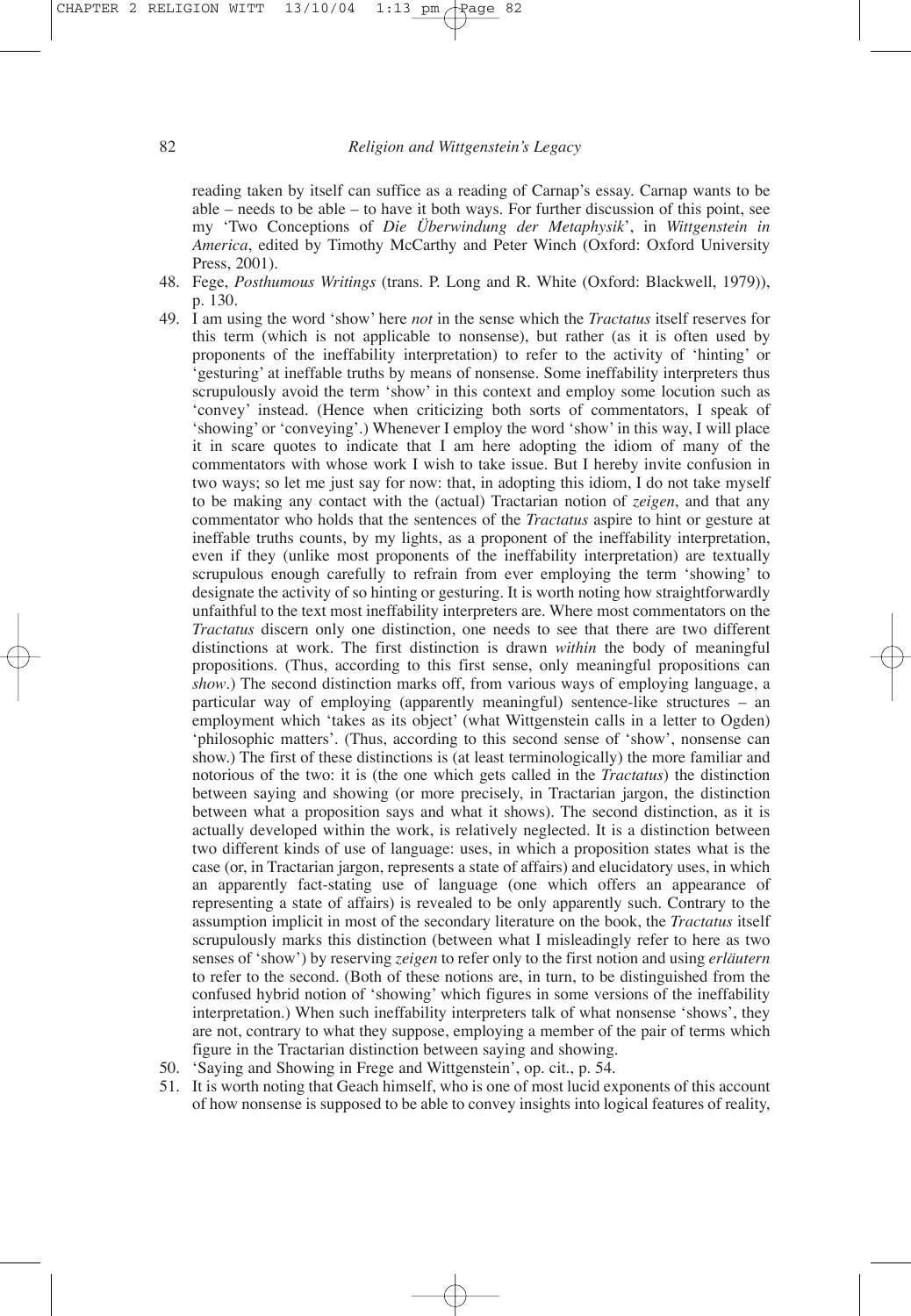admits to having no idea at all how to extend such an account to include ethical insights and thereby salvage the parallel between logic and ethics to which Wittgenstein appears to attach such importance.

- 52. See, for example, Peter Hacker's explanation of why 'A is or is not an *object* cannot be said' in *Insight and Illusion*, revised edition (Oxford: Oxford University Press: 1986), p. 21.
- 53. Donatelli is here breaking with an oft-repeated account of the fundamental difference between the thought of the early and the later Wittgenstein: that early Wittgenstein held language can only be put to *one* kind of use, whereas later Wittgenstein demolished his earlier doctrine by pointing out that language has a multiplicity of kinds of use. That there is something wrong with this account is evident already from the fact that it leaves no room for an understanding of the sort of employment of language in which the book as a whole engages in its effort to offer elucidations. A way to put what is sound in the oft-repeated account would be to say: for early Wittgenstein, non-constative kinds of use of language (1) come in a very restricted variety of flavours (most notably, logical, elucidatory and ethical), and (2) are not, properly speaking, employments of *language per se*, but rather employments of *language-like* structures; whereas for later Wittgenstein, the category of non-constative kinds of use (1) subtends many more kinds of use than ever dreamed of in the philosophy of early Wittgenstein (expressive uses of language, performative uses of language, and so on) and (2) represents not a mutually exclusive alternative to the constative employment of language but rather a pervasive dimension of all language use. When Donatelli describes ethical employments of language as a kind of *use*, he is allowing himself to describe a feature of Wittgenstein's early philosophy in the idiom of his later philosophy (with its correspondingly less restrictive conception of what counts as 'language'). I will follow him in employing the term 'use' in this exegetically slightly anachronistic manner. It is anachronistic, in that, strictly speaking, only cases in which we can recognize the symbol in the sign count for early Wittgenstein as cases of *Gebrauch* (§3.326), only propositional symbols can express thoughts (§§3.3–3.322), and language is the totality of such symbols (see §§4–4.001). We can express the distinction at issue here (between kinds of use of language) in the idiom of Wittgenstein's early philosophy by distinguishing kinds of employment of linguistic *signs* (as opposed to symbols).
- 54. Here is how Donatelli puts the version of the assumption which figures in discussions concerning ethics: it is 'the idea that finding an object morally significant is like being aware of one of its properties, … that a response to the sense of things is like a response to certain features of things' (p. 14).
- 55. I have placed the word 'proposition' here and elsewhere in scare quotes to highlight that there is a question about how it is to be understood in contexts in which what is at issue is a form of words that does not partake of the general form of proposition. There is a difficult issue here about to what extent tautologies and contradictions, which form the topic of §§6.1ff, can be thought of, according to the *Tractatus*, as partaking of the general form of the proposition. There is nothing in the characterization of the general form of the proposition offered in §6 that would seem to exclude tautologies and contradictions; indeed, that section, taken in isolation, seems to say that they *are* propositions. But if one goes by the characterization of the general form of the proposition offered in §4.5 ('The general form of the proposition is: such and such is the case'), they would seem to be excluded. This conclusion is reinforced, if one attends to the sections that lead up to it. See, for example, §4.462 ('Tautology and contradiction are not pictures of the reality.'), §4.466 ('Tautology and contradiction are the limiting cases of the combinations of symbols, namely their dissolution.'), and §4.4661 ('Of course the signs are also combined with one another in the tautology and contradiction,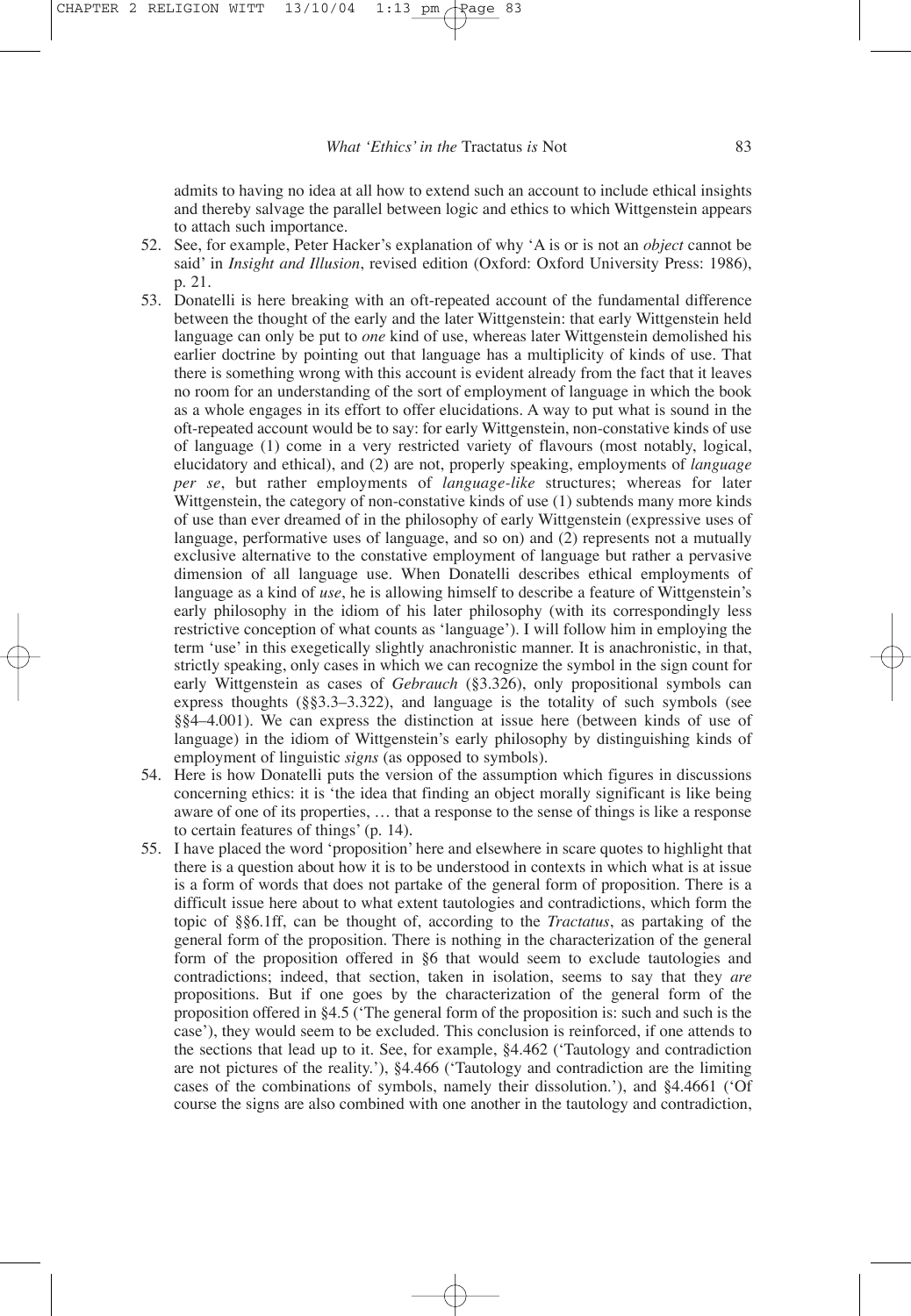i.e., they stand in relations to one another, but these relations are meaningless, unessential to the *symbol*'). These sections all appear to insist that only those symbols that meet the weightier conception of a proposition adumbrated in sections such as §4.023 (a proposition is such that 'one only needs to say 'Yes' or 'No' to it to make it agree with reality … a proposition is the description of a fact') partake of the general form of the proposition. For further discussion of this issue, see Cora Diamond, *The Realistic Spirit*, pp. 192–3, and Michael Kremer, 'Mathematics and Meaning in the *Tractatus*', *Philosophical Investigations* 25 (2002), pp. 272–303, especially, pp. 273–5.

- 56. According to a widely accepted reading of the *Tractatus*, the so-called 'propositions' of logic represent a set of *a priori* 'conditions on the possibility of thought' – a set of *requirements* laid down in advance on what can and cannot be said. Yet it is, in fact, just such a Fregean/Russellian conception of the 'substantiality' of logic which is under indictment in the *Tractatus* on the grounds that (i) the so-called 'truths of logic' are not only not *prior* to, but rather parasitic on ordinary garden-variety truths, (ii) logic therefore cannot be abstracted from language so as to form a body of *independently* thinkable or assertable truths, (iii) the 'propositions' of logic (because they are void of content [*inhaltsleer*]) cannot be construed as forming a body of *truths* at all (let alone, as Frege and early Russell would have it, a body of maximally general truths), and (iv) (because they say nothing) they cannot *require* anything and hence cannot be construed as 'laws of thought', so (v) there is no (Fregean/Russellian) *science* of logic. For more about (iii)–(v), see my 'The Search for Logically Alien Thought' (*Philosophical Topics*, Vol. 20, No. 1, pp. 115–80).
- 57. I here briefly take up again, as promised, Hacker's attempt to enlist the *Tractatus*'s discussion of mathematical propositions as support for the claim that the *Tractatus* must be employing a 'highly technical concept of sense'. As noted earlier, though the *Tractatus* never says that mathematical propositions are nonsense (*Unsinn*), it does say they are pseudo-propositions. Hacker's claim above (that the *Tractatus*'s discussion of mathematical propositions lends support to the claim that the book employs a highly technical concept of sense) may rest on the suppressed premise that anything that counts as a 'pseudo-proposition' is *a fortiori*, for the *Tractatus*, an instance of *Unsinn*. The logical positivists adopted both of these bits of terminology from the *Tractatus* and tended to use them interchangeably. This has given rise to the widespread assumption that they are interchangeable for the author of the *Tractatus* as well; and this may be what misleads Hacker. The term 'pseudo-proposition' here translates Wittgenstein's '*Scheinsatz*' or apparent proposition – or more precisely still: apparent propositional symbol. A proposition, in this demanding sense of the term, is either true or false. An apparent proposition is one that merely appears to say something true or false. Though all cases of philosophical *Unsinn* are merely apparent propositions, for the *Tractatus*, not all apparent propositions are nonsense. It depends upon whether or not they fit in, in one or another of a variety of possible ways, into the *Tractatus*'s overall conception of the nexus of sense, in being aids of one or another sort to the activities of descriptionmaking and inference that constitute the logical space in which *sinnvolle* propositions have their life. Mathematical equations, in particular, can look as if they are meant to say something true or false, and their appearance is in this respect, by the lights of the *Tractatus*, misleading. But, when Wittgenstein refers to equations as 'pseudopropositions', this should not be taken to imply that they are therefore nonsensical, but rather should be taken to refer to the kind of use they have; see §§6.2–6.211. For further discussion, see Michael Kremer, 'Mathematics and Meaning in the *Tractatus*', pp. 272–303.
- 58. This is not to say that a language that lacks a distinct sign for a particular logical operation has all of the expressive resources available to a language that does possess such a sign.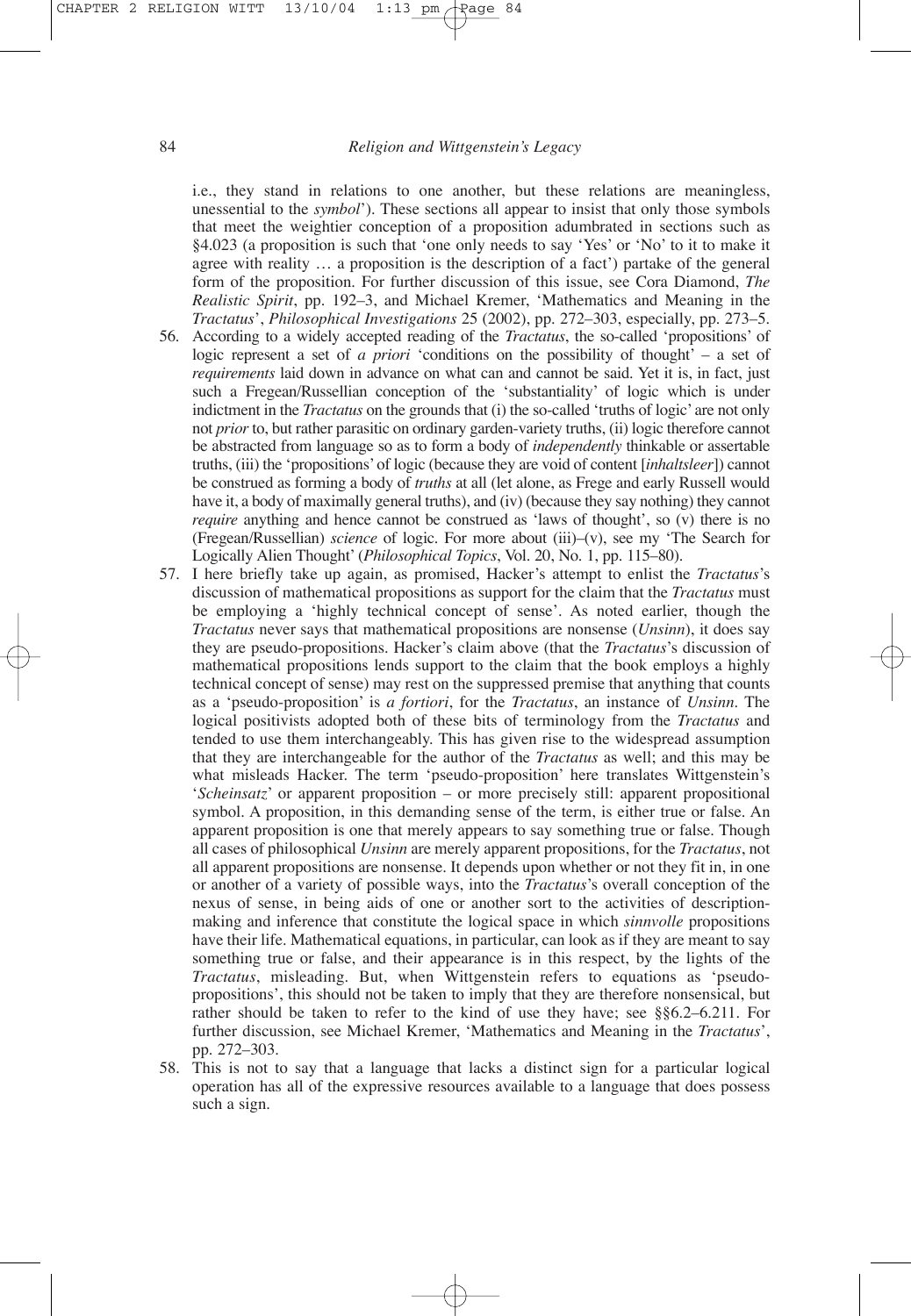- 59. *Language* [*Sprache*] is Wittgenstein's term for the totality of such propositional symbols; and *logical space* is his term for the resulting overall network of inferential relations within which each of these propositional symbols has its life. §§4–4.001 build on the notion of *Satz qua propositional symbol* developed in §§3.31ff: 'The thought is the *sinnvolle Satz*. The totality of *Sätze* is the language.' *Language [Sprache]* here, and elsewhere in the *Tractatus*, refers to the totality of *possible* propositional symbols. It becomes trivially true, if one buys into all of the metaphysics packed into this idiom, that *there is only one language* – though there are, of course, countless alternative systems of signs which may differ widely from one another in their respective expressive powers (and thus in how much and which aspects of *die Sprache* they are each able to express). It can thus come to seem, as it did to early Wittgenstein, that therefore *there is a preexisting stock of thoughts* which is utterly independent of any particular means of representing thought. It is a central task of Wittgenstein's later philosophy to bring out the latent metaphysical commitments in this region of his early thought. Purging his thought of these metaphysical commitments requires a correlative reconception of the character of all those forms of discourse (including ethical discourse) that, by the *Tractatus*'s lights, do not partake of the general form of the proposition.
- 60. The ensuing exposition of this example only really works if we assume all the letters of the sentence to be capitalized so that we have no orthographic clues as to when the expression 'GREEN' is being used as the proper name and when as a conceptexpression.
- 61. In order to count as *sinnvoll*, a *Satz* has to be able to serve as a vehicle of *communication*: it has to make a *statement* about how things are – it has to *assert* what is the case [*der sinnvolle Satz sagt etwas aus*] (§6.1264). Such a *Satz* is characterized by both a form [*Form*] and a content [*Inhalt*] (§3.31). A *Satz* which is *sinnlos* possesses a (logical) form but no content. (*Unsinn*, on the other hand, possesses neither a form nor a content.) For a *Satz* to be contentful [*gehaltvoll*] – to bear on how things are – there has to be room for a distinction between what would make it true and what would make it false. Its truth is determined by (consulting) whether things are in accordance with what it asserts. A *Satz* which is *sinnlos* does not make a claim on reality; it has no bearing on how things are. There is no need to consult how things stand in order to determine its truth-value – mere 'inspection of the sign' is sufficient to determine its truth-value. The *Tractatus* therefore distinguishes between the broader genus of *Sätze* (*sinnlos or sinnvoll*) characterized by a logical form (that is, in which we can recognize the symbol in the sign) and the narrower genus of (genuine [*eigentliche*]) *Sätze*. The latter sort of *Satz* asserts 'This is how things stand' ('*Es verhält sich so und so*') and thus is characterized by 'the general form of a proposition' (cf. §4.5) – where this latter phrase should be understood to mean: 'the general form of a *genuine* proposition'. In saying that a 'proposition' of logic is *sinnlos*, the *Tractatus* is identifying it as belonging to a degenerate species (or 'limiting case', cf. §4.466) of the genus *proposition* – it has the logical form of a proposition without its being *gehaltvoll* (§6.111): 'the representational relations it subtends cancel one another out, so that it does not stand in any representational relation to reality' (§4.462). What logic is, for the *Tractatus*, is *internal to* what it is to say something; and hence which *Sätze* are merely logical *Sätze* only shows itself [*zeigt sich*] *in* language – that is, in the meaningful employment we already make of (what the *Tractatus* calls) 'our everyday language' [*unsere Umgangssprache*]. As we shall see, there is a partial parallel here with ethics.
- 62. For further discussion of this last point, see my 'On Wittgenstein's Philosophy of Mathematics', *The Proceedings of the Aristotelian Society* (Autumn, 1996), pp. 195–222.
- 63. What bearing do Wittgenstein's remarks on literary works have on understanding a philosophical work such as the *Tractatus*? In this question, we encounter a different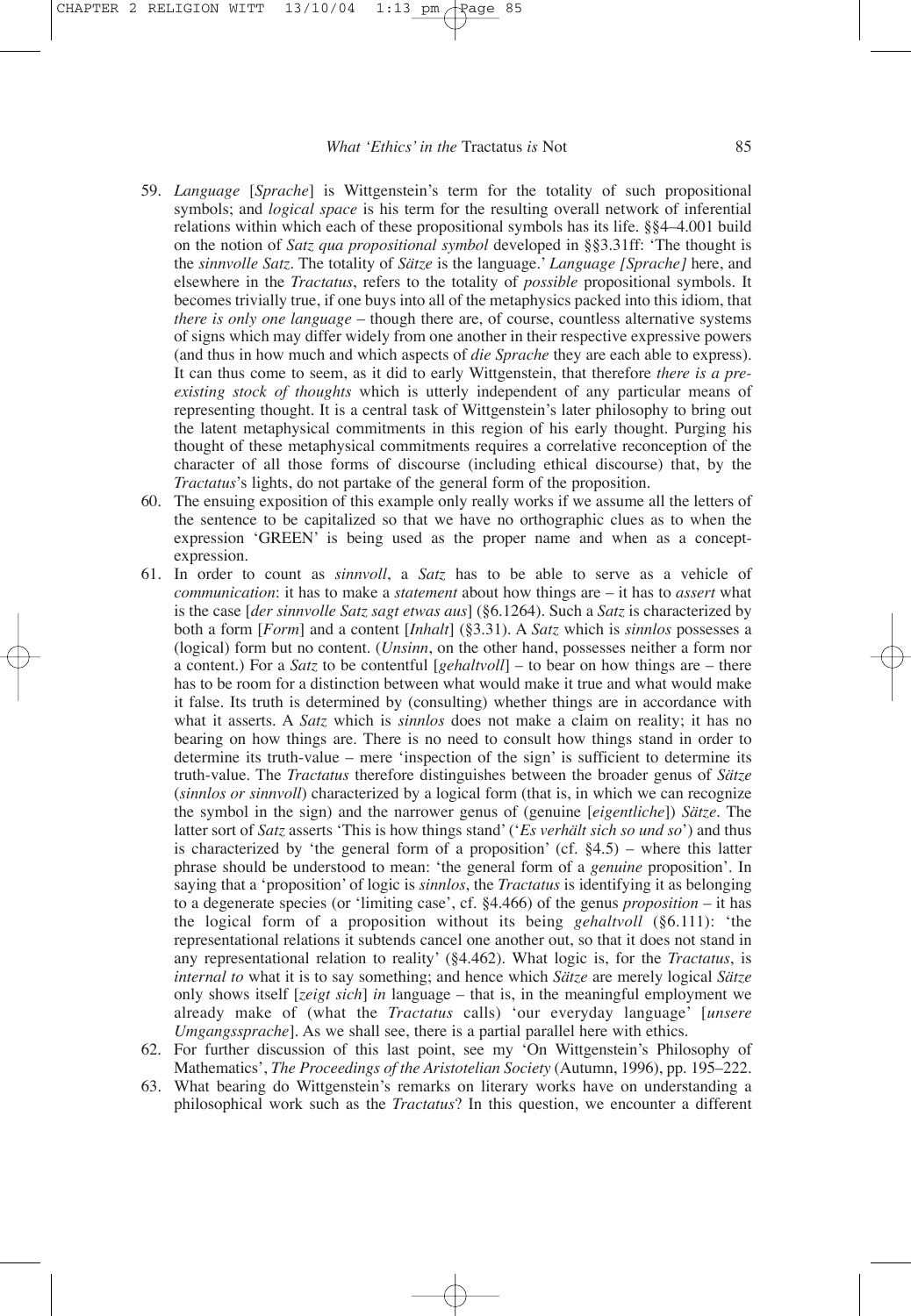form of departmentalism – one that turns, now, on a sharp separation between the philosophical and the literary. It is equally alien to Wittgenstein. In the same letter to von Ficker in which he speaks of the ethical point of the work, he also says: 'The work is strictly philosophical and at the same literary' (op. cit.). Frege was notably alarmed by the stress that Wittgenstein was prepared to lay on the 'literary' aspect of the work. In response to the stress placed thereon in the Preface to the *Tractatus*, Frege writes Wittgenstein: 'The pleasure one is to have in reading your book can therefore not have its ground in the … content, but only in the form. … In this way the book becomes really more of an artistic than a scientific [*wissenschaftliche*] achievement; that which is said in it takes second place to how it is said.' Frege intends this as an objection, but Wittgenstein would not have regarded it as one. For the opposition that Frege insists upon here is foreign to Wittgenstein's understanding of how form and content should relate to one another in a fully realized work of philosophy. Frege would have been more puzzled still if he had come upon the following remark of Wittgenstein's: '*Ich glaube meine Stellung zur Philosophie dadurch zusammengefaßt zu haben, indem ich sagte: Philosophie dürfte man eigentlich nur dichten*.' ('I believe I summed up where I stand in relation to philosophy when I said: philosophy really ought only to be *composed* in the way in which a work of literature is'; *Culture and Value*, p. 28 [I have amended the translation]). For Wittgenstein's remarks about Tolstoy, see Norman Malcolm, *Ludwig Wittgenstein: A Memoir*, 2nd edition (Oxford: Oxford University Press, 1984), pp. 96, 98). It is worth noting that Wittgenstein's admiration for Tolstoy's *Hadji Murad* antedates the composition of the *Tractatus*, as evidenced by the comments in his letter to Russell from the summer of 1912 (see *Cambridge Letters*, ed. Brian McGuinness and Georg Henrik von Wright [Oxford: Blackwell, 1995], p. 20). For his remarks about Uhland's *Graf Eberhards Weissdorn*, see Paul Engelmann, *Letters from Ludwig Wittgenstein. With a Memoir* (New York: Horizon Press, 1968), p. 7. For strikingly parallel remarks about how philosophical work should be written, see Wittgenstein's comments on the Vienna Circle manifesto ('What the Vienna school has achieved, it ought to *show* not *say*') quoted by Brian McGuinness on p. 18 of *Wittgenstein and the Vienna Circle* (Oxford: Blackwell, 1979). Cora Diamond has this to say about the kind of connection there is between the works by Tolstoy and Uhland that Wittgenstein admired and the *Tractatus* itself:

In both the Tolstoy story and the Uhland poem, the ethical is, as Wittgenstein saw it, in a sense contained in the work, but not by being spoken in it, not by being told. The ethical character of the story and that of the poem depend on the absence in them of the explicitly ethical. This, though, is complicated; one cannot say simply that Tolstoy keeps his ethical views unsaid. The Tsar, in *Hadji Murad*, is presented with his vices etched very sharply indeed; and Tolstoy has his usual comments on the fashionable exposure of breasts. What Tolstoy does not tell us is how to think about Hadji Murad himself, his life and his death, or how to make what we think of Hadji Murad alive in our own lives. And in that respect the story resembles Uhland's poem. While Graf Eberhard is described as faithful and good, what we see in the poem itself is rather only the role in his life of the hawthorn. How to make that a reflection of a life is not said; what it might be to take that to heart is not said. Wittgenstein's reading of the story and the poem can be seen to be connected with the way he wanted his book to be read. What links his *Tractatus Logico-Philosophicus* with those two works of literature is the kind of demand that Wittgenstein places on readers: that they respond to what is not there by making of the work something that can be significant in the spirit in which they meet what happens, what needs to be done, and what has to be suffered.

('Introduction' to 'Having a Rough Story What Moral Philosophy Is', p. 130)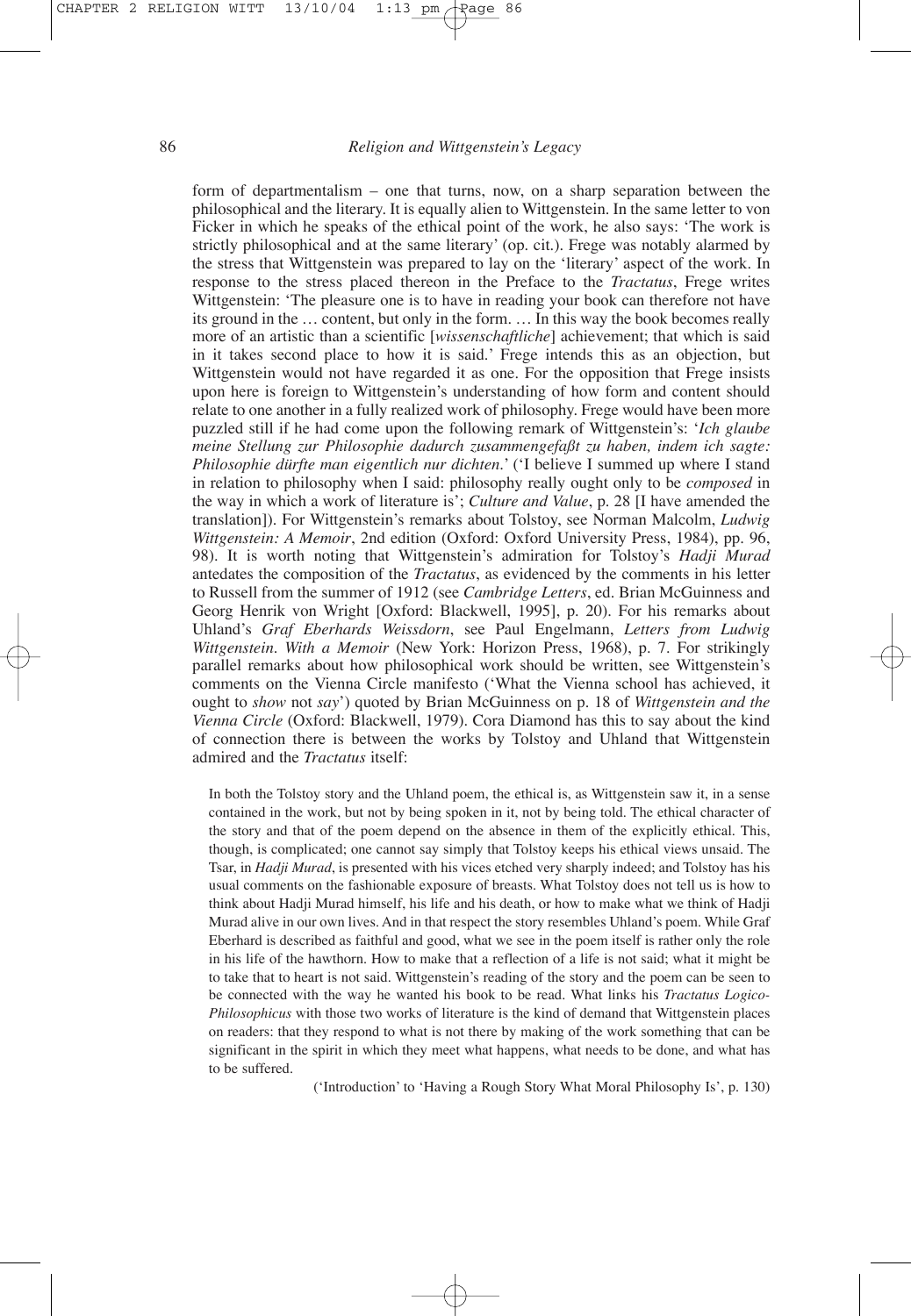- 64. This paragraph, again, draws on material from James Conant and Cora Diamond, 'On Reading the Tractatus Resolutely', where the point is developed at greater length.
- 65. This parallel has its limits. There are such things for the *Tractatus* as distinctively 'logical propositions', but these are only *sinnlos* (though lacking in sense, they are a species – albeit a degenerate one – of propositional symbol); whereas the only candidates for distinctively 'ethical propositions' that figure in the book are strings of signs that are *unsinnig* (and thus not a species of propositional symbol at all). To say of a *Satz* (a propositional sign) that it is *Unsinn* is to say that it is a mere sign: no determinate method of symbolizing has yet been conferred on it. Whereas to say of it that it is *sinnlos* is to affirm that a method of symbolizing has been conferred on it, but that the method of symbolizing in question fails to yield a proper proposition. A *Satz* that is *sinnlos* is unlike a genuine proposition (and like *Unsinn*), in that it fails to express a thought (it does not restrict reality to a yes or no and hence does not represent a state of affairs): it says *nothing*. Yet it is like a genuine proposition (and unlike *Unsinn*), in that we are able to recognize the symbol in the sign and hence are able to express it in a *Begriffsschrift* – it forms, as the *Tractatus* puts it, 'part of the symbolism' (§4.4611). There are no ethical propositions, for the *Tractatus*, which thus parallel the propositions of logic, in standing apart from the body of propositions that can be true or false and yet themselves are part of the symbolism.
- 66. Similarly, in order to understand what makes the *Tractatus*'s employment of propositional signs 'philosophical' – in the sense of 'philosophy' in which the *Tractatus* as a whole seeks to practice philosophy – requires understanding what is constitutive of the sort of elucidatory nexus of use which the *Tractatus* as a whole seeks to put into place between a reader (who understands the author of this work) and the sentences of the work.
- 67. This facet of the parallel between ethics and logic the problematic character of the search for principles that can serve as an ultimate foundation for either inference or action – forms a central topic of Michael Kremer's essay 'The Purpose of Tractarian Nonsense', cited above.
- 68. This is a good place to say a further word about the word 'proposition' in contexts such as this. As noted above, the term '*Satz*' in the *Tractatus* floats back and forth between meaning (1) a propositional symbol (as, for example, in §§3.3ff and §§4ff) and (2) a propositional sign (as, for example, in §§5.473 and §6.54). Often, when Wittgenstein wants to be clear as to which he means, he employs the unambiguous vocabulary of 'propositional sign' and 'propositional symbol'. But often he leaves the matter intentionally indeterminate. The indeterminacy at issue here is not one that could, in every case, be remedied or eliminated, say, by a conscientious translator. To think that it could is to misunderstand the strategy of the work as a whole. As noted before, it is important to the method of the *Tractatus* that the recognition that certain apparent cases of (1) are merely cases of (2) be a recognition that the reader achieve on his own. This is connected to the point of §6.54: the reader only understands the author of this work, when the reader himself eventually comes to recognize those of the author's sentences to which he himself is attracted as nonsense. This involves forms of logical, philosophical and ethical work.
- 69. I explore this topic in 'Putting Two and Two Together: Kierkegaard, Wittgenstein and the Point of View for Their Work as Authors' (in *The Grammar of Religious Belief*, edited by D.Z. Phillips [NY: St. Martins Press, 1996] and my 'Kierkegaard, Wittgenstein and Nonsense' (in *Pursuits of Reason*, edited by Ted Cohen, Paul Guyer and Hilary Putnam [Lubbock: Texas Tech University Press, 1992, pp. 195–224]).
- 70. It is no accident that this remark about the happy or unhappy man's relation to the world equally aptly characterizes the reader's relation to Wittgenstein's book. We might put the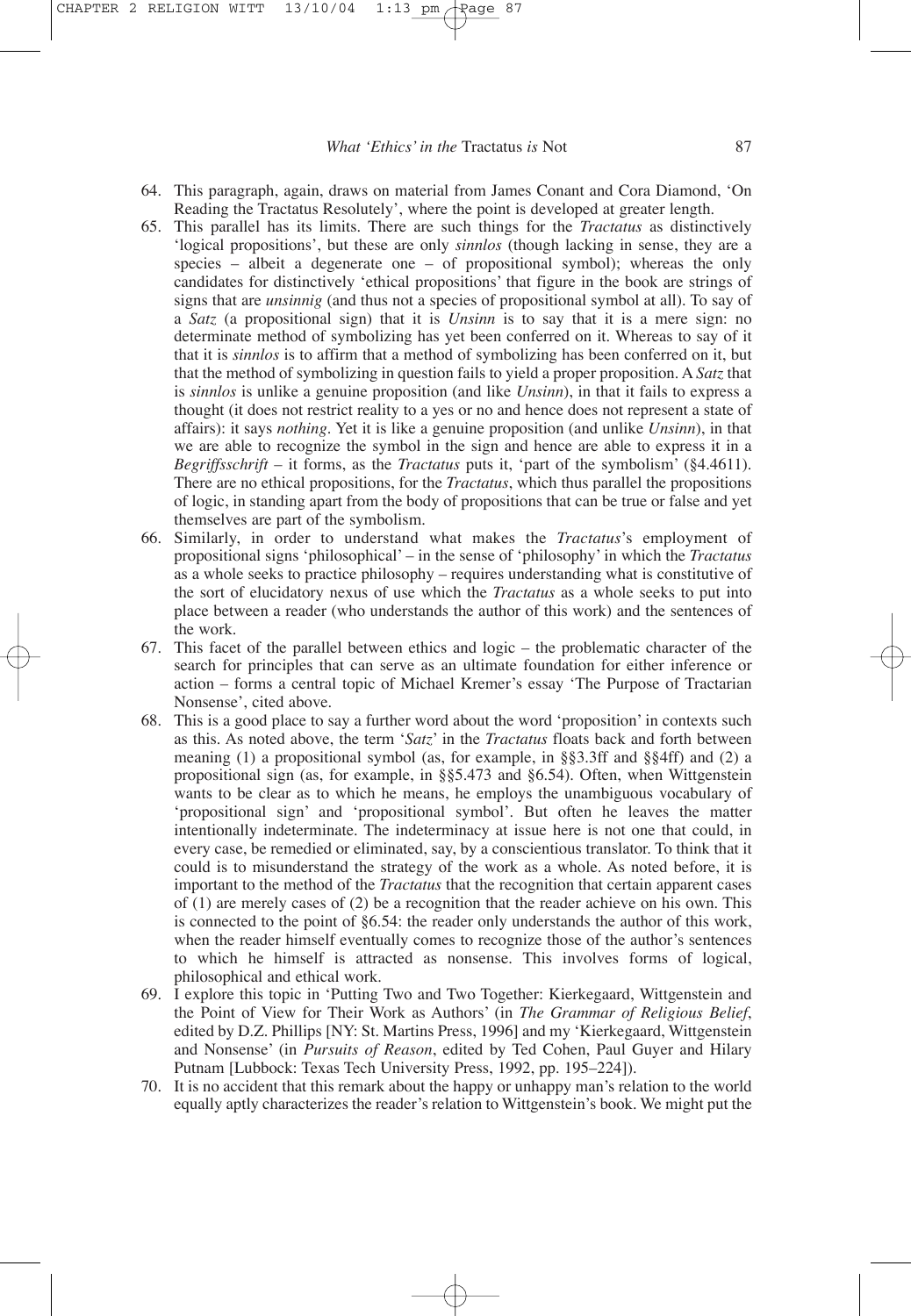reason why this is so like this: A world – or a book – with its ethical aspect subtracted from it will not be a world – or a book – with a hole in it. If there is nothing ethical 'in' the world or the book, the ethical can come into view only through a shift in the character of our relation to the whole.

- 71. Sometimes the conception of the short-cut which commentators imagine such extracurricular reading will contribute is even more disheartening than this: not only are these passages by other authors taken to afford an understanding of the ethical point of the *Tractatus*, but these authors are taken to be just saying the things which Wittgenstein, in the *Tractatus*, refrained from saying.
- 72. As Donatelli says: 'This means that what counts as an ethical problem cannot be taken for granted in advance but will be shown as the result of an understanding of what the book has to say about language and logic.'
- 73. This chapter is pervasively indebted to conversations with Cora Diamond over many years about every aspect of the *Tractatus*. It is also indebted to comments by Michael Kremer on an earlier draft.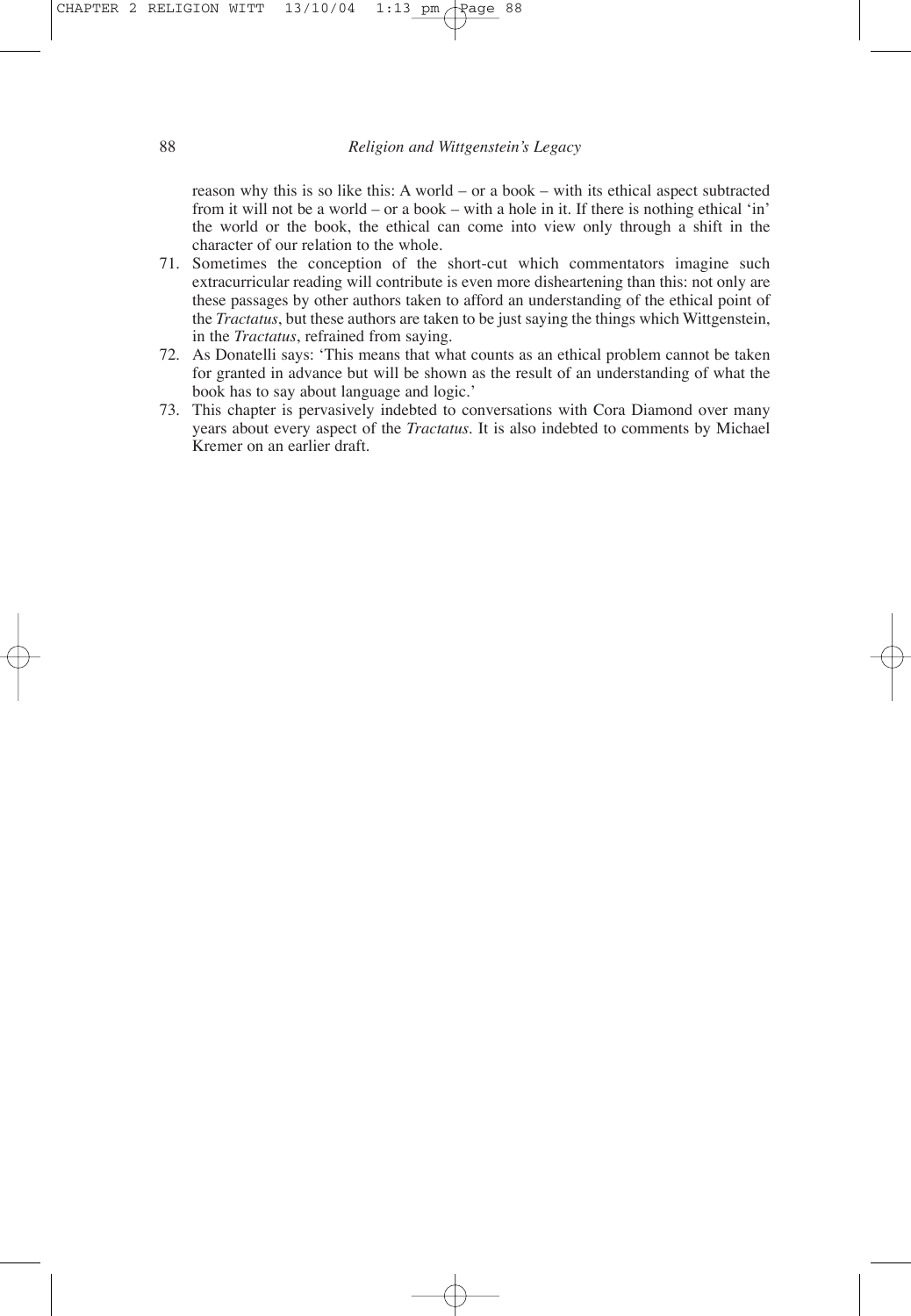## Voices in Discussion

## D.Z. Phillips

**A**: The best way to capture the contrast between what lies in the world and what is higher is to conceive it as a contrast between sense and nonsense. The heart of this reading lies, I believe, in focusing on cases which we might want to call illusions or appearances of sense. They are cases, for example, of transitions from confusion to clarity: cases in which we see what it means to envisage a sense where there isn't any. If the *Tractatus* is concerned to make its reader go through its propositions and then in the end recognize them as nonsensical, then the *Tractatus* is itself an example of an appreciation of this phenomenon. In order to appreciate this phenomenon we need a grasp of meaningful discourse and also a capacity to entertain the illusion that we perceive a sense where there is only nonsense, that is where we see that it is a confusion on our part to perceive a sense. There are two ways in which this situation can be missed.

- 1 What I have called ineffability readings of the *Tractatus* suggest a notion of an ineffable content. Ineffability readers want to say that this showing consists in the perception of a somewhat hidden sense which lies behind nonsense. But then we can see that if we employ this notion of an ineffable content we lose entirely the capacity to describe this showing, this coming into view of the mystical, as a transition from confusion to clarity, as a phenomenon of that kind.
- 2 But then the situation can be missed as well if we suppose that the phenomenon can be seen as a merely psychological state of the mind, as positivist readings of this work have suggested. What seems important to remark in this respect is that from the point of view of a merely psychological description there is nothing there to be seen. To be self-aware in one's illusion of sense is precisely to see what it means to feel the inclination to respond to a sense where there isn't any. Now this can only be done from a point of view which is internal to the illusory appearance of sense, from a perspective which is internal to the power of this illusion. Now these two opposite temptations regarding Wittgenstein's distinction between sense and nonsense have a bearing also on the reading of the ethical teaching of the *Tractatus*. Ineffability readings characterize the showing of value or the higher as the appearance of something out there even though it is a very special something. So their model is after all that of property ascription in ordinary descriptive discourse.

It might be useful in this respect to compare Wittgenstein's position to that expounded by Moore in the *Principia Ethica*. Moore is also reacting against a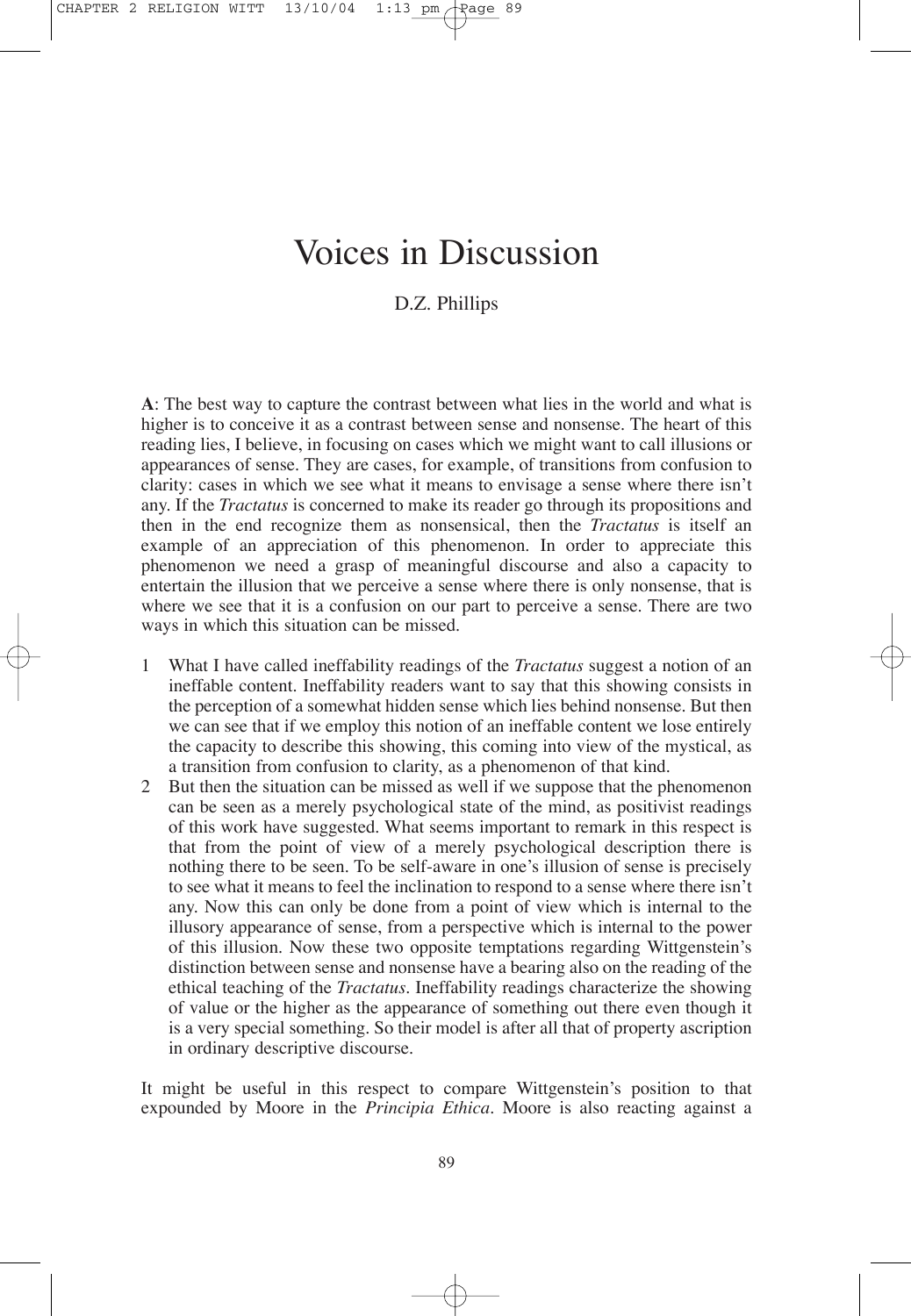naturalistic view of ethics which equates a judgement of value with an ordinary factual judgement. The way Moore does this has some resemblance with Wittgenstein. Moore writes that intrinsic value is different from anything which can be said to exist. His idea is that the property of goodness is not revealed by investigating the nature of an object or a state of affairs. When we say that pleasure *is* good we are not identifying goodness with pleasure, nor are we placing goodness alongside pleasure among natural features of the world. What we do is that we predicate of some pleasurable state of affairs that it possesses, besides this property of being pleasant, such a non-natural property of goodness. But Wittgenstein, on the contrary, says that value affects the world in a way that *alters our way of taking in things*. He uses a number of notions, like the 'World as a whole', the 'thing seen with the whole world as background', the 'bearer of the ethical'. All these notions are brought in in order to reject the idea that seeing value in a thing is like predicating a property of that thing. He says that we have to think of a change in our *attitude* toward the thing, and he tries to make this notion clear, and the correspondent notion of the kind of change brought about by value, by using pictures that connect value to logic. A change in our attitude is like a change in the way the world comes to be expressive. He had already explained the sense in which the world is expressive in the discussion on solipsism, and this was by showing how logic pervades the world, how the sense that there is an external point of view is an illusion. So he uses those pictures in this new context in order to say that the change introduced by value is like a change in the mode of expressibility of things.

Now this change is an illusion. There is no other expression than what *expression* is. But it is also important to realize that ethics is constituted by this kind of illusion. It is marked by the illusion of being able to see the world as from a different perspective. So one's change in attitude is meant to be understood as a change in the way the world is my world, a change in the mode of expression of things. Yet, at the same time, it is necessary that this is an illusion and that we are conscious of this. If it were not an illusion, we would be saying that there is indeed such a different mode of expression. But then whatever that meant it would amount once again to holding some kind of ineffability thesis: the idea that there is after all a way to see things from a perspective which logic does not really allow but which can be reached in a peculiar way. And this again will confuse things, because if there is such a perspective then there just *is* one. However indirect as you like it to be, it would nevertheless be a perspective, a mode of expression, and then the idea of having this kind of contrast with ordinary modes of expression would be lost: it would again be a mode of expression among others. So one possibility to misunderstand Wittgenstein's point in the *Tractatus* is to take the attitude towards the world as a whole as one conceptual attitude among others: to take it as the expression of a possible mode of expressibility. A second possibility, embraced by positivist readers of the *Tractatus*, is to take such an attitude as merely nonsensical and allow only a naturalistic description of it, that is, a description from a point of view that does not place it within the space of expression.

This is what Carnap and emotivist readers have done, apparently following the indications of the *Tractatus*. Carnap does not say, with ineffability readers, that *there is* a problem of ethics. Carnap seems to be following the *Tractatus* very closely when he argues as follows: either ethical propositions are a kind of descriptive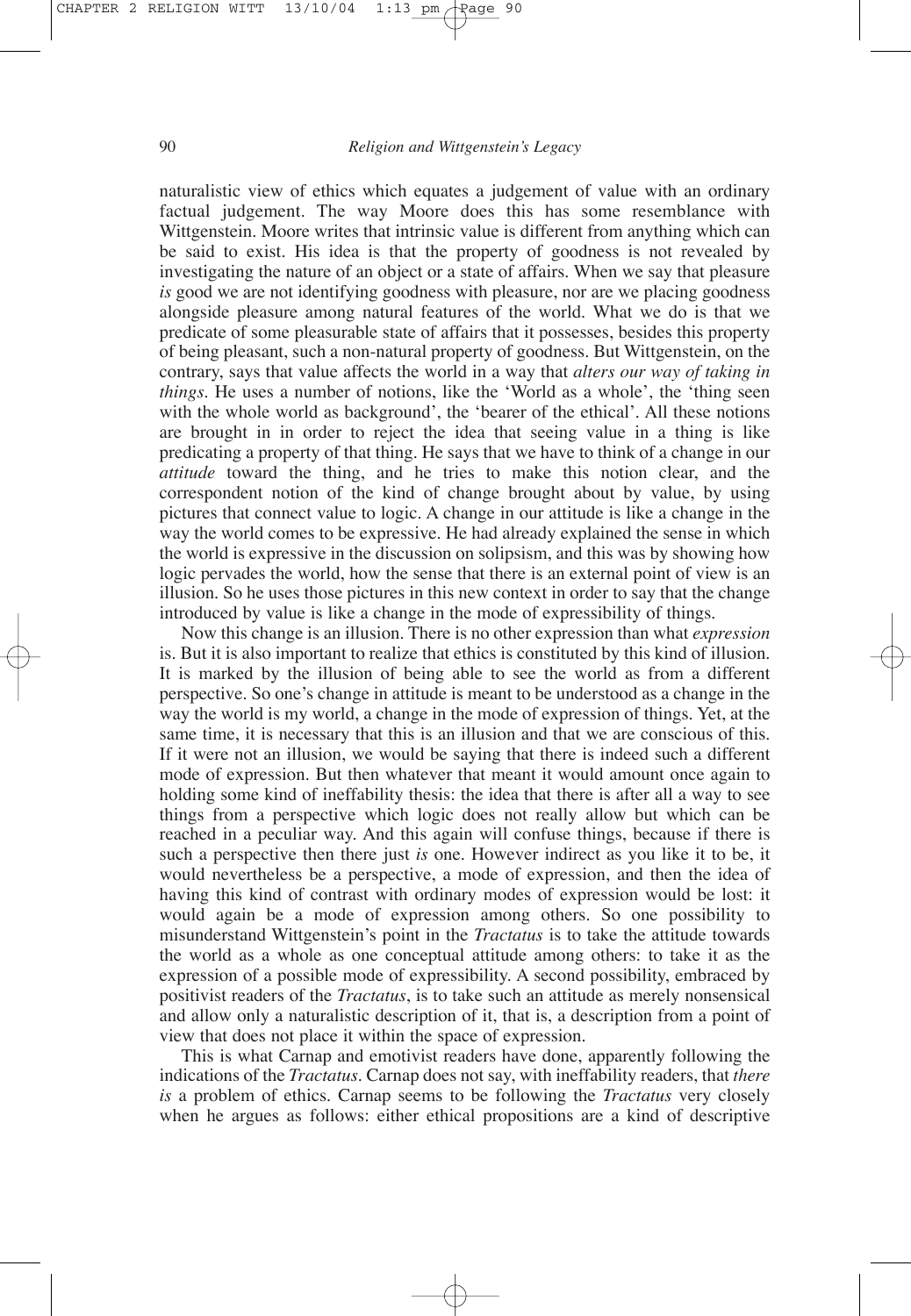#### *Voices in Discussion* 91

proposition, and therefore they are not ethical, or they are not descriptive propositions, but then they are nonsensical. Carnap's conclusion is that what this nonsense can do is to serve as 'the *expression of the general attitude of a person towards life*'. He is very clear in distinguishing his notion of attitude from any ineffability reading of it. So if value and metaphysics are defined as what 'transcends the realm of empirically founded, inductive science', then value does not have any meaning, and metaphysics is confusing in that it wants to have both: transcendence of the empirical and meaning which only belongs to the empirical. The difficulty we have with Carnap is a difficulty internal to the understanding of the *Tractatus*. Carnap is actually repeating the argument from the *Tractatus* when he writes that value lies either in the world, and so is not really value, or it lies outside the world, but then it is nonsense. But this difficulty must be recognized: it is the central problem of the book. It takes the general shape of how we come to command a clear view of the difference between sense and nonsense, and how this requires a transition between confusion and understanding which can only be accounted from the point of view internal to nonsense in its being confused for sense. The *Tractatus* says in section 6.54 that he who has climbed up the book's sentences has to recognize them as nonsensical. If they were meaningful then there would be no philosophy in them. What philosophy consists in disappears in mere nonsense – and if you hold on to it, it is not philosophy but just confusion. In the same way runs the argument in section 6.41: if value were something expressed by a proposition, there would be no value; but seeing it as value consists in the capacity to recognize our intending *that* as valuable as merely nonsensical. In the rest of the chapter I am interested in exploring some difficulties in applying this notion of ethics and the higher. The main difficulty lies in seeing whether we are appealing to differences and contrasts which draw their force from the conceptual context in which they are placed, or whether they can be appreciated as instances of our imagining that we are emptying words of their meaning, as we might put the matter. I use here some examples drawn from Cora Diamond's treatment of Chesterton and Iris Murdoch. In the chapter I say that a thought like that of Chesterton, of the world appearing to him as 'wild and startling', can actually lead to different sorts of clarifications.

1 We might want to say first of all how a sense of things as wild and startling cannot be accounted on the standard non-cognitivist model of a double contribution from description and evaluation. A criticism that Professor Diamond makes goes against this separation. She says that concepts figuring centrally in Chesterton's view of life are not applied via descriptive criteria to certain sorts of situations. What comes to be touched by the relevance of a moral concept, the features in the world on which a concept sheds its light, cannot be selected in advance or independently from the moral force of a concept. There is no neutral knowledge of reality onto which the moral significance of a concept is laid down.

Now this criticism of the notion of a moral concept cannot be put on the side of the *Tractatus*. There is a sense in which the *Tractatus* brings into view this kind of criticism, as it shows what is misleading in the idea of there being two separate fixed contributions (one from the realm of facts and the other from the realm of values) which combine in a moral judgement. But insofar as this is a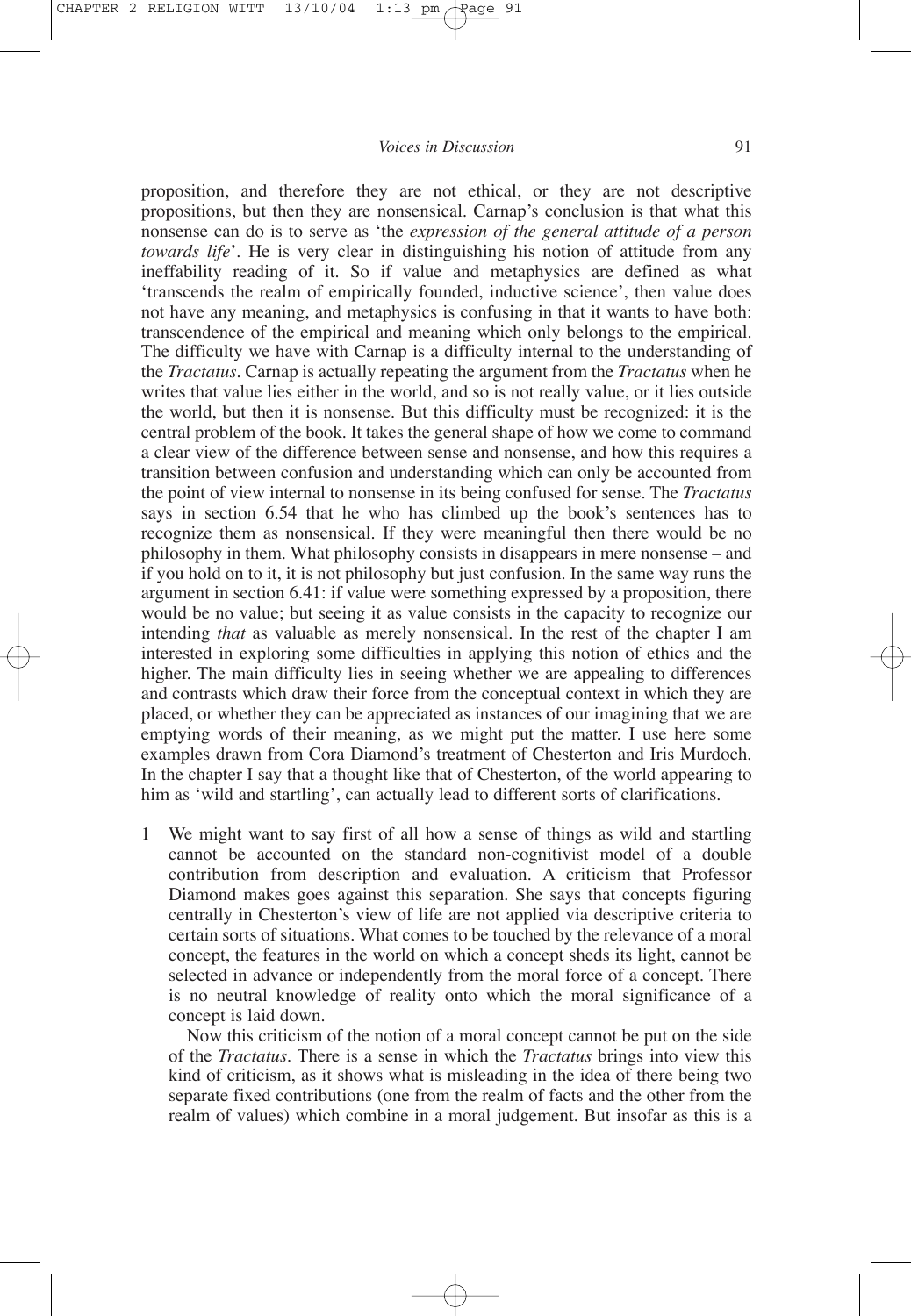criticism addressed at showing the nature of concepts, it cannot be the teaching of the *Tractatus*, which is directed instead at showing how moral uses of language require, as it were, that we intentionally empty our concepts of their meaning (that we imagine that we are doing that).

2 There is another criticism that is elaborated from Chesterton's view. When Professor Diamond writes that concepts, like Chesterton's notion of life, are not applied to situations through descriptive criteria, she is not just opposing description to evaluation, but she is also opposing description to other sorts of activities, to all those activities which constitute the life-with-such-concepts. So she wants to say that the way a moral concept changes the moral life of people does not just show in the way in which they react to things (criticism of noncognitivism) or in the way they group things together under a concept (criticism of the descriptive stance) but in their entire life. So in a way *anything* can show a moral view of things.

Diamond uses this example from Chesterton as part of an argument for what she calls the 'ubiquity of value'. But now our problem is to understand how this ubiquity of value connects to concept uses. It is here that I try to differentiate *two* sorts of answers.

- 2A *One* answer says that concepts *can* play this role, that concepts can influence our life in such a way. This ubiquity of moral vision can be explained by a use of concepts that ties them both to an entire host of activities *and* to our personal understanding and application of these activities into our life. So there are moral notions that can be understood only as shaping life entirely: it cannot be seen that they respond to special features, rather they are connected to the *reality* to which they respond in a different way.
- 2B We can try then to identify a different sense according to which the ubiquity of ethics can be accounted. In order to do this I go back to Chesterton and I suggest a comparison with Cavell. Chesterton presents a view of life according to which things are seen as if they were the product of magic. I mention then Stanley Cavell's treatment of the notion of the fantastic. Cavell discusses Freud's notion of the 'uncanny' and shows as well how this notion is connected to the experience of the fantastic. He writes that the experience of the fantastic depends upon a 'hesitation between the empirical and the supernatural'. If the hesitation is resolved in either direction, the fantastic disappears. So my suggestion is to think that, according to an *alternative* reading of Chesterton, such hesitation could be taken to be constitutive of the experience of magic in Chesterton's view. According to this line of reading, the sense in which the world is seen as 'wild and startling' is not expressive of a concept but of a hesitation in our intention of speech which shows an ambivalent attachment. We want to see things both as part of the natural world and as being cut off from such a world, seen in their own right. So what enables us to fix this special sense of things appearing as wild and startling is our capacity to entertain a sense which can be envisaged only as the imagined possibility of doing something which is in fact senseless: seeing things in a way that cuts off the context that allows us to identify those things as being *those* things (that cuts off the context that allows us to confer a meaning to those words).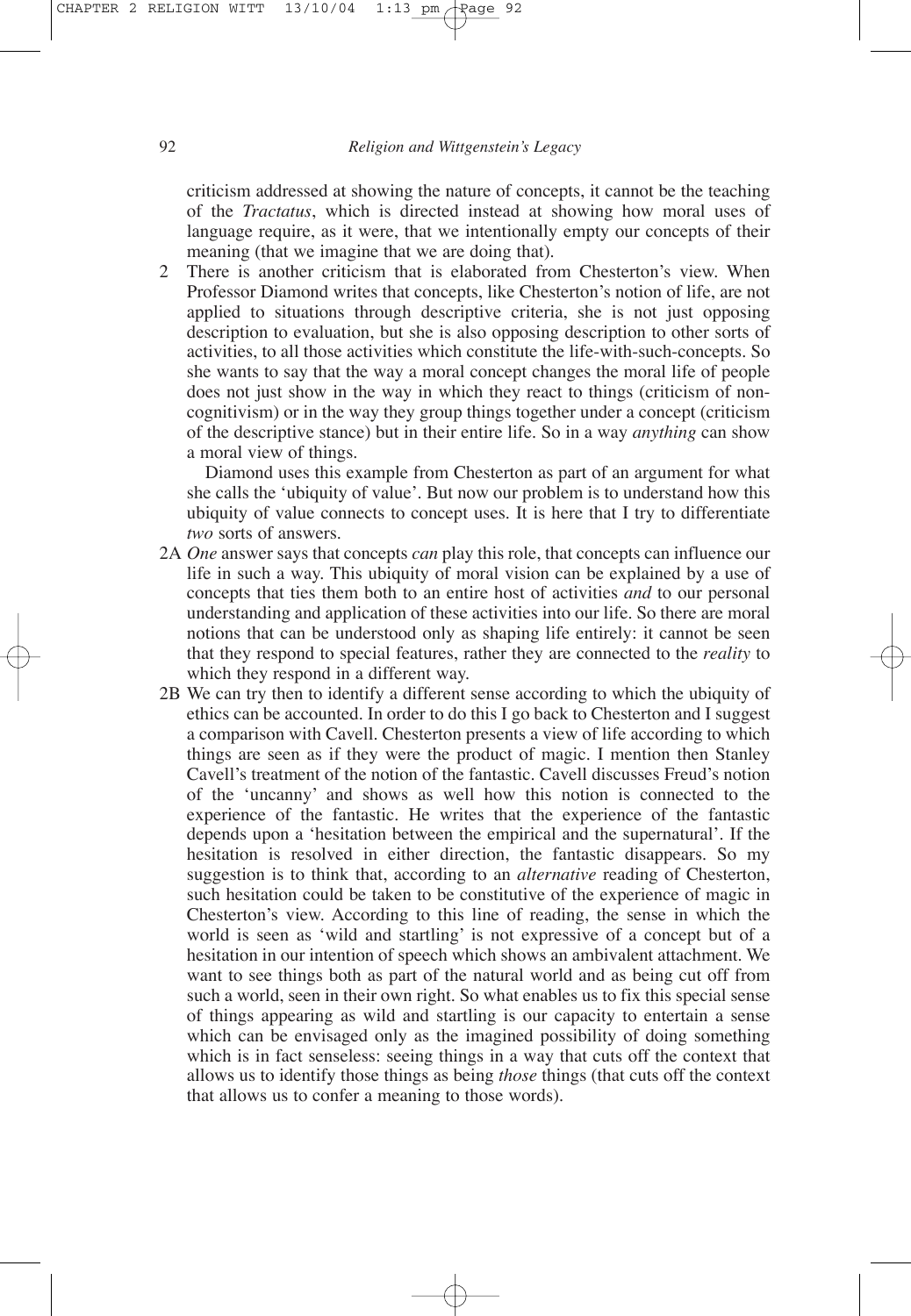#### *Voices in Discussion* 93

**B**: I think A's paper is the most searching examination of ethics in the *Tractatus* that I have seen. What is Wittgenstein doing in the last sections of this book? To answer this question we need to see how the *Tractatus* works as a whole. What did he mean by saying that the whole book has an ethical point?

Let us examine some widespread exegetical assumptions that are made. People take sides on how 6.54 is to be understood: 'My propositions serve as elucidations in the following way: anyone who understands me eventually recognizes them as nonsensical, when he has used them – as steps – to climb up beyond them. (He must, so to speak, throw away the ladder after he has climbed up it.)' If Wittgenstein really wants to regard these propositions as nonsense, it might be asked how that can throw light on anything. How are we to determine what is and what is not nonsense?

We have to realize that Wittgenstein is opposing Frege's view of the distinction between sense and nonsense. According to Frege, there are two kinds of nonsense: mere nonsense (where what is said is unintelligible) and substantive nonsense, where the constituent parts of the proposition make sense, but they are being combined in an illegitimate way. The former kind of nonsense has no syntax, whereas the latter violates logical syntax.

On what Cora Diamond and I have called 'the austere view' of nonsense, there is no such thing as substantive nonsense. To read Wittgenstein's treatment of ethics in the *Tractatus* in this way is to mistake the target of Wittgenstein's criticism for its topic.

Those who see 'the ethical' as nonsense, and those who see it as 'ineffable', are vehemently opposed to each other, but they are as one in their view of what logic is and so cannot see the point of the ethical.

Turning to ethics specifically, one could ask: which part of the *Tractatus* is its ethical part? It is said that there are features of reality which cannot be said, but can only be shown, and among these we find ethics, with the additional characteristic that you can't talk about it. Are we to say that in the 'Lecture on Ethics' we are confronted with forms of words which are nonsensical? What does that mean? Are they supposed to have an internal structure which violates the syntax of logic?

A deals with the assumption that early Wittgenstein can only state 'what is the case' whereas the later Wittgenstein becomes concerned with 'use'. Wittgenstein is *already* concerned with use in the *Tractatus*. He is asking us to recognize that the ethical cannot be recognized simply by looking at the structure of sentences. How is that view supposed to work?

What most commentators say is that if we want to say 'a is good' is to say something about reality, why is it that the property 'goodness' is not found there?

What is an ethical use of language? *Any* form of words can become an ethical attitude. As A says, 'The sign for the ethical is *any* sign'.

In the *Tractatus* we have to distinguish those parts in which Wittgenstein talks about 'ethics' and which parts are ethical. It may be said that although ethics cannot be expressed, we can still locate which parts of the book deal with the ethical.

We need to give up this view. If the *Tractatus* is to contain what we call a language of ethics it is not confined to 'the ethical'. We must see the ethical point in the whole of the work. We must throw away the whole ladder; we can't take the top rung home.

So the treatment of the ethical is meant to be part of the same self-understanding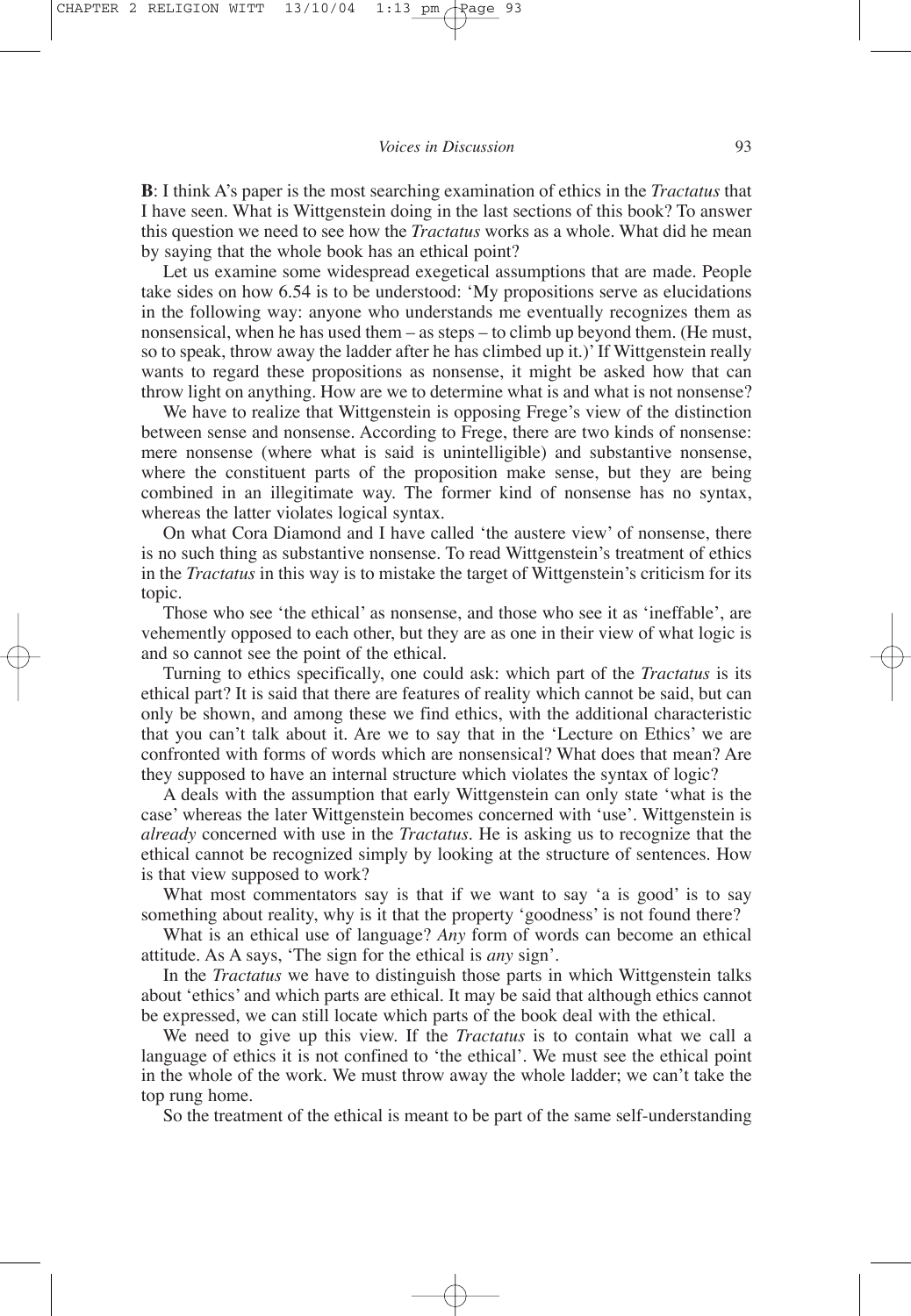which comes about through the treatment of sense and nonsense. The *Tractatus as a whole* has an ethical point. But what makes it ethical is its point, not its subject matter. When Wittgenstein speaks of a way of looking at the world as a whole, such an expression is itself an instance of ethical ways of talking. And it is nonsense to express the ethical point in a proposition which is said to be nonsensical itself. What makes it ethics for early Wittgenstein is its point. In referring to 'seeing the world as a whole' he is pointing out that the ethical seeks to change us in certain ways.

People who think that only part of the *Tractatus* has to do with the ethical bring a certain conception of ethics to the work. So we must distinguish between 'ethics' and ethics without quotation marks.

What makes a proposition ethical is not 'ethics', any more than what makes a proposition language is 'logic'. Neither is a proper subject of discourse. So while parts of the *Tractatus* deal with 'ethics', all parts of the work are ethical. And you can only see this by working through his treatment of propositions. You can't bypass this and leap up to the top of the ladder to 'ethics'. You must climb, but, in the end, the whole ladder is thrown away.

**A**: Some will say that the point of view B and I have advanced is guilty of bringing too much of the later Wittgenstein to bear on our reading of the *Tractatus*. But the notions of 'use' and 'elucidation' are already there, such that if you understand what he means by 'nonsense' you will not need the way of thinking that reveals any more. And he is trying to do the same for ethics there. The goal of the *Tractatus* is to bring out what the ethical dimension is like, what kind of point it has. And seeing what 'nonsense' amounts to here shows that.

**C**: Taking up the point that many feel you are importing later Wittgenstein into the *Tractatus*, you do owe some account of what 'development' could mean in his views on ethics. If he has already hit the nail on the head in the *Tractatus*, what can 'development' mean?

**A**: I think the answer is that, having shown where nonsense resides in the early work, later he is far more concerned to unearth the roots of the tendencies which make us want to embrace this nonsense. So his examples are far more varied and particular.

**B**: Also consider Rhees, whom A quotes when he says, 'What had kept ethics, i.e. absolute value, and the world of facts apart, had been his idea of the strict logical form of what can be said. When he saw the confusions in this, it was possible to look at the ways in which people do speak of 'good' and 'bad' in the course of their lives'.

One does not want to deny that there is metaphysical traffic in the *Tractatus*, for example, the desire to determine the general form of the proposition. Logic is given precedence as that which determines the kind of sense language can have, whereas later you have to look at the language games we do play to see the kind of sense they have.

**D**: You say that the *Tractatus* has an ethical point. Well, what is it? Surely not that philosophy is being done in a certain way? What if someone said that the point of the work is religious or aesthetic?

**B**: It really does look as though something's gone wrong. I say that something can only be shown, not said, and then I go on to tell you what that something is.

But then what we need is to see the connection between clarity and the ethical.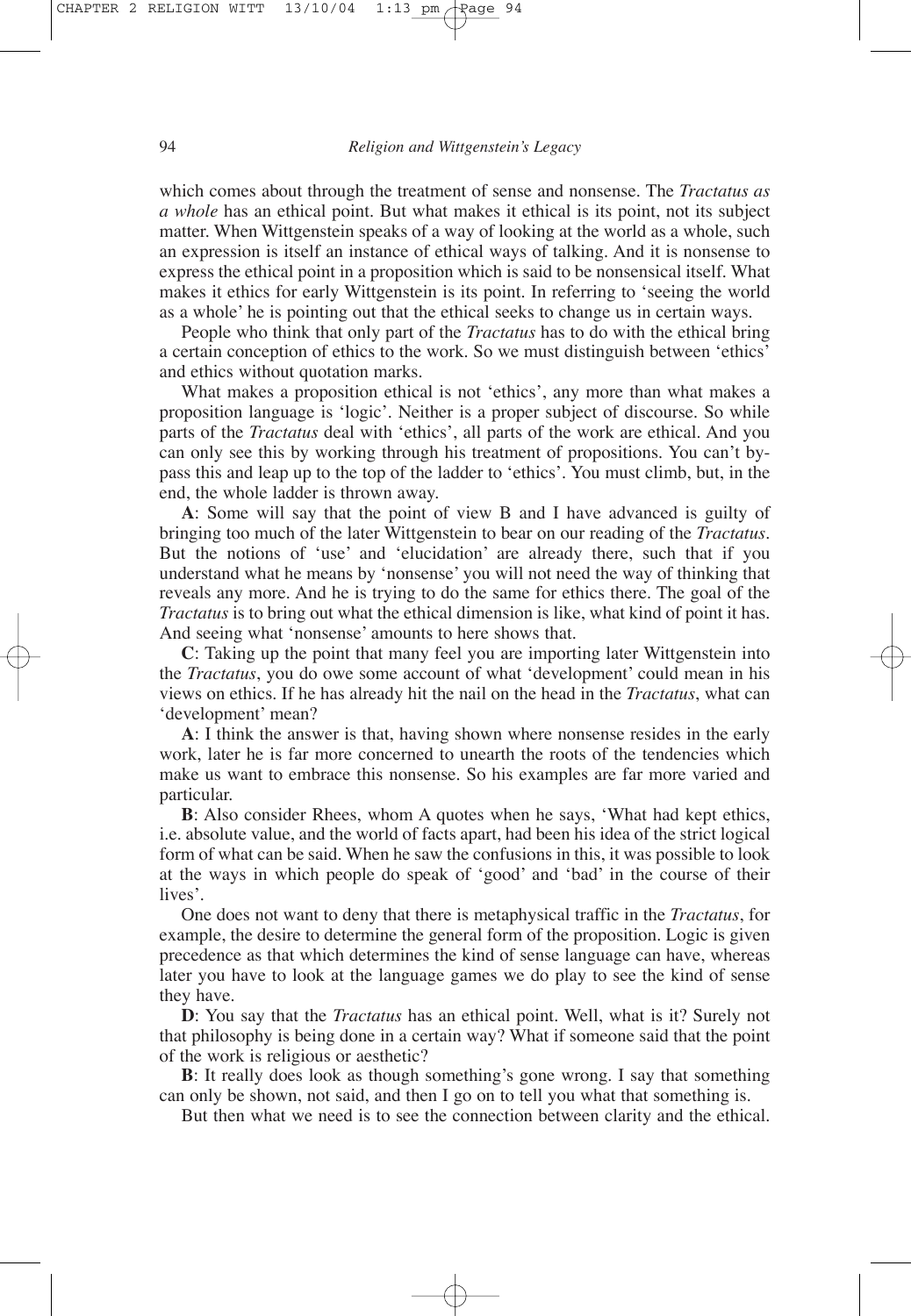#### *Voices in Discussion* 95

This struggle to get clear about things involves the will. One is not saying something simply about the force of an argument. The clarity brings about a change in oneself.

We want to be good people; but we end up saying something *about* it. Wittgenstein is talking about an ethical point here, but not about religion. So the

ethical, as a kind of passion for clarity, runs through the whole in a way in which the religious or aesthetic does not.

**E**: A makes use of Chesterton and Iris Murdoch in explicating the ethical. Reference is made to our attitudes, moral propensities, or 'responsiveness to life', but can we say anything about 'these things' apart from the mode of attention? If you can, haven't you slipped to what you want to avoid, namely, that kind of bifurcation of facts and values? You are attempting to say that ethics is an attitude to the world. But then what do you take 'the world' to be? Ethics is constitutive of how the world is for us.

**A**: I wanted to avoid the choice forced on me between descriptivist or noncognitive views of moral values. I want to use Cora Diamond's useful notion of 'our life with concepts'. This life will show itself in your attitude to other people. So the concepts will be shown to have practical import and importance in everything we do. But the *Tractatus* does not do that. It is not its point. What you see there is that any sign can be an ethical sign.